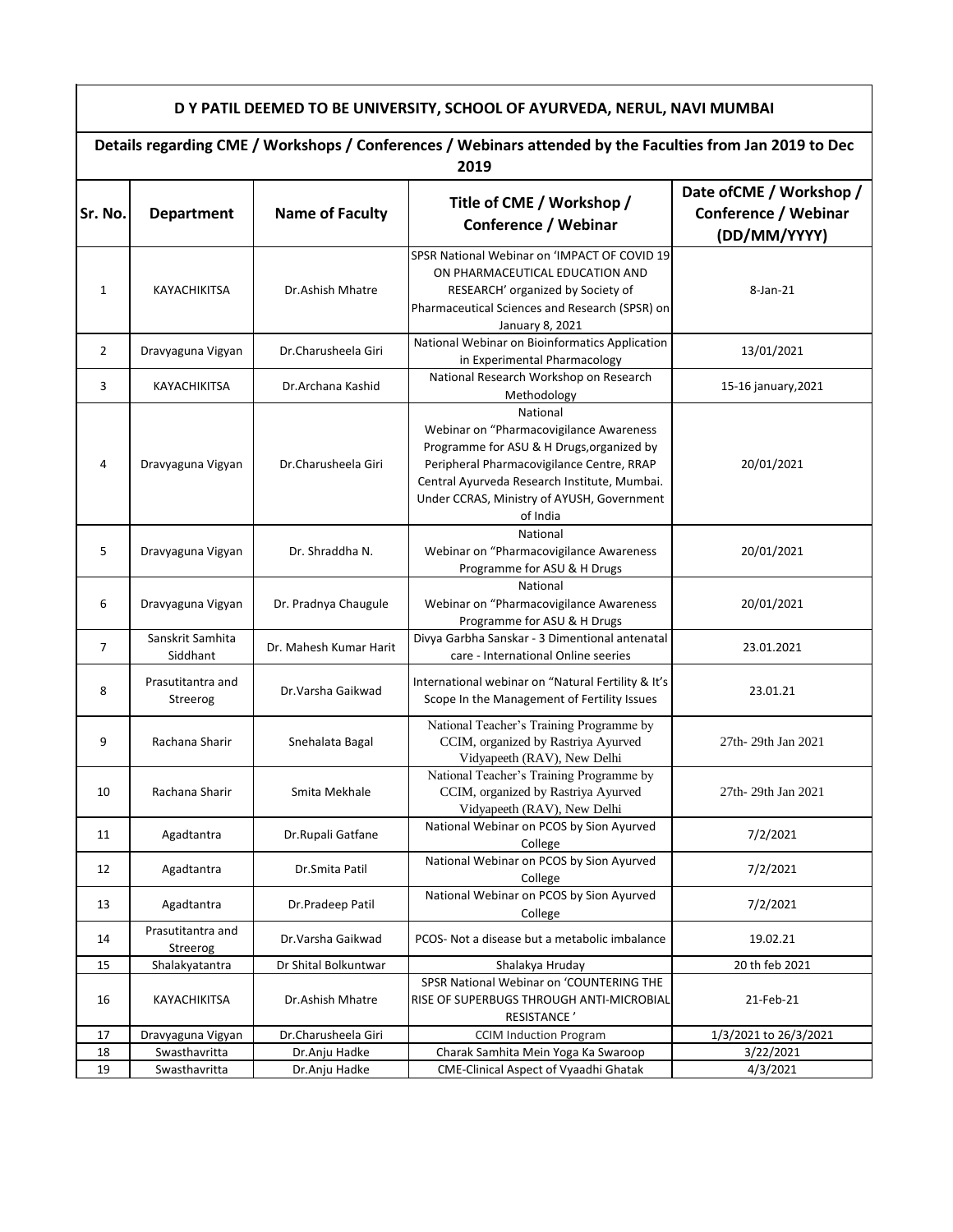| 20 | Shalakyatantra                 | Dr Shital Bolkuntwar    | National webinar on "Shastrakarma in Shalakya<br>Tantra" jointly organized by Department of<br>Shalakya Tantra G.A.A.C & T.A.S India, Gujarat<br>Branch                 | 3rd & 4th March 2021        |
|----|--------------------------------|-------------------------|-------------------------------------------------------------------------------------------------------------------------------------------------------------------------|-----------------------------|
| 21 | Shalakyatantra                 | Dr Kavita Thorat        | "Shastrakarma in Shalakya Tantra" organized by<br>Department of Shalakya Tantra G.A.A.C & T.A.S<br>India, Gujarat Branch on                                             | 3rd & 4thMarch 2021.        |
| 22 | KAYACHIKITSA                   | Dr.Ashish Mhatre        | Acquiring digital competencies in education; the<br>next generation pharmacist'                                                                                         | 07 <sup>th</sup> march 2021 |
| 23 | Dravyaguna Vigyan              | Dr. Pradnya Chaugule    | CME Programme for Teachers on Dravyaguna<br>Vigyan                                                                                                                      | 15/03/2021 to 20/03/2021    |
| 24 | PANCHAKARMA                    | DR. ADITI LINGAYAT      | CME FOR TEACHERS IN PANCHAKARMA                                                                                                                                         | 15/03/2021-20/03/2021       |
| 25 | Dravyaguna Vigyan              | Dr.Charusheela Giri     | National Webinar on Awareness Program on<br>NABH AYUSH Entry Level Standards                                                                                            | 18/03/2021                  |
| 26 | Dravyaguna Vigyan              | Dr.Charusheela Giri     | National Webinar - Role of Medicinal Plants on<br>Human Reproductive System                                                                                             | 26/03/2021                  |
| 27 | Dravyaguna Vigyan              | Dr. Pradnya Chaugule    | National Webinar - Role of Medicinal Plants on<br>Human Reproductive System                                                                                             | 26/03/2021                  |
| 28 | Dravyaguna Vigyan              | Dr. Shraddha N.         | National Webinar on Awareness Pogramme on<br>Pharmacovigilance for Ayurveda Drugs by<br>Bharati Vidyapeeth in collaboration with<br><b>IASTAM</b>                       | 26/03/2021                  |
| 29 | Agadtantra                     | Dr.Smita Patil          | National webinar on Ethical & Legal Aspects of<br>Medicine by Dhanwantari Ayurved College,<br>Latur                                                                     | 30/3/2021                   |
| 30 | Agadtantra                     | Dr.Rupali Gatfane       | National webinar on Ethical & Legal Aspects of<br>Medicine by Dhanwantari Ayurved College,<br>Latur                                                                     | 30/3/2021                   |
| 31 | Agadtantra                     | Dr.Kalpana Denge        | National webinar on Ethical & Legal Aspects of<br>Medicine by Dhanwantari Ayurved College,<br>Latur                                                                     | 30/3/2021                   |
| 32 | Agadtantra                     | Dr.Pradeep Patil        | National webinar on Ethical & Legal Aspects of<br>Medicine by Dhanwantari Ayurved College,<br>Latur                                                                     | 30/3/2021                   |
| 33 | Sanskrit Samhita<br>Siddhant   | Dr. Mahesh Kumar Harit  | Practical Utility of Vaad in Ayurvedic Research,<br>at All India Institute of Ayurveda, New Delhi                                                                       | 31.03.2021                  |
| 34 | Agadtantra                     | Dr.Kalpana Denge        | Clinical Aspects Of Vyadhi Ghataka, Dept of<br>Rognidan and Vikruti Vigyan, B.R. Harne<br>Ayurvedic Medical College, Vangani                                            | 3-Apr-21                    |
| 35 | Dravyaguna Vigyan              | Dr.Charusheela Giri     | CME on Clinical aspects of Vyaadhi Ghataka                                                                                                                              | 3/4/2021                    |
| 36 | Dravyaguna Vigyan              | Dr Meghnandini Khandare | CME: Clinical aspects of Vyadhi ghataka by Dept<br>of Rognidan B R Harne Ayurveda College                                                                               | 3/4/2021                    |
| 37 | Dravyaguna Vigyan              | Dr. Shraddha N.         | CME: Clinical aspects of Vyadhi ghataka by Dept<br>of Rognidan B R Harne Ayurveda College                                                                               | 3/4/2021                    |
| 38 | KAYACHIKITSA                   | Dr.Neena Damle          | Clinical aspects of Vyadhi Ghataka                                                                                                                                      | 3/4/2021                    |
| 39 | KAYACHIKITSA                   | Dr.Archana Kashid       | Clinical aspects of Vyadhi Ghataka                                                                                                                                      | 3/4/2021                    |
| 40 | PANCHAKARMA                    | DR. ADITI LINGAYAT      | CME - CLINICAL ASPECTS OF VYADHI GHATAK                                                                                                                                 | 3/4/2021                    |
| 41 | Rog nidan & vikruti<br>vidnyan | Dr. Shama Karekar       | CME on Clinical Aspects of Vyadhi Ghataka<br>orgnanized by Department of<br>ROGNIDAN, B. R. Harne Ayurvedic Medical<br>College And<br>Hospital, Vangani - Thane.        | 3-Apr-21                    |
| 42 | Rog nidan & vikruti<br>vidnyan | Dr. Amol Khedkar        | CME on Clinical Aspects of Vyadhi Ghataka<br>orgnanized by Department of<br>ROGNIDAN, B. R. Harne Ayurvedic Medical<br><b>College And</b><br>Hospital, Vangani - Thane. | 3-Apr-21                    |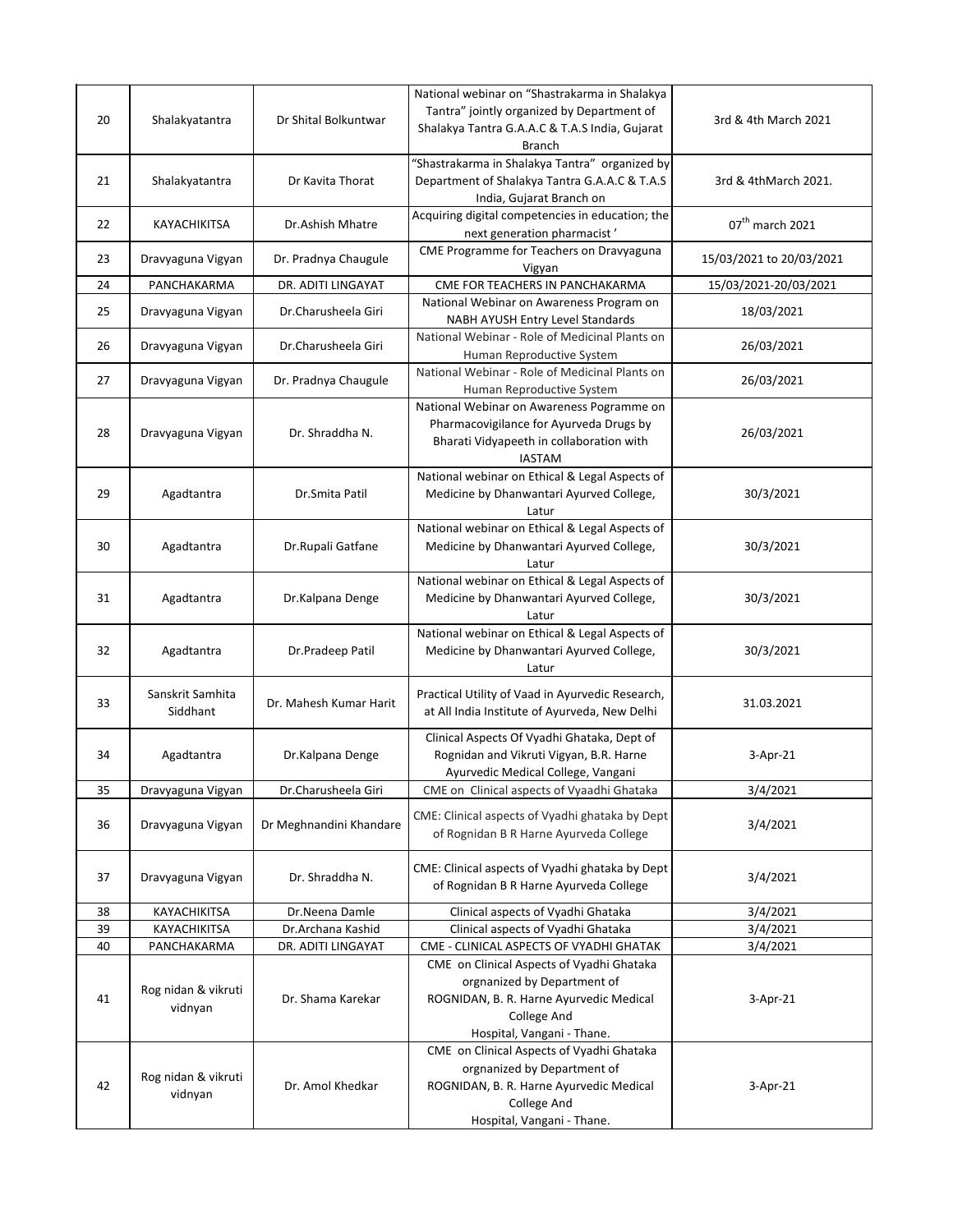| 43 | Rog nidan & vikruti<br>vidnyan | Dr. Rajashri ware      | CME on Clinical Aspects of Vyadhi Ghataka<br>orgnanized by Department of<br>ROGNIDAN, B. R. Harne Ayurvedic Medical<br><b>College And</b>                                                                        | $3-Apr-21$                  |
|----|--------------------------------|------------------------|------------------------------------------------------------------------------------------------------------------------------------------------------------------------------------------------------------------|-----------------------------|
| 44 | Dravyaguna Vigyan              | Dr.Charusheela Giri    | Hospital, Vangani - Thane.<br>National Webinar on Role of Rasoushadhis in<br>Neurological disorders                                                                                                              | 5/4/2021                    |
| 45 | KAYACHIKITSA                   | Dr.Ashish Mhatre       | National webinar on Rasaushadhi in<br>neurological disorders                                                                                                                                                     | 5 <sup>th</sup> April 2021  |
| 46 | KAYACHIKITSA                   | Dr.Ashish Mhatre       | National webinar on Cardiac disorders                                                                                                                                                                            | 7 April 2021                |
| 47 | Prasutitantra and<br>Streerog  | Dr. Varsha Gaikwad     | National Webinar on the Role of Ayurveda In<br><b>Cardiac Disorders</b>                                                                                                                                          | 7.04.21                     |
| 48 | Prasutitantra and<br>Streerog  | Dr. Varsha Gaikwad     | National Webinar on Female Infertility &<br>Garbhasanskar                                                                                                                                                        | 10.04.21                    |
| 49 | Rachana Sharir                 | Shreya Sawant          | Trained AYUSH Doctor for COVID 19<br>Preparedness, Response and Containment by<br>MCIM                                                                                                                           | 10/4/2021                   |
| 50 | Rachana Sharir                 | Shreya Sawant          | Severe Acute Respiratory Infection (SARI)<br><b>Treatment Facility Design</b>                                                                                                                                    | 10/4/2021                   |
| 51 | Rachana Sharir                 | Shreya Sawant          | Introduction to Go.Data                                                                                                                                                                                          | 10/4/2021                   |
| 52 |                                |                        |                                                                                                                                                                                                                  |                             |
| 53 | KAYACHIKITSA                   | Dr.Archana Kashid      | "Obesity- Treatment via Diet Management"<br>NATIONAL WEBINAR - APPLIED ASPECTS OF                                                                                                                                | 11/4/2021                   |
| 54 | PANCHAKARMA                    | DR. ADITI LINGAYAT     | PRANAVAHA SROTAS                                                                                                                                                                                                 | 22/04/2021                  |
| 55 | Agadtantra                     | Dr.Kalpana Denge       | NATIONAL WEBINAR ON MEDICAL ETHICS FOR<br>AYURVEDA DOCTORS, Department of<br>Agadtantra Evum Vidhi Vaidyak, ADAMC, Ashta                                                                                         | 28-Apr-21                   |
| 56 | KAYACHIKITSA                   | Dr.Ashish Mhatre       | National webinar on PANCHAKARMA                                                                                                                                                                                  | 30 <sup>th</sup> April 2021 |
| 57 | PANCHAKARMA                    | DR. ADITI LINGAYAT     | INTERNATIONAL WEBINAR- ROLE OF PK IN<br>COVID 19 MGMT                                                                                                                                                            | 3/5/2021                    |
| 58 | PANCHAKARMA                    | DR. ADITI LINGAYAT     | NATIONAL WEBINAR - PK IN MUSCULOSKELETAL<br><b>DISEASE</b>                                                                                                                                                       | 3/5/2021                    |
| 59 | Agadtantra                     | Dr.Rupali Gatfane      | clinical toxicologyfuture aspect & management<br>of dead bodies in COVID-19 by sion Ayurved<br>college                                                                                                           | 5/25/2021                   |
| 60 | Swasthavritta                  | Dr. Mangala Wange      | Yoga for covid 19, NIA Jaipur                                                                                                                                                                                    | 5/24/2021                   |
| 61 | Swasthavritta                  | Dr.Anju Hadke          | SGT Management of COVID19                                                                                                                                                                                        | 5/25/2021                   |
| 62 | Sanskrit Samhita<br>Siddhant   | Dr. Mahesh Kumar Harit | Webinar on Precautions, Protocol, Do's & Don'ts<br>in second waveof Corona & treatment of Corona<br>- An Ayurvedic perspective                                                                                   | 09.05.2021                  |
| 63 | Agadtantra                     | Dr.Kalpana Denge       | Hetu Webinar, Department of Rognidan, APM's<br>Ayurved College, Sion, Mumbai                                                                                                                                     | 17-May-21                   |
| 64 | Agadtantra                     | Dr.Smita Patil         | Causes of Diseases-Ayurvedic & Modern View,<br>Sion Ayurved college.                                                                                                                                             | 17/5/2021                   |
| 65 | Agadtantra                     | Dr.Pradeep Patil       | Causes of Diseases-Ayurvedic & Modern View,<br>Sion Ayurved college.                                                                                                                                             | 17/5/2021                   |
| 66 | PANCHAKARMA                    | DR. ADITI LINGAYAT     | NATIONAL WEBINAR - NIDAN, HETU, CAUSES OF<br>DISEASES, ETIOLOGY - AYURVEDIC & MODERN                                                                                                                             | 17/05/2021                  |
| 67 | KAYACHIKITSA                   | Dr.Ashish Mhatre       | National webinar on Marma Sharir                                                                                                                                                                                 | 18 <sup>th</sup> May 2021   |
| 68 | Rog nidan & vikruti<br>vidnyan | Dr. Shama Karekar      | National Webinar on Manas Rog (Psychiatric<br>Disorders): Interpretations and correlations of<br>psychological disorders in terms of Ayurveda<br>organized by Rognidan dept. APM 's SION<br>Ayurved mahavidylay. | 22-May-21                   |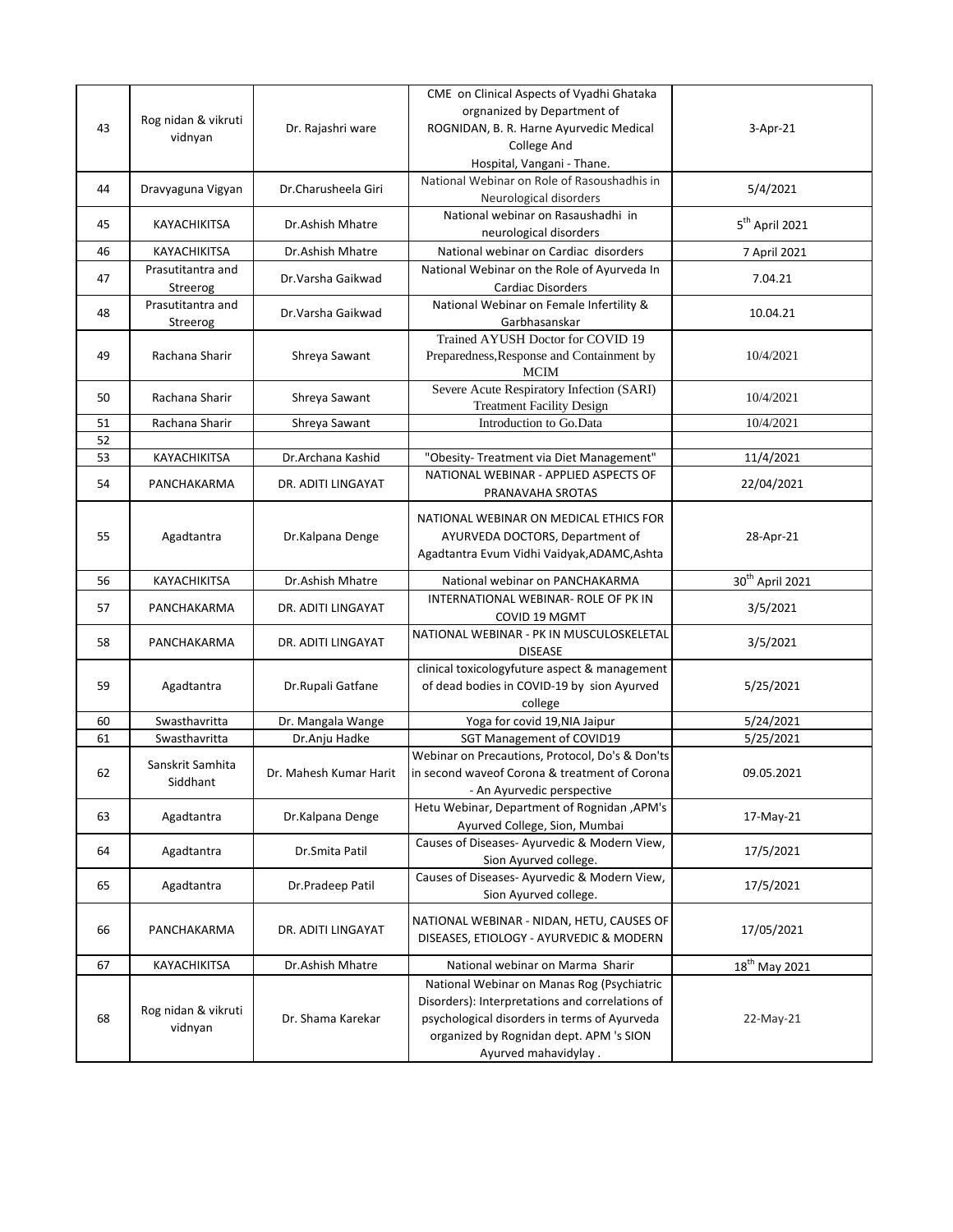| 69 | Rog nidan & vikruti<br>vidnyan | Dr. Rajashri ware    | National Webinar on Manas Rog (Psychiatric<br>Disorders): Interpretations and correlations of<br>psychological disorders in terms of Ayurveda<br>organized by Rognidan dept. APM 's SION<br>Ayurved mahavidylay. | 22-May-21         |
|----|--------------------------------|----------------------|------------------------------------------------------------------------------------------------------------------------------------------------------------------------------------------------------------------|-------------------|
| 70 | KAYACHIKITSA                   | Dr.Ashish Mhatre     | National webinar on Thyroid & Urinary disorders                                                                                                                                                                  | 24 th May 2021    |
| 71 | Agadtantra                     | Dr.Smita Patil       | clinical toxicologyfuture aspect & management<br>of dead bodies in COVID-19 by sion Ayurved<br>college                                                                                                           | 25/5/2021         |
| 72 | Agadtantra                     | Dr.Pradeep Patil     | clinical toxicologyfuture aspect & management<br>of dead bodies in COVID-19 by sion Ayurved<br>college                                                                                                           | 25/5/2021         |
| 73 | Agadtantra                     | Dr.Kalpana Denge     | Medico Legal Aspects by SCPM Medical College                                                                                                                                                                     | 29/5/2021         |
| 74 | Agadtantra                     | Dr.Smita Patil       | Medico Legal Aspects by SCPM Medical College                                                                                                                                                                     | 29/5/2021         |
| 75 | Agadtantra                     | Dr.Rupali Gatfane    | Causes of Diseases-Ayurvedic & Modern View,<br>Sion Ayurved college.                                                                                                                                             | 29/5/2021         |
| 76 | Agadtantra                     | Dr.Rupali Gatfane    | Medico Legal Aspects by SCPM Medical College                                                                                                                                                                     | 29/5/2021         |
| 77 | Agadtantra                     | Dr.Pradeep Patil     | Medico Legal Aspects by SCPM Medical College                                                                                                                                                                     | 29/5/2021         |
| 78 | Rog nidan & vikruti<br>vidnyan | Dr. Shama Karekar    | National Webinar on Modern Basic<br>Pathological Concept in Ayurveda Perspective<br>organized by Rognidan dept. APM 's SION<br>Ayurved mahavidylay.                                                              | 29-May-21         |
| 79 | Agadtantra                     | Dr.Kalpana Denge     | "TOBACCO ADDICTION ON THE OCCASION OF<br><b>WORLD NO</b><br><b>TOBACCO DAY"</b>                                                                                                                                  | 31 May 2021.      |
| 80 | PANCHAKARMA                    | DR. ADITI LINGAYAT   | NATIONAL WEBINAR - PRACTICAL APPROACH OF<br>FEMALE INFERTILITY THROUGH AYURVEDA                                                                                                                                  | 5/6/2021          |
| 81 | Swasthavritta                  | Dr. Mangala Wange    | Utility of Aaharvidhividhan for maintainance of<br>health, Patur.                                                                                                                                                | 8/6/2021          |
| 82 | PANCHAKARMA                    | DR. ADITI LINGAYAT   | NATIONAL WEBINAR - PANCHAKARMA                                                                                                                                                                                   | 8/6/2021          |
| 83 | Shalakyatantra                 | Dr Ashwini Patil     | National webinar on Shalakya Tantra organized<br>by Department of Shalakya Tantra jupitar<br>Ayurveda Medical College Nagpur                                                                                     | 9 th jun 2021     |
| 84 | Shalakyatantra                 | Dr Kavita Thorat     | National webinar on Shalakya Tantra organized<br>by Department of Shalakya Tantra jupitar<br>Ayurveda Medical College Nagpur                                                                                     | 9 th jun 2021     |
| 85 | Shalakyatantra                 | Dr Shital Bolkuntwar | National webinar on Shalakya Tantra organized<br>by Department of Shalakya Tantra jupitar<br>Ayurveda Medical College Nagpur                                                                                     | 9 th jun 2021     |
| 86 | Rachana Sharir                 | Smita Mekhale        | National Webinar on "UPDATE<br>KAUMARABHRITYA-I by APM's Sion<br>Ayurved college                                                                                                                                 | 11/6/2021         |
| 87 | Rog nidan & vikruti<br>vidnyan | Dr. Savita Balkar    | National Webinar on Update Kaumarbhritya -1<br>organized by Dept of Balrog , APM s College,<br>Sion, Mumbai                                                                                                      | 11-Jun-21         |
| 88 | PANCHAKARMA                    | DR. ADITI LINGAYAT   | NATIONAL WEBINAR - UPDATE<br>KAUMARBHRUTYA I                                                                                                                                                                     | 11/6/2021         |
| 89 | Swasthavritta                  | Dr. Aarti R. Nangare | Updated Koumarbhritya                                                                                                                                                                                            | 11/6/2021         |
| 90 | Swasthavritta                  | Dr. Mangala Wange    | 100 Days Yoga Programm, S-Vyasa                                                                                                                                                                                  | 14 to 21 /06/2021 |
| 91 | Swasthavritta                  | Dr.Anju Hadke        | 100 Days Yoga Programm                                                                                                                                                                                           | 14 to 21/06/2021  |
| 92 | PANCHAKARMA                    | DR. ADITI LINGAYAT   | NATIONAL WEBINAR - ROGA SARVE API<br>MANDAGNAU                                                                                                                                                                   | 16/06/2021        |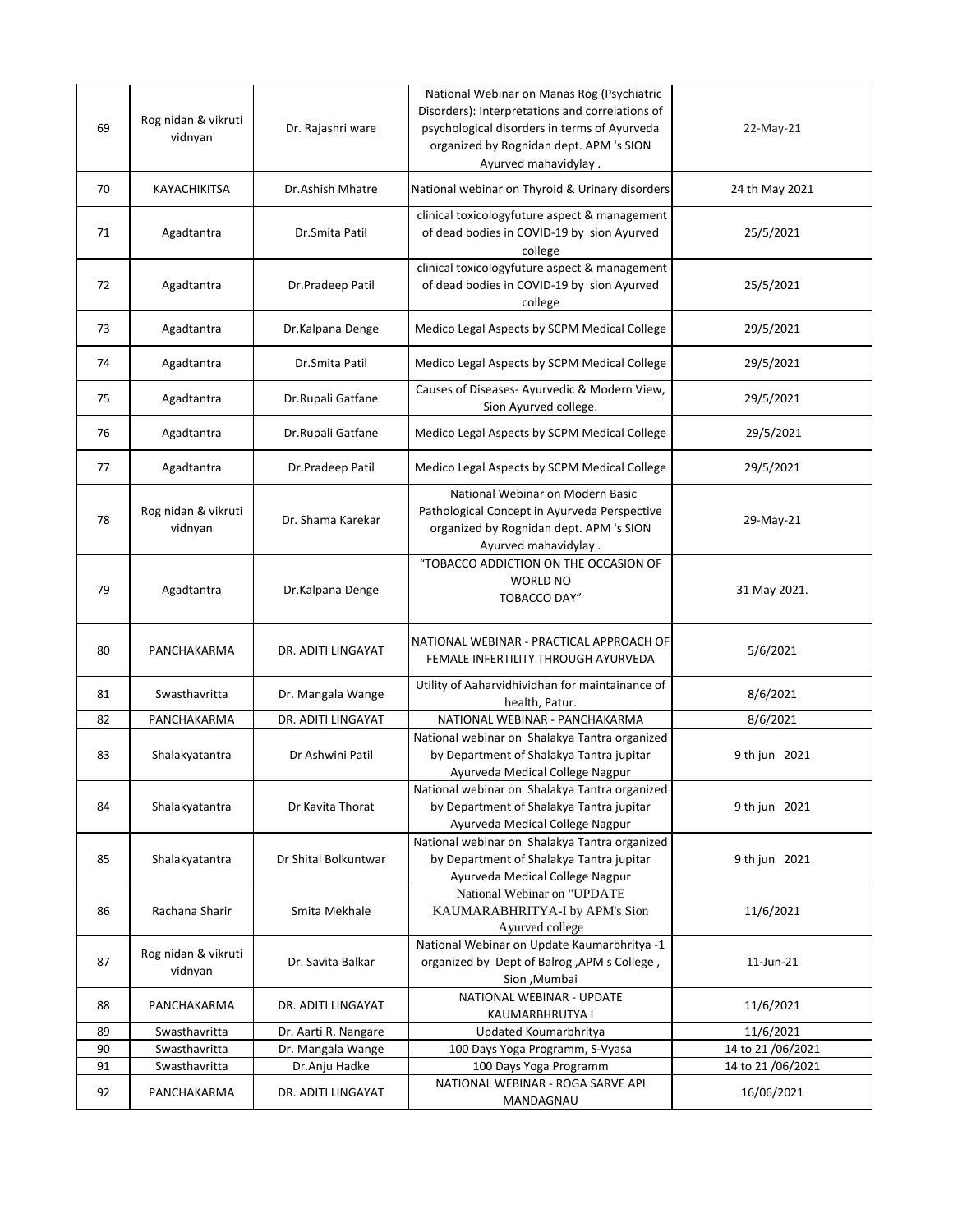| 93  | Rog nidan & vikruti<br>vidnyan | Dr. Shama Karekar    | National Webinar on Clinical diagnostic tool<br>organized by Rognidan dept. APM 's SION<br>Ayurved mahavidylay.                                 | 16-Jun-21             |
|-----|--------------------------------|----------------------|-------------------------------------------------------------------------------------------------------------------------------------------------|-----------------------|
| 94  | Rog nidan & vikruti<br>vidnyan | Dr. Rajashri ware    | National Webinar on Clinical diagnostic tool<br>organized by Rognidan dept. APM 's SION<br>Ayurved mahavidylay.                                 | 16-Jun-21             |
| 95  | Dravyaguna Vigyan              | Dr Sayali Shintre    | National Webinar on Concept of<br>panchamahabhoota WSR deepan pachan and<br>deepan karma organised by R.N Lahoti college &<br>hospital, Buldana | 17-06-2021            |
| 96  | Shalakyatantra                 | Dr Shital Bolkuntwar | International virtual convention on Ayurveda<br>and Research Advances on COVID organized by<br>Ayurveda college of Coimbatore                   | 17 th -20 th jun 2021 |
| 97  | Rachana Sharir                 | Smita Mekhale        | Review Paper Publication: The Complete Guide<br>for PhD Scholars - by Research Graduate                                                         | 20-6-2021             |
| 98  | Swasthavritta                  | Dr. Mangala Wange    | 7th International Day of Yoga Theme - "Be with<br>Yoga be at home" Swasthavritta.DYPSOA                                                         | 21/06/2021            |
| 99  | Swasthavritta                  | Dr.Mrudul Chitrakar  | 7th International Day of Yoga Theme - "Be with<br>Yoga be at home" Swasthavritta.DYPSOA                                                         | 21/06/2021            |
| 100 | Swasthavritta                  | Dr.Anju Hadke        | 7th International Day of Yoga Theme - "Be with<br>Yoga be at home"                                                                              | 21/06/2021            |
| 101 | Swasthavritta                  | Dr. Pratik Patil     | 7th International Day of Yoga Theme - "Be with<br>Yoga be at home"                                                                              | 21/06/2021            |
| 102 | Swasthavritta                  | Dr. Vishal Kulkarni  | 7th International Day of Yoga Theme - "Be with<br>Yoga be at home"                                                                              | 21/06/2021            |
| 103 | Swasthavritta                  | Dr. Aarti R. Nangare | 7th International Day of Yoga Theme - "Be with<br>Yoga be at home"                                                                              | 21/06/2021            |
| 104 | Prasutitantra and<br>Streerog  | Dr Divya Ramugade    | "Practical implementation of Ayurvedic<br>concepts in Gynaecology.                                                                              | 23.06.21              |
| 105 | PANCHAKARMA                    | DR. ADITI LINGAYAT   | NATIONAL WEBINAR - UPDATE<br>KAUMARBHRUTYA II                                                                                                   | 25/06/2021            |
| 106 | Prasutitantra and<br>Streerog  | Dr. Varsha Gaikwad   | International webinar "Covid 19 in Ayurvedic<br>perspective with research update"                                                               | 29.06.21              |
| 107 | Rog nidan & vikruti<br>vidnyan | Dr. Savita Balkar    | International Webinar on Covid -19 in Ayurvedic<br>perspective with research Updates by Rognidan<br>dept, ApMs college , sion, Mumbai           | 29-Jun-21             |
| 108 | PANCHAKARMA                    | DR. ADITI LINGAYAT   | INTERNATIONAL WEBINAR - COVID 19 IN<br>AYURVEDIC PERSPECTIVE WITH RESEARCH<br><b>UPDATES</b>                                                    | 29/06/2021            |
| 109 | Rachana Sharir                 | Ashok Londhe         | Rachana Sharir Department (Anatomy) -<br>National webinar by APM's Ayurved College, Sion                                                        | 30-6-2021             |
| 110 | Rachana Sharir                 | Smita Mekhale        | Rachana Sharir Department (Anatomy) -<br>National webinar by APM's Ayurved College, Sion                                                        | 30-6-2021             |
| 111 | Rachana Sharir                 | Snehalata Bagal      | Rachana Sharir Department (Anatomy) -<br>National webinar by APM's Ayurved College, Sion                                                        | 30-6-2021             |
| 112 | Agadtantra                     | Dr.Smita Patil       | Pharmacovigilance in Ayurved, Vangni college                                                                                                    | 30/6/2021             |
| 113 | Agadtantra                     | Dr.Smita Patil       | J.J. Magdum Ayurved College Jaisinghpur on<br>Drug deadiction                                                                                   | 6/30/2021             |
| 114 | Agadtantra                     | Dr.Rupali Gatfane    | Pharmacovigilance in Ayurved, Vangni college                                                                                                    | 30/6/2021             |
| 115 | Agadtantra                     | Dr.Rupali Gatfane    | J.J. Magdum Ayurved College Jaisinghpur on<br>Drug deadiction                                                                                   | 30/6/2021             |
| 116 | Agadtantra                     | Dr.Kalpana Denge     | Pharmacovigilance in Ayurved, Vangni college                                                                                                    | 30/6/2021             |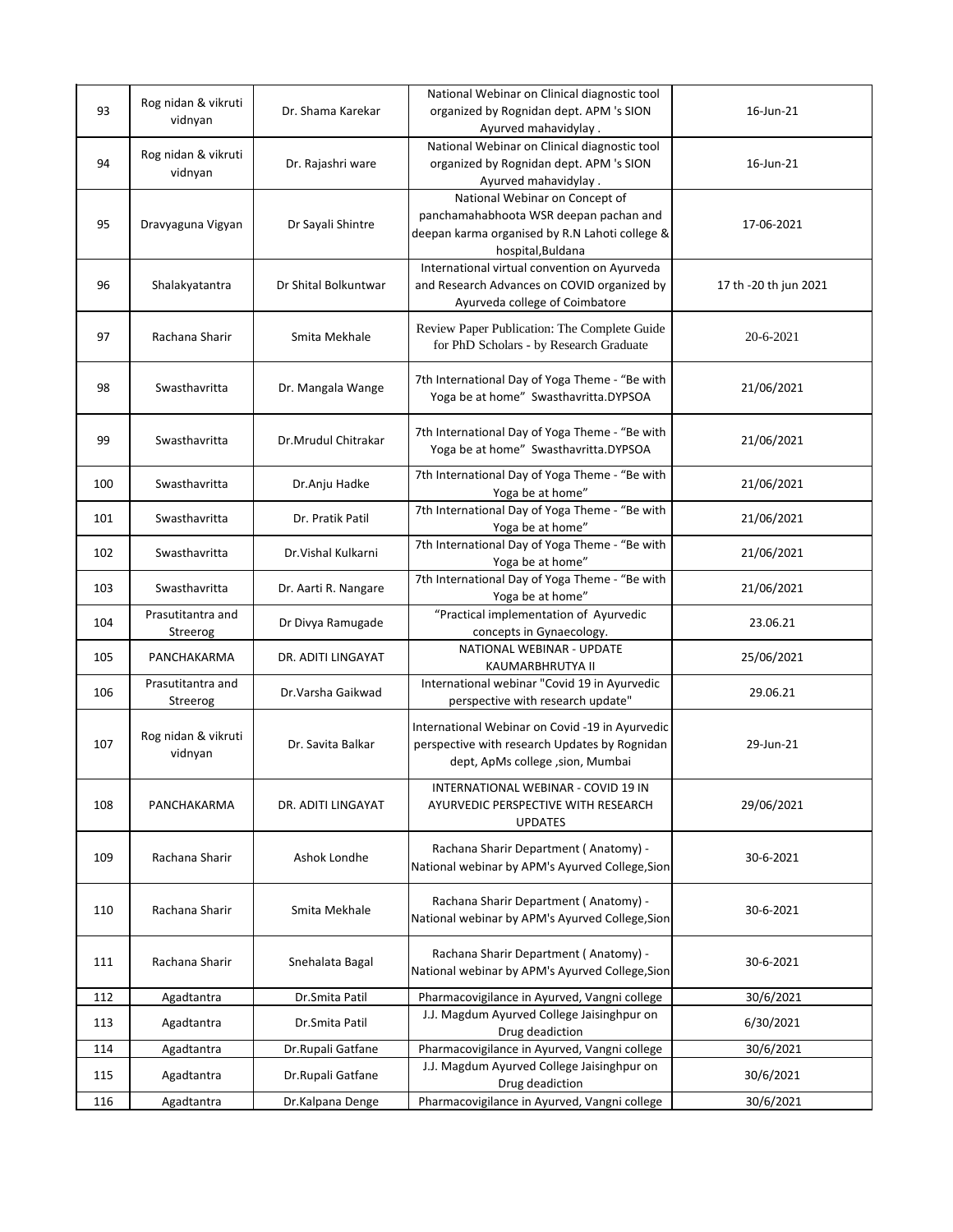| 117 | Agadtantra                     | Dr.Kalpana Denge        | J.J. Magdum Ayurved College Jaisinghpur on<br>Drug deadiction                                                                        | 6/30/2021                  |
|-----|--------------------------------|-------------------------|--------------------------------------------------------------------------------------------------------------------------------------|----------------------------|
| 118 | Agadtantra                     | Dr.Pradeep Patil        | Pharmacovigilance in Ayurved, Vangni college                                                                                         | 30/6/2021                  |
| 119 | Agadtantra                     | Dr.Pradeep Patil        | J.J. Magdum Ayurved College Jaisinghpur on<br>Drug deadiction                                                                        | 6/30/2021                  |
| 120 | Dravyaguna Vigyan              | Dr.Charusheela Giri     | Ayurdakshata - Pharmacovigilance in Ayurveda                                                                                         | 30/06/2021                 |
| 121 | Dravyaguna Vigyan              | Dr Meghnandini Khandare | CME on Ayurdakshata - Pharmacovigilance in<br>Ayurveda accredited by MCIM by B R Harne<br>Ayurveda College                           | 30/06/2021                 |
| 122 | Dravyaguna Vigyan              | Dr. Shraddha N.         | CME on Ayurdakshata - Pharmacovigilance in<br>Ayurveda accredited by MCIM by B R Harne<br>Ayurveda College                           | 30/06/2021                 |
| 123 | Dravyaguna Vigyan              | Dr. Pradnya Chaugule    | CME on Ayurdakshata - Pharmacovigilance in<br>Ayurveda accredited by MCIM by B R Harne<br>Ayurveda College                           | 30/06/2021                 |
| 124 | Dravyaguna Vigyan              | Dr Sayali Shintre       | CME on Ayurdakshata - Pharmacovigilance in<br>Ayurveda accredited by MCIM by B R Harne<br>Ayurveda College                           | 30/06/2021                 |
| 125 | KAYACHIKITSA                   | Dr.Ashish Mhatre        | AYURDAKSHATA - Pharmacovigilance in<br>AYURVEDA                                                                                      | 30 <sup>th</sup> June 2021 |
| 126 | KAYACHIKITSA                   | Dr.Archana Kashid       | Ayurdakshata-Pharmacovigilance in Ayurveda                                                                                           | 30/06/21                   |
| 127 | Swasthavritta                  | Dr. Pratik Patil        | Ayurdakshata - Pharmacovijilance in Ayurveda                                                                                         | 30/06/2021                 |
| 128 | KAYACHIKITSA                   | Dr.Kalpana Satpute      | CME-Ayurdakshata-Pharmacovigilance in<br>Ayurveda-B.R.Harne Ayurvedic Medical<br>College, Vangani                                    | 30/06/2021                 |
| 129 | PANCHAKARMA                    | DR. ADITI LINGAYAT      | NATIONAL CME ON DOSAGE FORMS IN<br>AYURVED                                                                                           | 5/7/2021                   |
| 130 | Agadtantra                     | Dr.Kalpana Denge        | National Webinar on PCOS by Sion Ayurved<br>College                                                                                  | 7/2/2021                   |
| 131 | Agadtantra                     | Dr.Rupali Gatfane       | Role of Agadtantra, Ayurvedic cytotoxic drugs &<br>its principles in the management of cancer by<br>sion college                     | 8/7/2021                   |
| 132 | Agadtantra                     | Dr.Smita Patil          | Role of Agadtantra, Ayurvedic cytotoxic drugs &<br>its principles in the management of cancer by<br>sion college                     | 8/7/2021                   |
| 133 | Agadtantra                     | Dr.Kalpana Denge        | Role of Agadtantra, Ayurvedic cytotoxic drugs &<br>its principles in the management of cancer by<br>sion college                     | 8/7/2021                   |
| 134 | Agadtantra                     | Dr.Pradeep Patil        | Role of Agadtantra, Ayurvedic cytotoxic drugs &<br>its principles in the management of cancer by<br>sion college                     | 8/7/2021                   |
| 135 | PANCHAKARMA                    | DR. ADITI LINGAYAT      | NATIONAL WEBINAR - PANCHAKARMA                                                                                                       | 8/7/2021                   |
| 136 | Swasthavritta                  | Dr. Pratik Patil        | Online Workshop on Basic Research<br>Methodology by MUHS                                                                             | 14-16/07/2021              |
| 137 | Dravyaguna Vigyan              | Dr.Charusheela Giri     | Awareness Program on NABH AYUSH Entry Level<br>Standards in collaboration with Ministry of<br>AYUSH & National Institute of Ayurveda | 15/7/2021                  |
| 138 | Swasthavritta                  | Dr. Mangala Wange       | healthy Mind and Healthy Diet, G.D.Pol college.                                                                                      | 7/16/2021                  |
| 139 | Swasthavritta                  | Dr.Anju Hadke           | healthy Mind and Healthy Diet                                                                                                        | 7/16/2021                  |
| 140 | Shalyatantra                   | Dr Aniruddha Pawar      | Natinal Webinar- on topic - preparation of<br>pratishariya Kshar & its chemical Analysis                                             | 16th July 2021             |
| 141 | Dravyaguna Vigyan              | Dr. Shraddha N.         | Teaching in Ayurved scope and challenges                                                                                             | 20.07.2020                 |
| 142 | Rog nidan & vikruti<br>vidnyan | Dr. Shama Karekar       | Advanced Research Methodology workshop by<br>MET DEPt. MUHS Nashik on 22 to 28 July 2021                                             | on 22 to 28 July 2021      |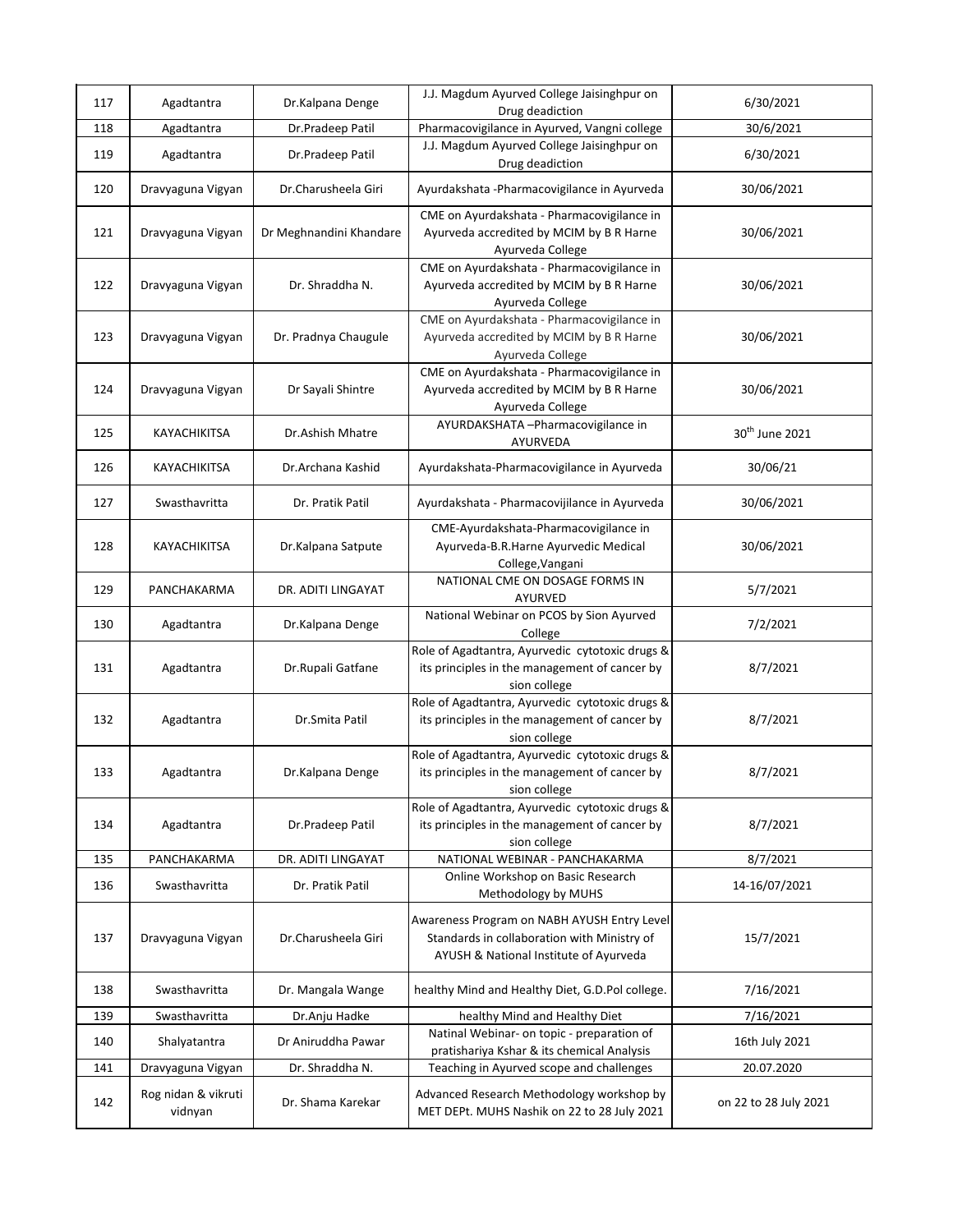| 143 | Agadtantra                     | Dr.Rupali Gatfane       | Hirudo-Therapy by Shalyatantra dept D.Y.Patil<br>School of Ayurved, Navi Mumbai                                                                                                                     | 7/23/2021      |
|-----|--------------------------------|-------------------------|-----------------------------------------------------------------------------------------------------------------------------------------------------------------------------------------------------|----------------|
| 144 | Agadtantra                     | Dr.Smita Patil          | Hirudo-Therapy by Shalyatantra dept D.Y.Patil<br>School of Ayurved, Navi Mumbai                                                                                                                     | 7/23/2021      |
| 145 | Rog nidan & vikruti<br>vidnyan | Dr. Shama Karekar       | webinar on hirudotherapy, organized by Shalya<br>Department D.Y.Patil School Of Ayurveda                                                                                                            | 23-Jul-21      |
| 146 | Rog nidan & vikruti<br>vidnyan | Dr. Amol Khedkar        | webinar on hirudotherapy, organized by Shalya<br>Department D.Y.Patil School Of Ayurveda                                                                                                            | 23-Jul-21      |
| 147 | Rachana Sharir                 | Smita Mekhale           | WEBINAR ON HIRUDO-THERAPY by shalya<br>tantra dept.                                                                                                                                                 | 23-07-2021     |
| 148 | Agadtantra                     | Dr.Kalpana Denge        | Hirudo-Therapy by Shalyatantra dept D.Y.Patil<br>School of Ayurved, Navi Mumbai                                                                                                                     | 7/23/2021      |
| 149 | Agadtantra                     | Dr.Kalpana Denge        | National webinar on Panchakarma and Sthanik<br>Chikitsa in Striroga, Department of<br>Prasutitantra Striroga, B. R. Harne Ayurvedic<br>Medical College And<br>Hospital, Vangani - Thane             | 7/23/2021      |
| 150 | Shalyatantra                   | Dr Amarprakash Dwivedi  | Webinar on Hirudotherapy                                                                                                                                                                            | 23rd July 2021 |
| 151 | Shalyatantra                   | Dr Mayur Pawaskar       | Webinar on Hirudotherapy                                                                                                                                                                            | 23rd July 2021 |
| 152 | Shalyatantra                   | Dr Vedika Bhoir         | Webinar on Hirudotherapy                                                                                                                                                                            | 23rd July 2021 |
| 153 | Shalyatantra                   | Dr Aniruddha Pawar      | Webinar on Hirudotherapy                                                                                                                                                                            | 23rd July 2021 |
| 154 | Shalyatantra                   | Dr Nisha Thadani        | Webinar on Hirudotherapy                                                                                                                                                                            | 23rd July 2021 |
| 155 | Prasutitantra and<br>Streerog  | Dr Divya Ramugade       | WEBINAR ON HIRUDO-THERAPY                                                                                                                                                                           | 23.07.2021     |
| 156 | Prasutitantra and<br>Streerog  | Dr Divya Ramugade       | Panchakarma and Sthanik Chikitsa                                                                                                                                                                    | 23.07.21       |
| 157 | Swasthavritta                  | Dr. Mangala Wange       | Webinar on "Hirudo Therapy" by Shalyatantra<br>Department of DYPSOA                                                                                                                                 | 23/07/2021     |
| 158 | Swasthavritta                  | Dr.Mrudul Chitrakar     | Webinar on "Hirudo Therapy" by Shalyatantra<br>Department of DYPSOA                                                                                                                                 | 23/07/2021     |
| 159 | Swasthavritta                  | Dr. Pratik Patil        | National Webinar on Panchakarma & Sthanik<br>Chikitsa in Striroga                                                                                                                                   | 23/07/2021     |
| 160 | Swasthavritta                  | Dr. Pratik Patil        | Webinar on "Hirudo Therapy" by Shalyatantra<br>Department of DYPSOA                                                                                                                                 | 23/07/2021     |
| 161 | Rog nidan & vikruti<br>vidnyan | Dr. Santosh Chavhan     | webinar on hirudotherapy, organized by Shalya<br>Department D.Y.Patil School Of Ayurveda                                                                                                            | 23-Jul-21      |
| 162 | Rog nidan & vikruti<br>vidnyan | Dr. Rajashri ware       | webinar on hirudotherapy, organized by Shalya<br>Department D.Y.Patil School Of Ayurveda                                                                                                            | 23-Jul-21      |
| 163 | Rog nidan & vikruti<br>vidnyan | Dr. Shama Karekar       | webinar on Panchakarma and Sthanik Chikitsa<br>in Striroga orgnanized by Department of<br>Prasutitantra Striroga, B. R. Harne Ayurvedic<br><b>Medical College And</b><br>Hospital, Vangani - Thane. | 23-Jul-21      |
| 164 | Dravyaguna Vigyan              | Dr.Charusheela Giri     | Webinar on Hirudo Therapy by Department of<br>Shalya Tantra, School of Ayurveda, D Y Patil<br>deemed to be University, Nerul, Navi Mumbai                                                           | 23/7/2021      |
| 165 | Dravyaguna Vigyan              | Dr Meghnandini Khandare | Webinar on Hirudo Therapy by Department of<br>Shalya Tantra, School of Ayurveda, D Y Patil<br>deemed to be University, Nerul, Navi Mumbai                                                           | 23/7/2021      |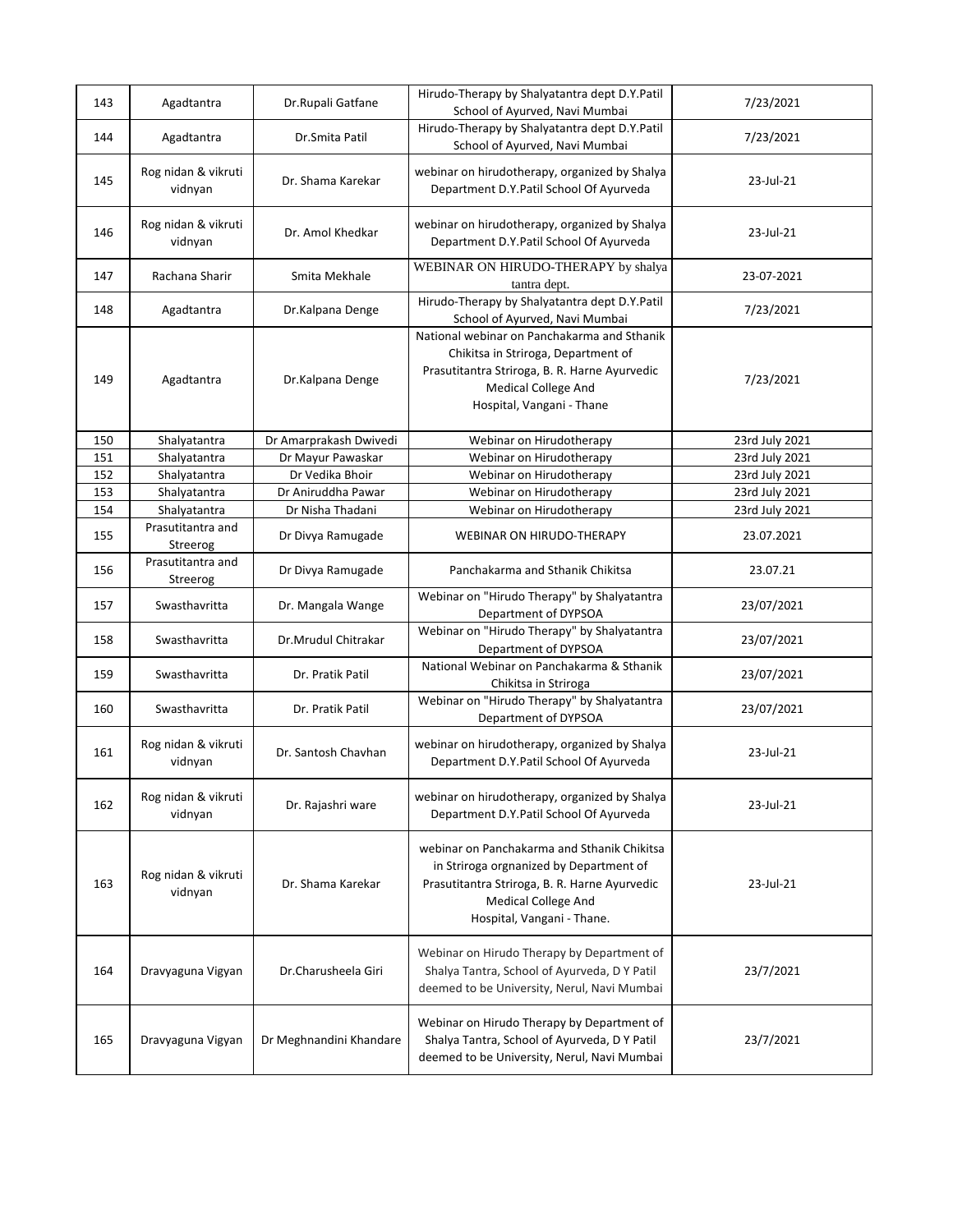| 166 | Dravyaguna Vigyan            | Dr. Shraddha N.         | Webinar on Hirudo Therapy by Department of<br>Shalya Tantra, School of Ayurveda, D Y Patil<br>deemed to be University, Nerul, Navi Mumbai | 23/7/2021             |
|-----|------------------------------|-------------------------|-------------------------------------------------------------------------------------------------------------------------------------------|-----------------------|
| 167 | Dravyaguna Vigyan            | Dr. Pradnya Chaugule    | Webinar on Hirudo Therapy by Department of<br>Shalya Tantra, School of Ayurveda, D Y Patil<br>deemed to be University, Nerul, Navi Mumbai | 23/7/2021             |
| 168 | Dravyaguna Vigyan            | Dr Sayali Shintre       | Webinar on Hirudo Therapy by Department of<br>Shalya Tantra, School of Ayurveda, D Y Patil<br>deemed to be University, Nerul, Navi Mumbai | 23/07/2021            |
| 169 | KAYACHIKITSA                 | Dr.Kalpana Satpute      | Webinar on Hirudo therapy                                                                                                                 | 23-Jul-21             |
| 170 | KAYACHIKITSA                 | Dr.Ashish Mhatre        | Webinar on Hirudo therapy                                                                                                                 | 23-Jul-21             |
| 171 | KAYACHIKITSA                 | Dr Nikhil Joglekar      | Webinar on Hirudo therapy                                                                                                                 | 23-Jul-21             |
| 172 | Dravyaguna Vigyan            | Dr Meghnandini Khandare | Sweda pravartana                                                                                                                          | 26-7-2019             |
| 173 | Dravyaguna Vigyan            | Dr.Shraddha Nayak       | Sweda pravartana                                                                                                                          | 26-7-2019             |
| 174 | Dravyaguna Vigyan            | Dr Sayali Shintre       | Sweda pravartana                                                                                                                          | 26-7-2019             |
| 175 | Dravyaguna Vigyan            | Dr. Pradnya Chaugule    | National Webinar on Covid 19 Today and Future<br>Challenges Pediatric View                                                                | 27/07/2021            |
| 176 | Swasthavritta                | Dr. Pratik Patil        | "Principles of Ayurvedic Understanding of New<br>Diseases: CASE Of COVID-19"                                                              | 10/8/2021             |
| 177 | Swasthavritta                | Dr. Vishal Kulkarni     | "Principles of Ayurvedic Understanding of New<br>Diseases: CASE Of COVID-19"                                                              | 10/8/2021             |
| 178 | Swasthavritta                | Dr. Aarti R. Nangare    | "Principles of Ayurvedic Understanding of New<br>Diseases: CASE Of COVID-19"                                                              | 10/8/2021             |
| 179 | Swasthavritta                | Dr.Mrudul Chitrakar     | "Principles of Ayurvedic Understanding of New<br>Diseases: CASE Of COVID-19"                                                              | 10/8/2021             |
| 180 | Sanskrit Samhita<br>Siddhant | Dr. Mahesh Kumar Harit  | National Webinar on Clinical Importance of<br>Charak Samhita                                                                              | 10.08.2021            |
| 181 | Swasthavritta                | Dr. Mangala Wange       | "Principles of Ayurvedic Understanding of New<br>Diseases: CASE Of COVID-19"                                                              | 10/8/2021             |
| 182 | Swasthavritta                | Dr. Pratik Patil        | Recent Avenues of Medicinal Plants from Field<br>to Industry - Scope, Support & Challenges                                                | 13/08/2021            |
| 183 | Shalyatantra                 | Dr Aniruddha Pawar      | Webinar Samvitti 2021                                                                                                                     | 13th August 2021      |
| 184 | Shalyatantra                 | Dr Nisha Thadani        | Webinar Samvitti 2021                                                                                                                     | 13th August 2021      |
| 185 | Swasthavritta                | Dr. Vishal Kulkarni     | Recent Avenues of Medicinal Plants from Field<br>to Industry - Scope, Support & Challenges                                                | 13/08/2021            |
| 186 | Swasthavritta                | Dr. Aarti R. Nangare    | Recent Avenues of Medicinal Plants from Field<br>to Industry - Scope, Support & Challenges                                                | 13/08/2021            |
| 187 | Agadtantra                   | Dr.Kalpana Denge        | Dravyaguna Samavitti 2021 by D.Y.Patil School<br>of Ayurved, Navi Mumbai                                                                  | 13/8/2021             |
| 188 | Swasthavritta                | Dr. Mangala Wange       | Recent Avenues of Medicinal Plants from Field<br>to Industry - Scope, Support &<br>ChallengesDYPSOA                                       | 13/08/2021            |
| 189 | Swasthavritta                | Dr.Mrudul Chitrakar     | Recent Avenues of Medicinal Plants from Field<br>to Industry - Scope, Support &<br>ChallengesDYPSOA                                       | 13/08/2021            |
| 190 | Sanskrit Samhita<br>Siddhant | Dr. Mahesh Kumar Harit  | Advance Research Methodology Workshop                                                                                                     | 17.08.2021-23.08.2021 |
| 191 | Sanskrit Samhita<br>Siddhant | Dr. Sudarshan Hande     | Advance Research Methodology Workshop                                                                                                     | 17.08.2021-23.08.2021 |
| 192 | Sanskrit Samhita<br>Siddhant | Dr. Lomesh Gedam        | Advance Research Methodology Workshop                                                                                                     | 17.08.2021-23.08.2021 |
| 193 | Sanskrit Samhita<br>Siddhant | Dr. Yogita Mandle       | Advance Research Methodology Workshop                                                                                                     | 17.08.2021-23.08.2021 |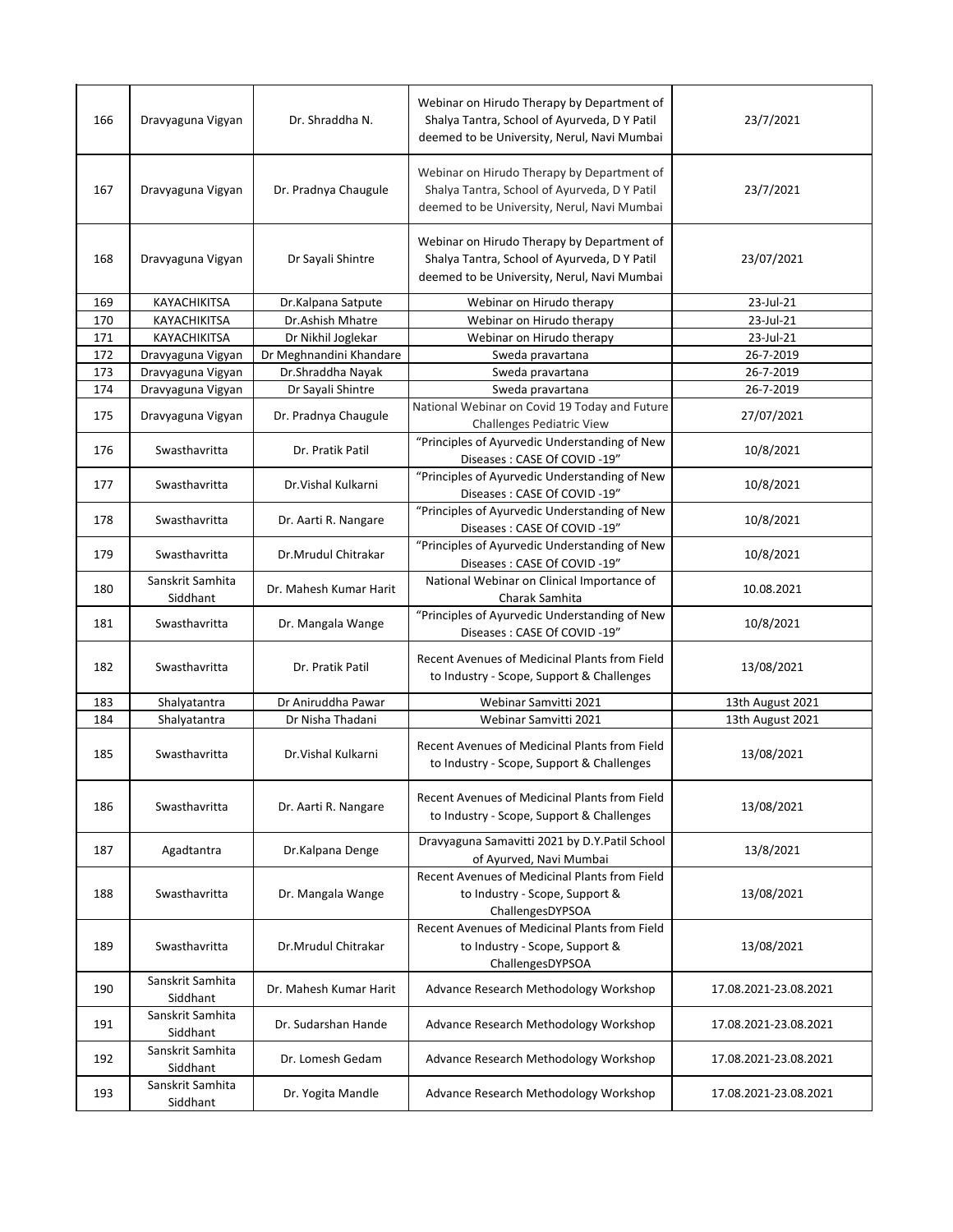| 194 | Swasthavritta                  | Dr. Mangala Wange      | National Webinar on Multidimensional<br><b>Functions of BastiDYPSOA</b>                                                                                                                                                                                                        | 17/08/2021     |
|-----|--------------------------------|------------------------|--------------------------------------------------------------------------------------------------------------------------------------------------------------------------------------------------------------------------------------------------------------------------------|----------------|
| 195 | Swasthavritta                  | Dr.Mrudul Chitrakar    | National Webinar on Multidimensional<br>Functions of BastiDYPSOA                                                                                                                                                                                                               | 17/08/2021     |
| 196 | Swasthavritta                  | Dr. Pratik Patil       | National Webinar on Multidimensional<br><b>Functions of Basti</b>                                                                                                                                                                                                              | 17/08/2021     |
| 197 | Swasthavritta                  | Dr. Pratik Patil       | Online Workshop on Advance Research<br>Methodology by MUHS                                                                                                                                                                                                                     | 17-23/08/2021  |
| 198 | Swasthavritta                  | Dr. Vishal Kulkarni    | National Webinar on Multidimensional<br><b>Functions of Basti</b>                                                                                                                                                                                                              | 17/08/2021     |
| 199 | Sanskrit Samhita<br>Siddhant   | Dr. Vinay Pawar        | Speaker for the "Faculty Development Program<br>(FDP)" organized by "DY Patil deemed to be<br>University" in association with "Indian Society<br>for Clinical Research"                                                                                                        | 2020           |
| 200 | Sanskrit Samhita<br>Siddhant   | Dr. Sudarshan Hande    | MCIM Trained AYUSH Doctor for Covid 19<br>preparedness, Response & Containment                                                                                                                                                                                                 | 2020           |
| 201 | Sanskrit Samhita<br>Siddhant   | Dr. Lomesh Gedam       | NATIONAL WEBINAR ORGNISED BY<br>DRAVYAGUNA VIGYAN DEPARTMENT -<br>DRAVYAGUNA SAMVITTI                                                                                                                                                                                          | 2020           |
| 202 | Sanskrit Samhita<br>Siddhant   | Dr. Lomesh Gedam       | NATIONAL WEBINAR ON AETIOPATHOGENIC &<br>CLINICAL STUDY OF DIABETES MELLITUS VIS A<br><b>VIS PRAMEHA</b>                                                                                                                                                                       | 2020           |
| 203 | Dravyaguna Vigyan              | Dr. Pradnya Chaugule   | 33rd Annual Medical Conference                                                                                                                                                                                                                                                 | 5/1/2020       |
| 204 | Agadtantra                     | Dr.Rupali Gatfane      | National Webinar on Diagnosis of Poisoning by<br>Dept of Agadtantra, Shree RMD Ayurved college<br>& Hospital waghaldhara, Valsad Gujrat                                                                                                                                        | 8/1/2020       |
| 205 | Sanskrit Samhita<br>Siddhant   | Dr. Mahesh Kumar Harit | International Ayurved Symposium in<br>collaboration with MUHS, Nashik                                                                                                                                                                                                          | 10th Jan. 2020 |
| 206 | Sanskrit Samhita<br>Siddhant   | Dr. Vinay Pawar        | Internal Ayurved Symposium on Regulatory<br>acceptance of Traditional, Complementary &<br>Alternative Medicine organized by MUHS,<br>Nashik as a Organizer.                                                                                                                    | 10th Jan 2020  |
| 207 | Sanskrit Samhita<br>Siddhant   | Dr. Sudarshan Hande    | Internal Ayurved Symposium on Regulatory<br>acceptance of Traditional, Complementary &<br>Alternative Medicine organized by MUHS,<br>Nashik as a Organizer.                                                                                                                    | 10th Jan 2020  |
| 208 | Sanskrit Samhita<br>Siddhant   | Dr. Yogita Mandle      | Internal Ayurved Symposium on Regulatory<br>acceptance of Traditional, Complementary &<br>Alternative Medicine organized by MUHS,<br>Nashik as a Organizer.                                                                                                                    | 10th Jan 2020  |
| 209 | Shalakyatantra                 | Dr Ashwini Patil       | Invited by MUHS Nashik as Pannelist in<br>INTERNATIONAL SYMPOSIUM on SCOPE &<br>LIMITATIONS OF AYUREVDA PRACTISE OUTSIDE<br><b>IDIA AYUSH MUHS D Y PATIL UNIVERSITY</b><br>SCHOOL OF AYURVEDA On at D Y Patil University<br>D Y Patil School of Ayurveda Nerul Navi-<br>Mumbai | 10/01/2020     |
| 210 | Rog nidan & vikruti<br>vidnyan | Dr. Santosh Chavhan    | International Ayurved symposium Regulatory<br>Acceptance of Traditional/Complimentory &<br><b>Alternative Medicine</b>                                                                                                                                                         | 10/1/2020      |
| 211 | Agadtantra                     | Dr.Pradeep Patil       | International Ayurved Symposium on<br>"Regulatory Acceptance of Traditional,<br>Complementary & Alternative Medicine" by D.<br>Y. Patil College of Ayurveda Nerul Navi Mumbai                                                                                                  | 10-01-2020.    |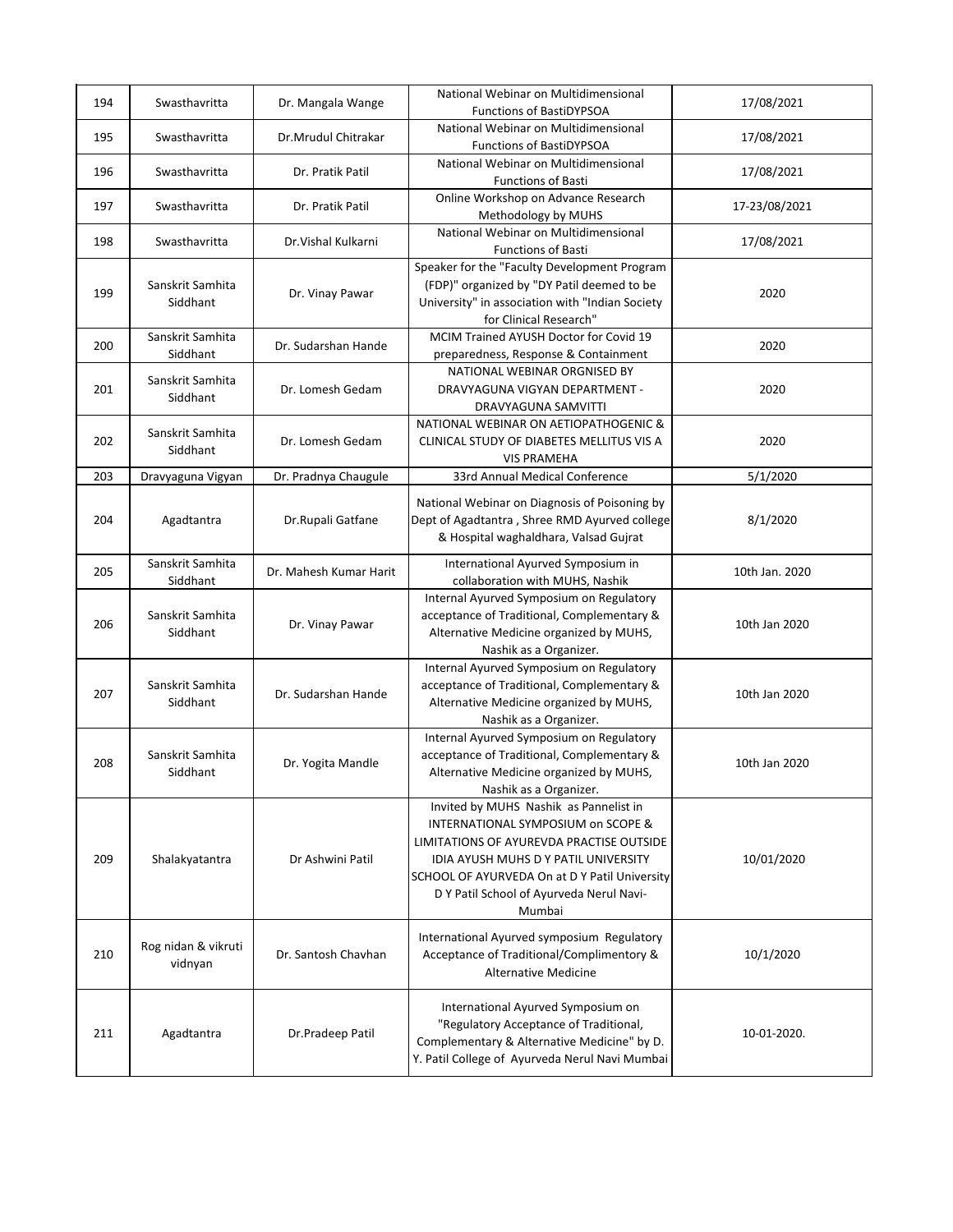| 212 | Agadtantra                          | Dr.Rupali Gatfane      | International Ayurved Symposium on<br>"Regulatory Acceptance of Traditional,<br>Complementary & Alternative Medicine" by D.<br>Y. Patil College of Ayurveda Nerul Navi Mumbai | 10-01-2020.                       |
|-----|-------------------------------------|------------------------|-------------------------------------------------------------------------------------------------------------------------------------------------------------------------------|-----------------------------------|
| 213 | Agadtantra                          | Dr.Kalpana Denge       | International Ayurved Symposium on<br>"Regulatory Acceptance of Traditional,<br>Complementary & Alternative Medicine" by D.<br>Y. Patil College of Ayurveda Nerul Navi Mumbai | 10-01-2020.                       |
| 214 | Rog nidan & vikruti<br>vidnyan      | Dr.Amol Khedkar        | International Ayurved symposium Regulatory<br>Acceptance of Traditional/Complimentory &<br><b>Alternative Medicine</b>                                                        | 10/1/2020                         |
| 215 | Rog nidan & vikruti<br>vidnyan      | Dr. Shama Karekar      | International Ayurved symposium Regulatory<br>Acceptance of Traditional/Complimentory &<br><b>Alternative Medicine</b>                                                        | 10/1/2020                         |
| 216 | Rasashastra &<br>Bhaishajya Kalpana | Dr. Archana Gharote    | Arogya Fest & AAPCON 2020, Gateway of<br>Ayurveda                                                                                                                             | 31st January to 2nd February 2020 |
| 217 | Dravyaguna Vigyan                   | Dr.Charusheela Giri    | Seminar course on Gita in Nutshell                                                                                                                                            | 14 -02-2020 to 16-02-2020         |
| 218 | Dravyaguna Vigyan                   | Dr.Charusheela Giri    | International Conference on Natural Products<br>Quality, Safety and efficacy                                                                                                  | 06-03-2020 to 07 -03-2020         |
| 219 | Dravyaguna Vigyan                   | Dr Sayali Shintre      | International Conference on Natural Products<br>Quality, Safety and efficacy                                                                                                  | 06-03-2020 to 07 -03-2020         |
| 220 | Shalyatantra                        | Dr Amarprakash Dwivedi | <b>CME On Integrative Surgery</b>                                                                                                                                             | 9th March 2020                    |
| 221 | Shalyatantra                        | Dr Mayur Pawaskar      | <b>CME On Integrative Surgery</b>                                                                                                                                             | 9th March 2020                    |
| 222 | Shalyatantra                        | Dr Vedika Bhoir        | <b>CME On Integrative Surgery</b>                                                                                                                                             | 9th March 2020                    |
| 223 | Shalyatantra                        | Dr Aniruddha Pawar     | CME On Integrative Surgery                                                                                                                                                    | 9th March 2020                    |
| 224 | Dravyaguna Vigyan                   | Dr Sayali Shintre      | CME on Dravyaguna for AYUSH teachers<br>organised by SDM Ayurveda college, Udupi                                                                                              | 15-03-2020 to 20-03-2020          |
| 225 | Rog nidan & vikruti<br>vidnyan      | Dr. Santosh Chavhan    | SARI-facilities-01                                                                                                                                                            | 4/8/2020                          |
| 226 | Rog nidan & vikruti<br>vidnyan      | Dr. Santosh Chavhan    | COVID-19-IPC-EN_-2                                                                                                                                                            | 4/8/2020                          |
| 227 | Rog nidan & vikruti<br>vidnyan      | Dr. Santosh Chavhan    | severe-acute-respiratory-infection-3                                                                                                                                          | 4/8/2020                          |
| 228 | PANCHAKARMA                         | Dr. Aditi Lingayat     | 6. WHO TRAINING - IPC FOR COVID19                                                                                                                                             | 9/4/2020                          |
| 229 | PANCHAKARMA                         | Dr. Ritu Wadhwa        | 5. MCIM COVID 19 TRAINING                                                                                                                                                     | 10/4/2020                         |
| 230 | PANCHAKARMA                         | Dr. Jaya Ghore         | 7. MCIM COVID 19 TRAINING                                                                                                                                                     | 10/4/2020                         |
| 231 | PANCHAKARMA                         | Dr. Aditi Lingayat     | 9. MCIM COVID19 TRAINING                                                                                                                                                      | 10/4/2020                         |
| 232 | Sanskrit Samhita<br>Siddhant        | Dr. Vinay Pawar        | WHO SARI (Severe-Acute-Respiratory-Infection)<br>treatment facility design                                                                                                    | 10th April 2020                   |
| 233 | Sanskrit Samhita<br>Siddhant        | Dr. Vinay Pawar        | WHO IPC (Infection Prevention & Control) for<br>Novel Corona Virus (Covid 19)                                                                                                 | 10th April 2020                   |
| 234 | Sanskrit Samhita<br>Siddhant        | Dr. Vinay Pawar        | WHO SARI (Severe Acute Respiratory Infection)<br><b>Clinical Care</b>                                                                                                         | 10th April 2020                   |
| 235 | Sanskrit Samhita<br>Siddhant        | Dr. Vinay Pawar        | WHO Covid 19: Operational planning guidelines<br>& Covid 19 partners platform to support country<br>preparedness & response                                                   | 10th April 2020                   |
| 236 | Sanskrit Samhita<br>Siddhant        | Dr. Sudarshan Hande    | WHO SARI (Severe-Acute-Respiratory-Infection)<br>treatment facility design                                                                                                    | 10th April 2020                   |
| 237 | Sanskrit Samhita<br>Siddhant        | Dr. Sudarshan Hande    | WHO IPC (Infection Prevention & Control) for<br>Novel Corona Virus (Covid 19)                                                                                                 | 10th April 2020                   |
| 238 | Sanskrit Samhita<br>Siddhant        | Dr. Sudarshan Hande    | WHO SARI (Severe Acute Respiratory Infection)<br><b>Clinical Care</b>                                                                                                         | 10th April 2020                   |
| 239 | Sanskrit Samhita<br>Siddhant        | Dr. Sudarshan Hande    | WHO Covid 19: Operational planning guidelines<br>& Covid 19 partners platform to support country<br>preparedness & response                                                   | 10th April 2020                   |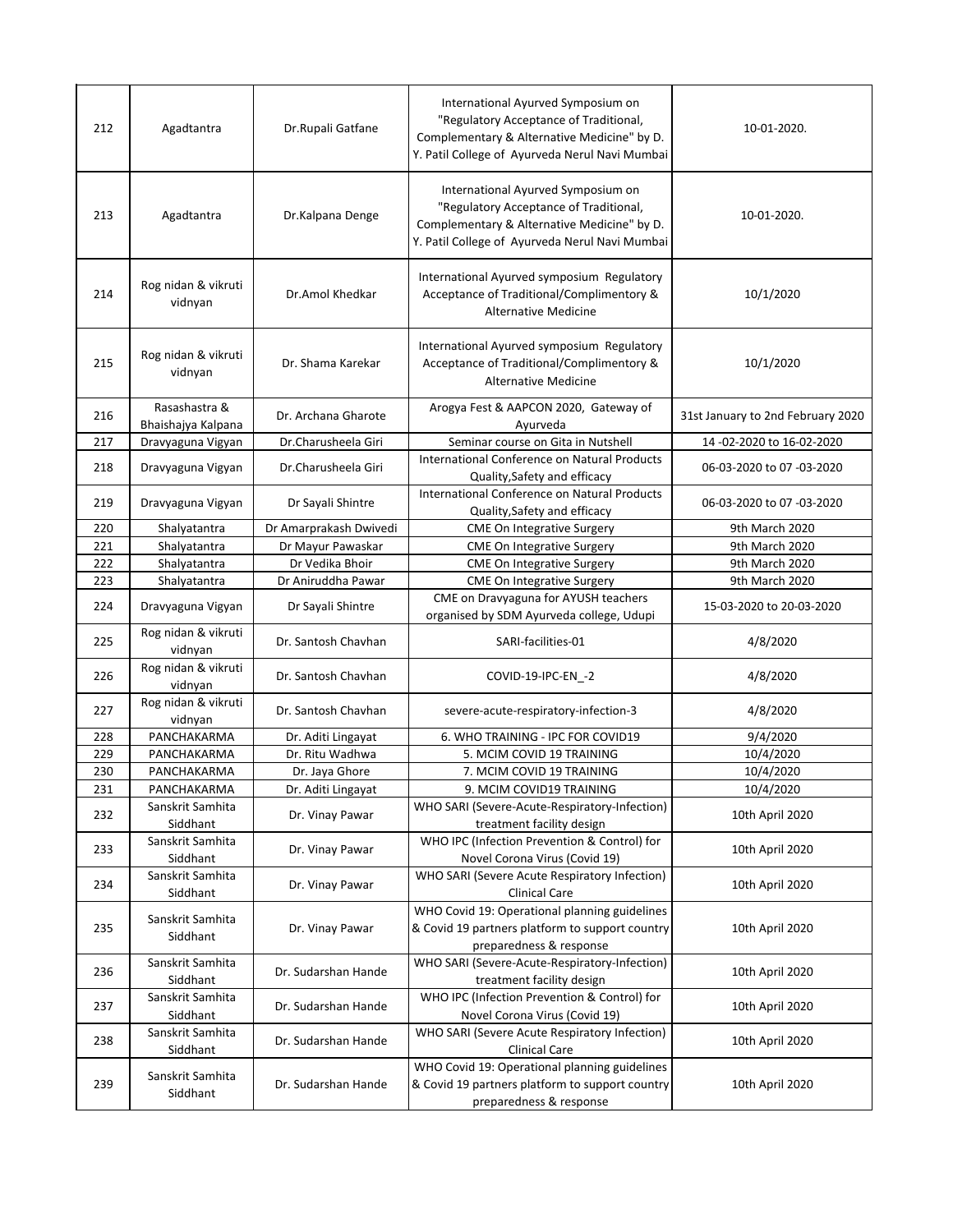| 240 | Rachana Sharir                 | Shreya Sawant       | <b>COVID19 Operational Planning Guidelines</b><br>and COVID 19 Partners Platform to support<br>country preparedness and response | $11-Apr-20$             |
|-----|--------------------------------|---------------------|----------------------------------------------------------------------------------------------------------------------------------|-------------------------|
| 241 | Rachana Sharir                 | Shreya Sawant       | Clinical Care Severe Acute Respiratory Infection                                                                                 | $11-Apr-20$             |
| 242 | Rachana Sharir                 | Snehalata Bagal     | Trained AYUSH Doctor for COVID 19<br>Preparedness, Response and Containment by<br><b>MCIM</b>                                    | 10/4/2021               |
| 243 | Rachana Sharir                 | Smita Mekhale       | Trained AYUSH Doctor for COVID 19<br>Preparedness, Response and Containment by<br><b>MCIM</b>                                    | 10/4/2021               |
| 244 | Swasthavritta                  | Dr.Mangala Wange    | I Got Basic COVID19 SEMINAR                                                                                                      | 4/15/2020               |
| 245 | Swasthavritta                  | Dr.Mrudul Chitrakar | I Got Basic COVID19 SEMINAR                                                                                                      | 4/15/2020               |
| 246 | Swasthavritta                  | Dr.Anju Hadke       | I Got Basic COVID19 SEMINAR                                                                                                      | 4/15/2020               |
| 247 | Swasthavritta                  | Dr.Pratik Patil     | I Got Basic COVID19 SEMINAR                                                                                                      | 4/15/2020               |
| 248 | Swasthavritta                  | Dr. Vishal Kulkarni | I Got Basic COVID19 SEMINAR                                                                                                      | 4/15/2020               |
| 249 | Rog nidan & vikruti<br>vidnyan | Dr. Santosh Chavhan | I Got Basic COVID19 SEMINAR                                                                                                      | 4/15/2020               |
| 250 | Sanskrit Samhita<br>Siddhant   | Dr. Sudarshan Hande | AYUSH iGot Diksha Quarantine and Isolation                                                                                       | 16th April 2020         |
| 251 | Sanskrit Samhita<br>Siddhant   | Dr. Sudarshan Hande | AYUSH iGot Diksha Clinical Management Covid<br>19                                                                                | 27th April 2020         |
| 252 | Sanskrit Samhita<br>Siddhant   | Dr. Sudarshan Hande | AYUSH iGot Diksha Basics of Covid 19                                                                                             | 27th April 2020         |
| 253 | Sanskrit Samhita<br>Siddhant   | Dr. Sudarshan Hande | AYUSH iGot Diksha Psychological care of<br>patients with Covid 19                                                                | 28th April 2020         |
| 254 | KAYACHIKITSA                   | Dr.Archana Kashid   | 1.International Conference on "Application of<br>SPSS and Statistical Data Analysis-2020"                                        | 29th & 30th April, 2020 |
| 255 | Sanskrit Samhita<br>Siddhant   | Dr. Sudarshan Hande | AYUSH iGot Diksha Infection Prevention &<br>Control through PPE (Hindi)                                                          | 29th April 2020         |
| 256 | Sanskrit Samhita<br>Siddhant   | Dr. Sudarshan Hande | AYUSH iGot Diksha Infection Prevention &<br>Control (English)                                                                    | 29th April 2020         |
| 257 | Swasthavritta                  | Dr.Mangala Wange    | Seminar RASAYAN SYMPOSIUM,                                                                                                       | 1/5/2020                |
| 258 | PANCHAKARMA                    | Dr. Aditi Lingayat  | 10. National Webinar on Ayurvedic aspect of<br>Cancer                                                                            | 06/05/2020-14/05/2020   |
| 259 | KAYACHIKITSA                   | Dr.Archana Kashid   | One Day Faculty Development Program on<br>"CHALLENGES IN BUILDING COLLABORATIONS IN<br><b>RESEARCH AND INNOVATION"</b>           | 9/5/2020                |
| 260 | PANCHAKARMA                    | Dr. Aditi Lingayat  | 7. WHO TRAINING - SARI                                                                                                           | 9/5/2020                |
| 261 | Swasthavritta                  | Dr.Mangala Wange    | Netragat Vyadhi webinar                                                                                                          | 11/5/2020               |
| 262 | PANCHAKARMA                    | Dr. Aditi Lingayat  | 12. INTERNATIONAL WEBINAR ON COVID 19:<br>PANDEMIC AND LIFE STYLE DISORDERS                                                      | 14/05/2020              |
| 263 | Shalakyatantra                 | Dr Kavita Thorat    | "Covid19: Pandemic and life style disorders" Dr.<br>D. Y. Patil College of Ayurved and Research<br>Centre, Pimpri, Pune          | 14/05/2020              |
| 264 | KAYACHIKITSA                   | Dr.Archana Kashid   | Two Days "Training Program on manuscript<br>Drafting and Publishing "(TORMP-2020)                                                | 16th & 17th May, 2020   |
| 265 | KAYACHIKITSA                   | Dr.Archana Kashid   | Yoga: Rejuvenating Life Skills                                                                                                   | 23rd MAY 2020           |
| 266 | KAYACHIKITSA                   | Dr.Ashish Mhatre    | Web CME On care of GI track & kidney in the<br>time of covid 19                                                                  | 24TH<br><b>MAY 2020</b> |
| 267 | PANCHAKARMA                    | Dr. Aditi Lingayat  | 11. National Webinar Ayur Vakta 2020,<br>IMMUNITY BOOSTER THROUGH AYURVEDA,<br>LNCT University, Bhopal                           | 24/05/020               |
| 268 | Sanskrit Samhita<br>Siddhant   | Dr. Sudarshan Hande | NIMA Care of GI track & Kidney in the time of<br>Covid 19                                                                        | 24th May 2020           |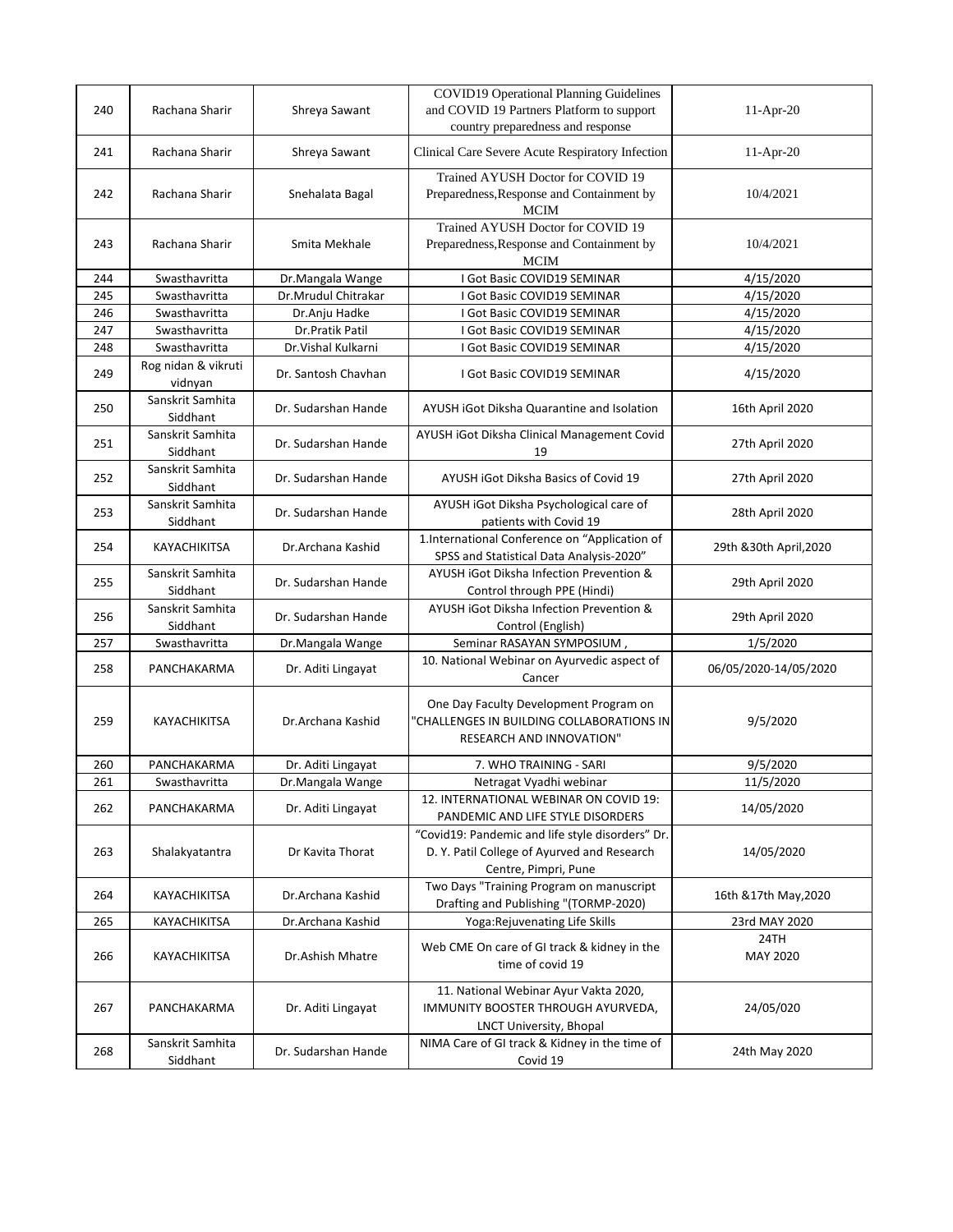|     | Rog nidan & vikruti              |                                   | National Webinar on Modern Basic<br>Pathological Concept in Ayurveda Perspective                                    |                                    |
|-----|----------------------------------|-----------------------------------|---------------------------------------------------------------------------------------------------------------------|------------------------------------|
| 269 | vidnyan                          | Dr. Rajashri ware                 | organized by Rognidan dept. APM 's SION                                                                             | 29-May-21                          |
|     |                                  |                                   | Ayurved mahavidylay.                                                                                                |                                    |
| 270 | Sanskrit Samhita                 | Dr. Sudarshan Hande               | National Webinar on Clinical Applications of                                                                        | 29th May 2020                      |
|     | Siddhant                         |                                   | Tantrayukti                                                                                                         |                                    |
| 271 | Sanskrit Samhita<br>Siddhant     | Dr. Yogita Mandle                 | National Webinar on Clinical Applications of<br>Tantrayukti                                                         | 29th May 2020                      |
| 272 | Dravyaguna Vigyan                | Dr.Charusheela Giri               | Organic Terance gardening                                                                                           | 31-05-2020                         |
|     |                                  |                                   | Shalakya Sambhasha SJGAMC Koppal and TAS                                                                            |                                    |
| 273 | Shalakyatantra                   | Dr Kavita Thorat                  | Karnataka                                                                                                           | 31/05/2020                         |
| 274 | Shalakyatantra                   | Dr Shital Bolkuntwar              | Shalakya Sambhasha SJGAMC Koppal and TAS<br>Karnataka                                                               | 31/05/2020                         |
| 275 | Sanskrit Samhita<br>Siddhant     | Dr. Mahesh Kumar Harit            | Ayurveda in Covid-19 crises                                                                                         | 06.06.2020                         |
| 276 | KAYACHIKITSA                     | Dr.Archana Kashid                 | National Webinar On Ayurvedic Proctology                                                                            | 7/6/2020                           |
| 277 | Agadtantra                       | Dr.Smita Patil                    | National webinar on Organ Donation in COVID<br>19 Pandemic by G.D.Pol Foundation's Y.M.T.                           | 9/6/2020                           |
|     |                                  |                                   | Medical College, Kharghar, Navi Mumbai.                                                                             |                                    |
| 278 | PANCHAKARMA                      | Dr. Aditi Lingayat                | 8. WHO TRAINING - OPERATIONAL PLANNING<br><b>GUIDELINES</b>                                                         | 9/6/2020                           |
|     |                                  |                                   | One week online National faculty Development                                                                        |                                    |
| 279 | <b>KAYACHIKITSA</b>              | Dr.Archana Kashid                 | programme cum Workshop on Quantitative                                                                              | 10th June-15th June, 2020          |
|     |                                  |                                   | <b>Methods for Research</b>                                                                                         |                                    |
| 280 | KAYACHIKITSA                     | Dr.Ashish Mhatre                  | Two day international symposium on covid 19<br>social perspectives                                                  | 11th & 12th June 2020              |
|     |                                  |                                   | 13. INTERNATIONAL WEBINAR AYURVAKTA 2020                                                                            |                                    |
| 281 | PANCHAKARMA                      | Dr. Aditi Lingayat                | - IMPACT OF AYUSH MEDICINE SYSTEM IN                                                                                | 13/06/2020                         |
|     |                                  |                                   | <b>CURRENT AND POST PANDEMIC SCENARIO</b>                                                                           |                                    |
| 282 | PANCHAKARMA                      | Dr. Aditi Lingayat                | 16. NATIONAL WEBINAR ON DARSHAN SHASTRA<br>AND AYURVED                                                              | 13, 14, 21, 28/06/2020             |
| 283 | KAYACHIKITSA                     | Dr.Archana Kashid                 | Covid 19-Understanding , Experiences and<br>Challenges.                                                             | 13th JUNE 2020                     |
|     |                                  |                                   | National Webinar Detox Body & Mind with                                                                             |                                    |
| 284 | Sanskrit Samhita<br>Siddhant     | Dr. Sudarshan Hande               | scientific potentials of Ayurveda & Siddha                                                                          | 13th June 2020                     |
|     |                                  |                                   | Pranava Yoga                                                                                                        |                                    |
| 285 | KAYACHIKITSA                     | Dr.Archana Kashid                 | Covid 19-Principles and Practices                                                                                   | 14th June 2020                     |
| 286 | KAYACHIKITSA                     |                                   | International online Seminar MADHUMEHA<br>2020 ,Grameen Ayurvedic Medical College                                   | 15th -18th June 2020               |
|     |                                  | Dr.Kalpana Satpute                | Terdal, Karnataka India.                                                                                            |                                    |
|     |                                  |                                   | International online Seminar MADHUMEHA                                                                              |                                    |
| 287 | KAYACHIKITSA                     | Dr.Archana Kashid                 | 2020                                                                                                                | 15th -18th June 2020               |
| 288 | Rachana Sharir                   | Ashok Londhe                      | Yoga Workshop (online)                                                                                              | 19-21 June 2020                    |
| 289 | Rachana Sharir                   | Shreya Sawant                     | Yoga Workshop (online)                                                                                              | 19-21 June 2020                    |
| 290 | Rachana Sharir                   | Jayant Hartalkar                  | Yoga Workshop (online)                                                                                              | 19-21 June 2020                    |
| 291 | Rachana Sharir<br>Rachana Sharir | Jayant Hartalkar<br>Smita Mekhale | Yoga Workshop (online)                                                                                              | 19-21 June 2020<br>19-21 June 2020 |
| 292 | Prasutitantra and                |                                   | Yoga Workshop (online)                                                                                              |                                    |
| 293 | Streerog                         | Dr.Varsha Gaikwad                 | <b>ONLINE WORKSHOP ON YOGA</b>                                                                                      | 19.06.20 to 21.06.20               |
| 294 | Swasthavritta                    | Dr.Mrudul Chitrakar               | IDY and Yoga Waorkshop                                                                                              | 19 to 21 -06-2020                  |
| 295 | Swasthavritta                    | Dr.Anju Hadke                     | IDY and Yoga Waorkshop                                                                                              | 19 to 21 -06-2020                  |
| 296 | Swasthavritta                    | Dr. Vishal Kulkarni               | IDY and Yoga Waorkshop                                                                                              | 19 to 21 -06-2020                  |
| 297 | Agadtantra                       | Dr.Rupali Gatfane                 | Online workshop on Yoga by Dept of<br>Swasthavritta & Yoga, D.Y.Patil University,<br>School of Ayurved, Navi Mumbai | 19-06-2020 to 21-06-2020           |
|     |                                  |                                   | Online workshop on Yoga by Dept of                                                                                  |                                    |
| 298 | Agadtantra                       | Dr.Pradeep Patil                  | Swasthavritta & Yoga, D.Y.Patil University,                                                                         | 19-06-2020 to 21-06-2020           |
|     |                                  |                                   | School of Ayurved, Navi Mumbai                                                                                      |                                    |
| 299 | Dravyaguna Vigyan                | Dr.Charusheela Giri               | Online Workshop on Yoga                                                                                             | 19-06-2020 to<br>21-06-2020        |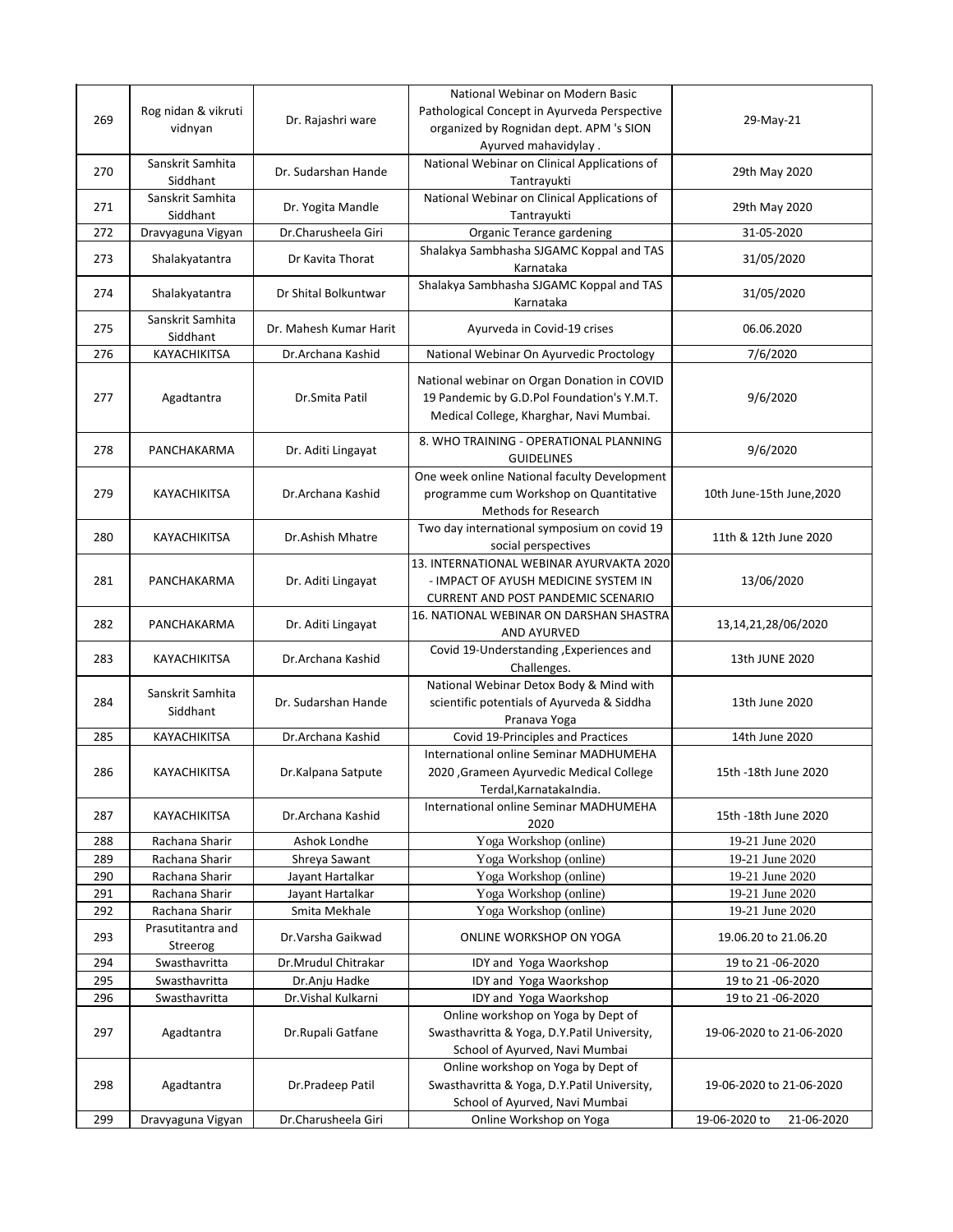| 300 | Dravyaguna Vigyan                   | Dr. Shraddha N.         | Workshop on Yoga                                                                                                                                      | 19.06.2020 to 21.06.2020 |
|-----|-------------------------------------|-------------------------|-------------------------------------------------------------------------------------------------------------------------------------------------------|--------------------------|
| 301 | PANCHAKARMA                         | Dr. Ritu Wadhwa         | 6. ONLINE WORKSHOP ON YOGA                                                                                                                            | 19/06/2020-21/06/2020    |
| 302 | Rog nidan & vikruti<br>vidnyan      | Vd. Rajashri Ware       | ONLINE WORKSHOP ON YOGA                                                                                                                               | 19/06/2020 to 21/06/2020 |
| 303 | PANCHAKARMA                         | Dr. Jaya Ghore          | 6. ONLINE WORKSHOP ON YOGA                                                                                                                            | 19/06/2020-21/06/2020    |
| 304 | PANCHAKARMA                         | Dr. Aditi Lingayat      | 14. ONLINE WORKSHOP ON YOGA                                                                                                                           | 19/06/2020-21/06/2020    |
| 305 | Rog nidan & vikruti<br>vidnyan      | Dr.Amol Khedkar         | IDY and Yoga Waorkshop                                                                                                                                | 19 to 21 -06-2020        |
| 306 | Rog nidan & vikruti<br>vidnyan      | Dr. Shama Karekar       | IDY and Yoga Waorkshop                                                                                                                                | 19 to 21 -06-2020        |
| 307 | Rasashastra &<br>Bhaishajya Kalpana | Dr. Archana Gharote     | 3 Days Online workshop Yoga                                                                                                                           | 19/06/2020 - 21/06/2020  |
| 308 | Shalyatantra                        | Dr Vedika Bhoir         | National Accredation ; A new frame work June<br>2020 (International Webinar)                                                                          | 19th June 2020           |
| 309 | Prasutitantra and<br>Streerog       | Dr Divya Ramugade       | ONLINE WORKSHOP ON YOGA                                                                                                                               | 19.06.20 to 21.06.20     |
| 310 | Swasthavritta                       | Dr.Mangala Wange        | IDY and Yoga Waorkshop                                                                                                                                | 19 to 21 -06-2020        |
| 311 | Swasthavritta                       | Dr.Pratik Patil         | IDY and Yoga Waorkshop                                                                                                                                | 19 to 21 -06-2020        |
| 312 | Swasthavritta                       | Dr.Aarti Nanagare       | IDY and Yoga Waorkshop                                                                                                                                | 19 to 21 -06-2020        |
| 313 | Dravyaguna Vigyan                   | Dr.Charusheela Giri     | Recent development of Pharmacovigilance for<br>ASU & H drugs                                                                                          | 20.06.2020               |
| 314 | Dravyaguna Vigyan                   | Dr. Shraddha N.         | Recent development of Pharmacovigilance for<br>ASU & H drugs                                                                                          | 20.06.2020               |
| 315 | KAYACHIKITSA                        | Dr.Archana Kashid       | International Yoga Day Workshop                                                                                                                       | 21st June, 2020          |
| 316 | KAYACHIKITSA                        | Dr.Archana Kashid       | National Webinar on Mind, Body, Exercise and<br>Lifestyle Management in changing Environment                                                          | 21st June, 2020          |
| 317 | KAYACHIKITSA                        | Dr.Archana Kashid       | National Webinar on.AROGYAM (Illness to<br>Welness)                                                                                                   | 21st June 2020           |
| 318 | Agadtantra                          | Dr.Smita Patil          | Meditation & Breath Workshop by Department<br>of Swasthavritta & Yoga, School of Ayurved,<br>D.Y.Patil Deemed to be University, Nerul, Navi<br>Mumbai | 22-6-20 to 25-6-20       |
| 319 | Agadtantra                          | Dr.Rupali Gatfane       | Online Workshop on Meditation & Breath by<br>Dept of Swasthavritta & Yoga, D.Y.Patil<br>University, School of Ayurved, Navi Mumbai                    | 22-06-2020 to 25-06-2020 |
| 320 | Dravyaguna Vigyan                   | Dr.Charusheela Giri     | Online Workshop Meditation and Breathe                                                                                                                | 22-06-2020 to 25-06-2020 |
| 321 | Dravyaguna Vigyan                   | Dr Meghnandini Khandare | Meditation & breath workshop                                                                                                                          | 22/06/2020 to 25/06/2020 |
| 322 | Dravyaguna Vigyan                   | Dr. Shraddha N.         | Meditation & breath workshop                                                                                                                          | 22/06/2020 to 25/06/2020 |
| 323 | Dravyaguna Vigyan                   | Dr. Pradnya Chaugule    | Meditation & breath workshop                                                                                                                          | 22/06/2020 to 25/06/2020 |
| 324 | Dravyaguna Vigyan                   | Dr Sayali Shintre       | Meditation & breath workshop                                                                                                                          | 22/06/2020 to 25/06/2020 |
| 325 | KAYACHIKITSA                        | Dr.Archana Kashid       | National online seminar Update Shalyatantra<br>2020                                                                                                   | 22th -24th June 2020     |
| 326 | PANCHAKARMA                         | Dr. Ritu Wadhwa         | 7. ONLINE WORKSHOP - MEDITATION AND<br><b>BREATH</b>                                                                                                  | 22/06/2020-25/06/2020    |
| 327 | PANCHAKARMA                         | Dr. Jaya Ghore          | 7. ONLINE WORKSHOP - MEDITATION AND<br><b>BREATH</b>                                                                                                  | 22/06/2020-25/06/2020    |
| 328 | PANCHAKARMA                         | Dr. Aditi Lingayat      | 15. ONLINE WORKSHOP - MEDITATION AND<br><b>BREATH</b>                                                                                                 | 22/06/2020-25/06/2020    |
| 329 | Rog nidan & vikruti<br>vidnyan      | Vd. Rajashri Ware       | Meditation & Breath workshop from                                                                                                                     | 22/06/2020 to 25/06/2020 |
| 330 | Rog nidan & vikruti<br>vidnyan      | Dr.Amol Khedkar         | Breath and Meditate Yoga Waorkshop                                                                                                                    | 22 to 25 -06-2020        |
| 331 | Rog nidan & vikruti<br>vidnyan      | Dr. Shama Karekar       | Breath and Meditate Yoga Waorkshop                                                                                                                    | 22 to 25 -06-2020        |
| 332 | Prasutitantra and<br>Streerog       | Dr Divya Ramugade       | Online Workshop Meditation & Breath                                                                                                                   | 22/06/2020 to 25/06/2020 |
| 333 | Prasutitantra and<br>Streerog       | Dr.Varsha Gaikwad       | Online Workshop Meditation & Breath                                                                                                                   | 22/06/2020 to 25/06/2020 |
| 334 | Swasthavritta                       | Dr.Mangala Wange        | Breath and Meditate Yoga Waorkshop                                                                                                                    | 22 to 25 -06-2020        |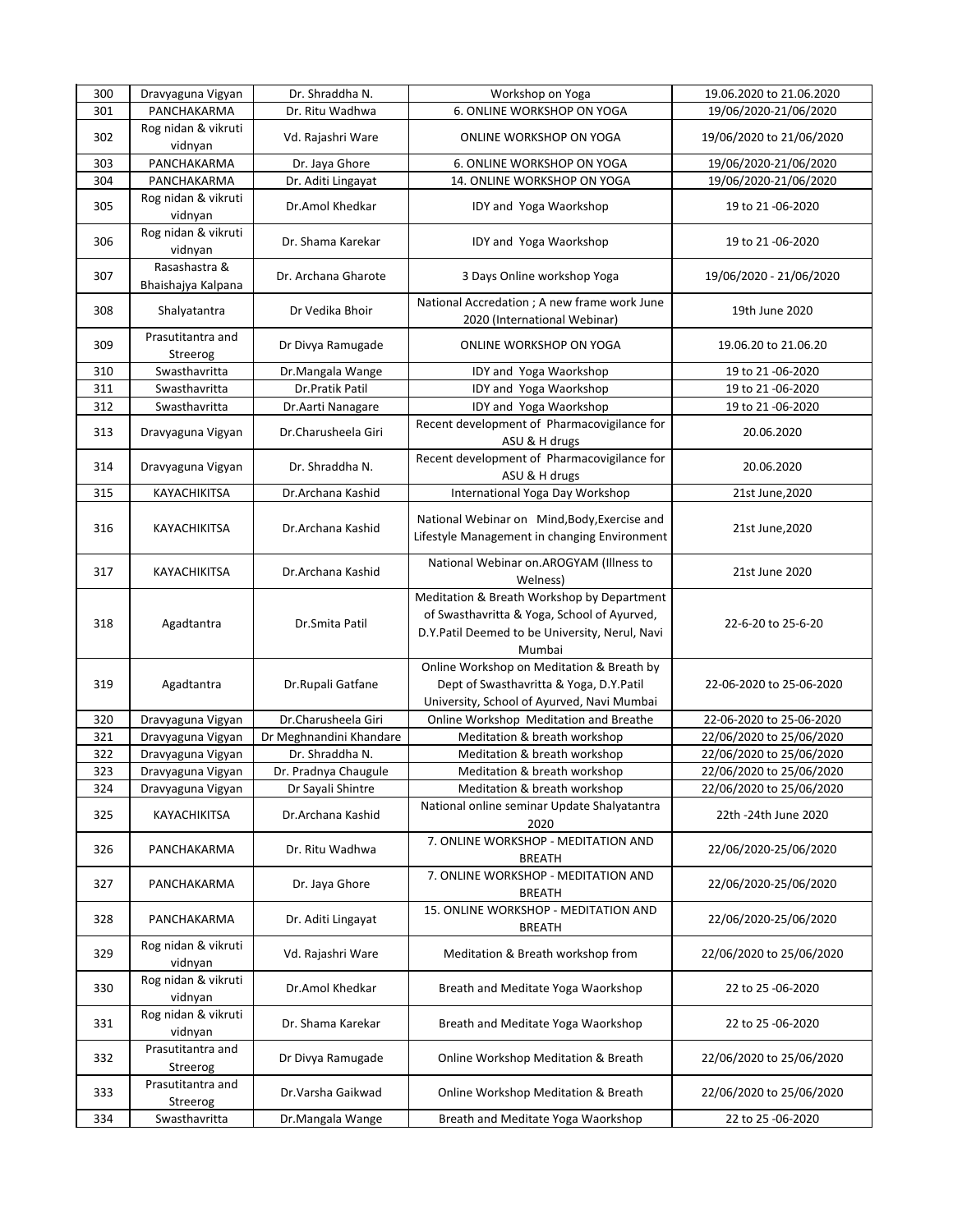| 335 | Swasthavritta                       | Dr.Mrudul Chitrakar    | Breath and Meditate Yoga Waorkshop                                                                                                                         | 22 to 25 -06-2020             |
|-----|-------------------------------------|------------------------|------------------------------------------------------------------------------------------------------------------------------------------------------------|-------------------------------|
| 336 | Swasthavritta                       | Dr.Anju Hadke          | Breath and Meditate Yoga Waorkshop                                                                                                                         | 22 to 25 -06-2020             |
| 337 | Swasthavritta                       | Dr. Aarti Nanagare     | Breath and Meditate Yoga Waorkshop                                                                                                                         | 22 to 25 -06-2020             |
| 338 | Rasashastra &<br>Bhaishajya Kalpana | Dr. Archana Gharote    | 4 Days Workshop of Meditation & Breath                                                                                                                     | 22/06/2020 to 25/06/2020      |
| 339 | Rasashastra &<br>Bhaishajya Kalpana | Dr. Ekta Tomar         | Online Workshop on Meditation and Breath                                                                                                                   | 22/06/2020 to 25/06/2020      |
| 340 | Rasashastra &<br>Bhaishajya Kalpana | Dr. Kavita Turambekar  | Online Workshop on Meditation and Breath                                                                                                                   | from 22/06/2020 to 25/06/2020 |
| 341 | Sanskrit Samhita<br>Siddhant        | Dr. Vinay Pawar        | Meditation & Breath Workshop organized by<br>dept. of Swasthvritta & Yoga                                                                                  | 22nd to 25th June 2020        |
| 342 | Sanskrit Samhita<br>Siddhant        | Dr. Sudarshan Hande    | Meditation & Breath Workshop organized by<br>dept. of Swasthvritta & Yoga                                                                                  | 22nd to 25th June 2020        |
| 343 | Sanskrit Samhita<br>Siddhant        | Dr. Yogita Mandle      | Meditation & Breath Workshop organized by<br>dept. of Swasthvritta & Yoga                                                                                  | 22nd to 25th June 2020        |
| 344 | Swasthavritta                       | Dr.Pratik Patil        | Breath and Meditate Yoga Waorkshop                                                                                                                         | 22 to 25 -06-2020             |
| 345 | Swasthavritta                       | Dr. Vishal Kulkarni    | Breath and Meditate Yoga Waorkshop                                                                                                                         | 22 to 25 -06-2020             |
| 346 | KAYACHIKITSA                        | Dr.Archana Kashid      | Webinar on "Skill of Research Paper Writing"                                                                                                               | 2020, 23rd June               |
| 347 | KAYACHIKITSA                        | Dr.Archana Kashid      | International webinar "Samhita samvardhini -<br>2020"                                                                                                      | 24th-27th June 2020           |
| 348 | KAYACHIKITSA                        | Dr.Ashish Mhatre       | National Webinar On Impact Of Swabhavao<br>Param Vada In Lockdown Period Organized By<br>Dept.Of.Basic Principles, Rajasthan Ayurved<br>University Jodhpur | 25th June 2020                |
| 349 | KAYACHIKITSA                        | Dr.Archana Kashid      | National webinar on Practical Panchakarma-<br>2020                                                                                                         | 25th-27th June 2020           |
| 350 | KAYACHIKITSA                        | Dr.Archana Kashid      | National Webinar on Swabhavoparamvad in<br>Lockdowan Period                                                                                                | 25th June 2020                |
| 351 | Sanskrit Samhita<br>Siddhant        | Dr. Mahesh Kumar Harit | Impact of Swabhavoparam Vaad in Lockdown<br>period - Impact of Spiritual Pollution at<br>S.R.Rajasthan Ayurved University, Jodhpur                         | 25.06.2020                    |
| 352 | Sanskrit Samhita<br>Siddhant        | Dr. Sudarshan Hande    | National Webinar on Swabhavoparamvad in<br>Lockdown PeriodDr. Sarvapalli Radhakrishnan<br>Rajasthan Ayurved University, Jodhpur                            | 25th June 2020                |
| 353 | KAYACHIKITSA                        | Dr.Archana Kashid      | Web Conference on Teaching Methodology in<br>Ayurveda                                                                                                      | 28 th June 2020               |
| 354 | Shalakyatantra                      | Dr Ashwini Patil       | AYUR-VISION-Future Vision Of Ancient Science<br>Ayurved University, Jamnagar on                                                                            | 1st -3 rd July 2020.          |
| 355 | Shalakyatantra                      | Dr Kavita Thorat       | AYUR-VISION-Future Vision Of Ancient Science<br>Ayurved University, Jamnagar                                                                               | 1st -3 rd July 2020.          |
| 356 | Shalakyatantra                      | Dr Shital Bolkuntwar   | AYUR-VISION-Future Vision Of Ancient Science<br>Ayurved University, Jamnagar                                                                               | 1st -3 rd July 2020.          |
| 357 | Sanskrit Samhita<br>Siddhant        | Dr. Mahesh Kumar Harit | Traditional purification through Ayurveda -<br>Swami Vivekanand Yoga Kendra, Mumbai                                                                        | 02.07.2020                    |
| 358 | Sanskrit Samhita<br>Siddhant        | Dr. Mahesh Kumar Harit | Ashtavidh Pariksha - Jivwha Pariksha at Mumbai<br>Vaidya Sabha National Webinar                                                                            | 02.07.2020                    |
| 359 | Agadtantra                          | Dr.Smita Patil         | National webinar- Visha Chikitsa Parva 2020 by<br>Dept of Agadtantra, Grameen Ayurved college<br>and Hospital, Terdal, Karnataka                           | 06-07-2020 to 09-07-2020      |
| 360 | Agadtantra                          | Dr.Kalpana Denge       | National webinar- Visha Chikitsa Parva 2020 by<br>ept of Agadtantra, Grameen Ayurved college<br>and Hospital, Terdal, Karnataka                            | 06-07-2020 to 09-07-2020      |
| 361 | KAYACHIKITSA                        | Dr.Archana Kashid      | International Webinar on "Covid -19:Socio<br>Cultural Implications & Path Ahead"                                                                           | 7th July, 2020                |
| 362 | KAYACHIKITSA                        | Dr.Archana Kashid      | National Webinar On AYURVATA CHINTANA -<br>2020                                                                                                            | 9th & 10th july 2020          |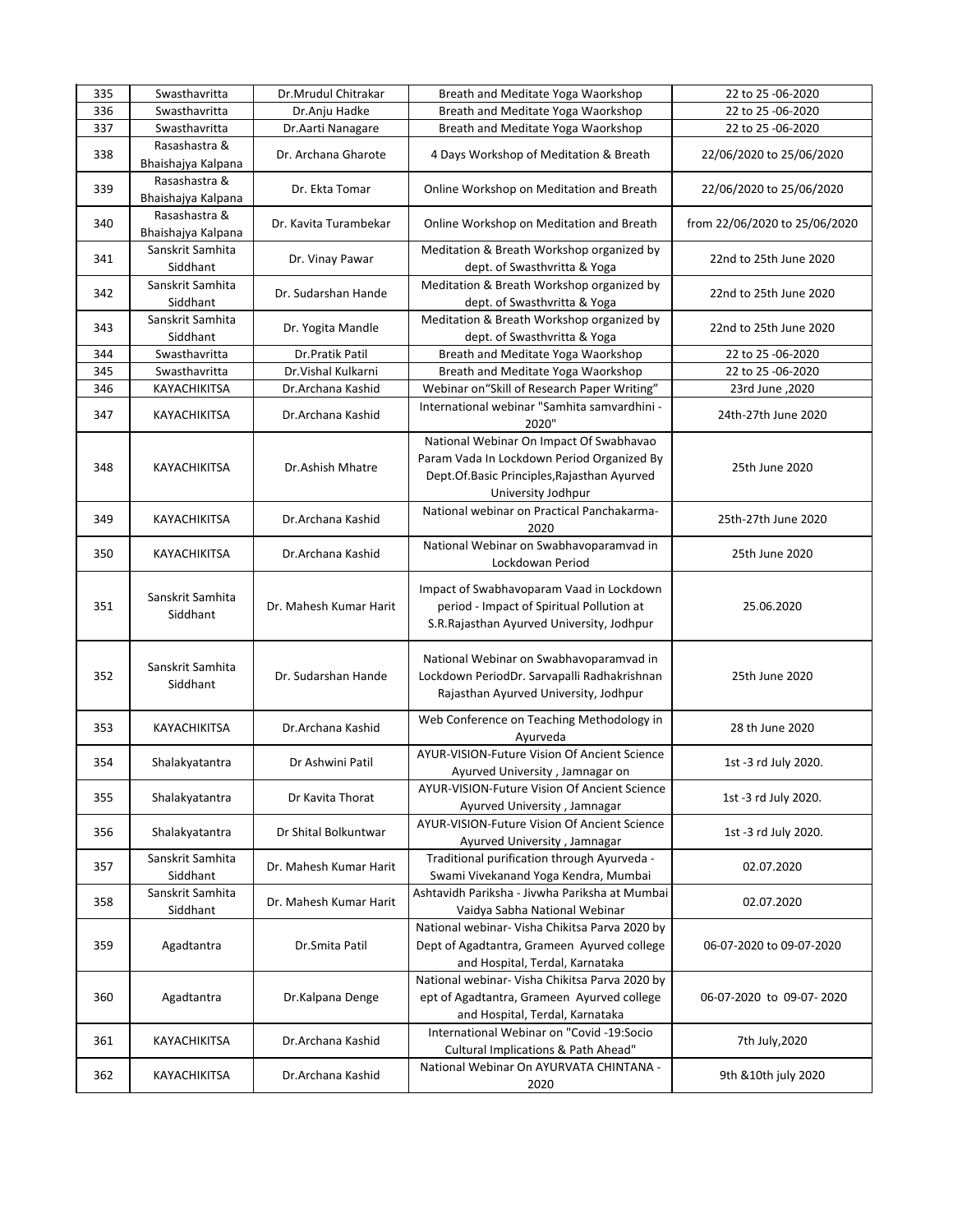|     | <b>KAYACHIKITSA</b>                 |                        | "National Webinar NIRAMAYA 2020" "Seth                                                                                                    |                          |
|-----|-------------------------------------|------------------------|-------------------------------------------------------------------------------------------------------------------------------------------|--------------------------|
| 363 |                                     | Dr.Kalpana Satpute     | Govindji Raoji Ayurved College & Hospital,<br>Solapur"                                                                                    | 10th & 13th July 2020    |
| 364 | KAYACHIKITSA                        | Dr.Archana Kashid      | National Webinar" NIRAMAYA 2020"                                                                                                          | 10th-13th July 2020      |
| 365 | Prasutitantra and<br>Streerog       | Dr Divya Ramugade      | Role of Family physician in infertility                                                                                                   | 13-07-2020-15-07-2020    |
| 366 | Prasutitantra and<br>Streerog       | Dr.Varsha Gaikwad      | Role of Family physician in infertility                                                                                                   | 13-07-2020-15-07-2020    |
| 367 | KAYACHIKITSA                        | Dr.Archana Kashid      | SWASTHAM-2020 : A National Level Webinar<br>Series                                                                                        | 14/07/2020               |
| 368 | Sanskrit Samhita<br>Siddhant        | Dr. Sudarshan Hande    | National e-Conference on COVID 19-Ayurveda<br>Perspective                                                                                 | 14th July 2020           |
| 369 | Sanskrit Samhita<br>Siddhant        | Dr. Sudarshan Hande    | Ineternational Webinar 'AYUR VAKTA 2020'<br>Medicolegar aspect in current scenario & post<br>pandemic rehabilitation through Ayurveda     | 14th July 2020           |
| 370 | Sanskrit Samhita<br>Siddhant        | Dr. Yogita Mandle      | Ineternational Webinar 'AYUR VAKTA 2020'<br>Medicolegar aspect in current scenario & post<br>pandemic rehabilitation through Ayurveda     | 14th July 2020           |
| 371 | Sanskrit Samhita<br>Siddhant        | Dr. Yogita Mandle      | National Webinar on Guduchi.                                                                                                              | 15-Jul-20                |
| 372 | Sanskrit Samhita<br>Siddhant        | Dr. Yogita Mandle      | "SAHASTRA DARPAN -2020"                                                                                                                   | 15-17 JULY 2020          |
| 373 | Sanskrit Samhita<br>Siddhant        | Dr. Yogita Mandle      | "Covid-19 Ayurveda Perspective"                                                                                                           | 18/07/2020               |
| 374 | Agadtantra                          | Dr.Rupali Gatfane      | National webinar series -Aarogyam 2020 by<br>Govt College of Ayurveda, Nagpur in association<br>with Himalaya Drug Company                | 20-07-2020 to 25-07-2020 |
| 375 | Agadtantra                          | Dr.Kalpana Denge       | National webinar series -Aarogyam 2020 by<br>Govt College of Ayurveda, Nagpur in association<br>with Himalaya Drug Company                | 20-07-20 to 25-07-2020   |
| 376 | Sanskrit Samhita<br>Siddhant        | Dr. Yogita Mandle      | International Yoga Day 2020                                                                                                               | 20-Jul-20                |
| 377 | Sanskrit Samhita<br>Siddhant        | Dr. Yogita Mandle      | "IMPORTANCE OF READING AND<br>UNDERSTANDING SAMHITA"                                                                                      | 25-Jul-20                |
| 378 | KAYACHIKITSA                        | Dr.Archana Kashid      | A Webinar on the Auspicious Occasion of<br>Acharya Charka Jayanti "Importance of Reading<br>& Understanding Samhita"                      | 25 th July 2020          |
| 379 | Sanskrit Samhita<br>Siddhant        | Dr. Mahesh Kumar Harit | Contribution of Maharasi Charak in Chikitsa at<br>M.M.M. Govt. Ayurved College, Udaipur                                                   | 25.07.2020               |
| 380 | Sanskrit Samhita<br>Siddhant        | Dr. Sudarshan Hande    | Samhita Manthan on Importance of Reading &<br><b>Understanding Samhita</b>                                                                | 25th July 2020           |
| 381 | KAYACHIKITSA                        | Dr.Archana Kashid      | International Webinar On Immunology                                                                                                       | 27th to31st July 2020    |
| 382 | Rasashastra &<br>Bhaishajya Kalpana | Dr. Archana Gharote    | National Webinar on Kayachiktsa ,on topic-<br>Understanding Kamala wsr to viral hepatitis                                                 | 29th july 2020           |
| 383 | KAYACHIKITSA                        | Dr.Archana Kashid      | Webinar on Pulse Diagnosis "JIVASAKSHI 2020"                                                                                              | 30th July 2020           |
| 384 | Sanskrit Samhita<br>Siddhant        | Dr. Sudarshan Hande    | Tatwabodh 2020- darshan Shastra & their<br>application in Samhitas                                                                        | 30th July 2020           |
| 385 | Agadtantra                          | Dr.Kalpana Denge       | National webinar on Agadtantra- Dignosis of<br>poisoning by Dept of Agadtantra, Shree RMD<br>Ayurved college and Hospital, Valsad, Gujrat | 01-08-2020               |
| 386 | Sanskrit Samhita<br>Siddhant        | Dr. Yogita Mandle      | "Ashtang Ayurveda"Challenges & treatment<br>Outcome of Disease Of Ashtang Ayurveda,                                                       | 01/08/2020 to 08/08/2020 |
| 387 | Shalakyatantra                      | Dr Kavita Thorat       | SHALAKYA ADHYAYANA Department Of<br>Shalakyatantra of J S Ayurved Mahavidyalaya<br>Nadiad and The Association Of Shalaki                  | 4/8/20 to 7/8/20         |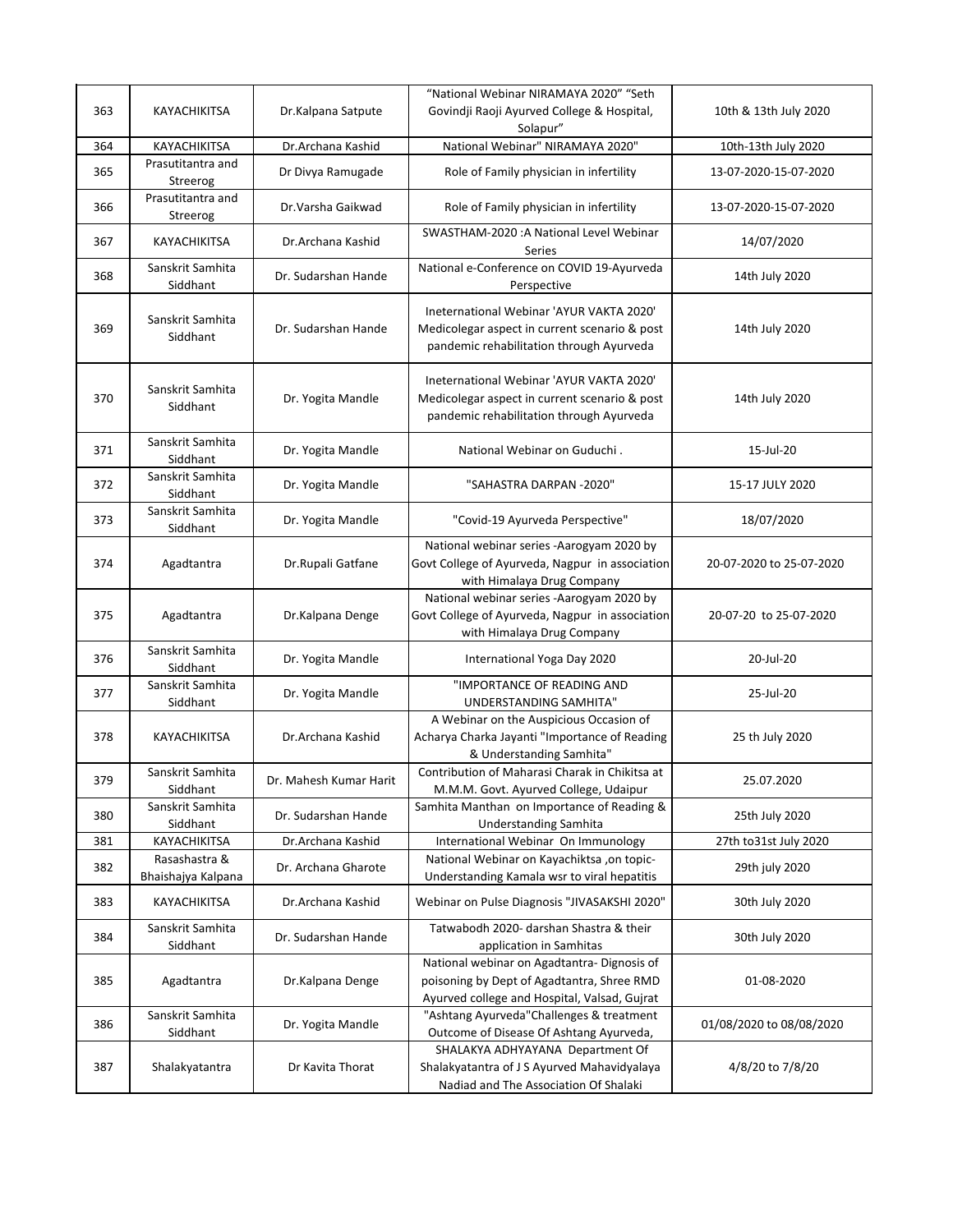|     |                     |                      | SHALAKYA ADHYAYANA Department Of             |                       |
|-----|---------------------|----------------------|----------------------------------------------|-----------------------|
| 388 | Shalakyatantra      | Dr Kavita Thorat     | Shalakyatantra of J S Ayurved Mahavidyalaya  | 4/8/20 to 7/8/20      |
|     |                     |                      | Nadiad and The Association Of Shalaki        |                       |
|     | Rog nidan & vikruti |                      | UNCT-COVID19-preparedness-and-response-EN-   |                       |
| 389 | vidnyan             | Dr. Santosh Chavhan  | $04 -$                                       | 4/8/2020              |
|     |                     |                      | SHALAKYA ADHYAYANA Department Of             |                       |
| 390 | Shalakyatantra      | Dr Ashwini Patil     | Shalakyatantra of J S Ayurved Mahavidyalaya  | 4/8/20 to 7/8/20      |
|     |                     |                      |                                              |                       |
|     |                     |                      | Nadiad and The Association Of Shalaki on     |                       |
|     |                     |                      | SHALAKYA ADHYAYANA Department Of             |                       |
| 391 | Shalakyatantra      | Dr Ashwini Patil     | Shalakyatantra of J S Ayurved Mahavidyalaya  | 4/8/20 to 7/8/20      |
|     |                     |                      | Nadiad and The Association Of Shalaki        |                       |
|     |                     |                      | SHALAKYA ADHYAYANA Department Of             |                       |
| 392 | Shalakyatantra      | Dr Shital Bolkuntwar | Shalakyatantra of J S Ayurved Mahavidyalaya  | 4/8/20 to 7/8/20      |
|     |                     |                      | Nadiad and The Association Of Shalaki        |                       |
| 393 | Swasthavritta       | Dr.Mangala Wange     | SARI-facilities-01                           | 4/8/2020              |
| 394 | Swasthavritta       | Dr.Mangala Wange     | COVID-19-IPC-EN -2                           | 4/8/2020              |
| 395 | Swasthavritta       | Dr.Mangala Wange     | severe-acute-respiratory-infection-3         | 4/8/2020              |
|     | Swasthavritta       |                      | UNCT-COVID19-preparedness-and-response-EN-   |                       |
| 396 |                     | Dr.Mangala Wange     | $04 -$                                       | 4/8/2020              |
| 397 | Swasthavritta       | Dr.Mrudul Chitrakar  | SARI-facilities-01                           | 4/8/2020              |
| 398 | Swasthavritta       | Dr.Anju Hadke        | SARI-facilities-01                           | 4/8/2020              |
|     |                     |                      | UNCT-COVID19-preparedness-and-response-EN-   |                       |
| 399 | Swasthavritta       | Dr.Anju Hadke        | $04 -$                                       | 4/8/2020              |
| 400 | Swasthavritta       | Dr.Pratik Patil      | SARI-facilities-01                           | 4/8/2020              |
| 401 | Swasthavritta       | Dr.Pratik Patil      | COVID-19-IPC-EN -2                           | 4/8/2020              |
| 402 | Swasthavritta       | Dr.Pratik Patil      |                                              | 4/8/2020              |
|     |                     |                      | severe-acute-respiratory-infection-3         |                       |
| 403 | Swasthavritta       | Dr.Mrudul Chitrakar  | COVID-19-IPC-EN_-2                           | 4/8/2020              |
| 404 | Swasthavritta       | Dr.Mrudul Chitrakar  | severe-acute-respiratory-infection-3         | 4/8/2020              |
| 405 | Swasthavritta       | Dr.Mrudul Chitrakar  | UNCT-COVID19-preparedness-and-response-EN-   | 4/8/2020              |
|     |                     |                      | 04-                                          |                       |
| 406 | Swasthavritta       | Dr.Anju Hadke        | COVID-19-IPC-EN_-2                           | 4/8/2020              |
| 407 | Swasthavritta       | Dr.Anju Hadke        | severe-acute-respiratory-infection-3         | 4/8/2020              |
| 408 | Swasthavritta       | Dr.Pratik Patil      | UNCT-COVID19-preparedness-and-response-EN-   | 4/8/2020              |
|     |                     |                      | $04 -$                                       |                       |
| 409 | Swasthavritta       | Dr. Vishal Kulkarni  | SARI-facilities-01                           | 4/8/2020              |
| 410 | Swasthavritta       | Dr. Vishal Kulkarni  | COVID-19-IPC-EN -2                           | 4/8/2020              |
| 411 | Swasthavritta       | Dr. Vishal Kulkarni  | severe-acute-respiratory-infection-3         | 4/8/2020              |
|     |                     |                      | UNCT-COVID19-preparedness-and-response-EN-   |                       |
| 412 | Swasthavritta       | Dr. Vishal Kulkarni  | 04-                                          | 4/8/2020              |
|     |                     |                      | National Webinar "CHANGING TRENDS IN         |                       |
| 413 | Sanskrit Samhita    | Dr. Yogita Mandle    | AYURVED PRACTICES Due to to Impact of COVID- | 05/08/2020-07/08/2020 |
|     | Siddhant            |                      | 19"                                          |                       |
|     |                     |                      | Releavance Of Dhumpana In Present Era' on    |                       |
| 414 | Shalakyatantra      | Dr Ashwini Patil     | Shree RMD Ayurved College And Hospital,      | 5th August 2020       |
|     |                     |                      | Waghaldhara, Valsad, Gujraton                |                       |
|     |                     |                      |                                              |                       |
|     |                     |                      | Releavance Of Dhumpana In Present Era' on    |                       |
| 415 | Shalakyatantra      | Dr Kavita Thorat     | Shree RMD Ayurved College And Hospital,      | 5th August 2020       |
|     |                     |                      | Waghaldhara, Valsad, Gujrat                  |                       |
|     |                     |                      | Releavance Of Dhumpana In Present Era' on    |                       |
| 416 | Shalakyatantra      | Dr Shital Bolkuntwar | Shree RMD Ayurved College And Hospital,      | 5th August 2020       |
|     |                     |                      | Waghaldhara, Valsad, Gujrat                  |                       |
| 417 | Sanskrit Samhita    | Dr. Yogita Mandle    | Workshop on "Art of Thesis Writing"          | August /08/2020       |
|     | Siddhant            |                      |                                              |                       |
| 418 | Swasthavritta       | Dr.Pratik Patil      | Kaumarsneha Webinar                          | 10/8/2020             |
| 419 | Swasthavritta       | Dr.Mangala Wange     | Kaumarsneha Webinar                          | 10/8/2020             |
| 420 | Swasthavritta       | Dr.Anju Hadke        | Kaumarsneha Webinar                          | 10/8/2020             |
| 421 | Swasthavritta       | Dr.Mrudul Chitrakar  | Kaumarsneha Webinar                          | 10/8/2020             |
| 422 | Swasthavritta       | Dr.Vishal Kulkarni   | Kaumarsneha Webinar                          | 10/8/2020             |
| 423 | Swasthavritta       | Dr. Aarti Nanagare   | Kaumarsneha Webinar                          | 10/8/2020             |
|     |                     |                      |                                              |                       |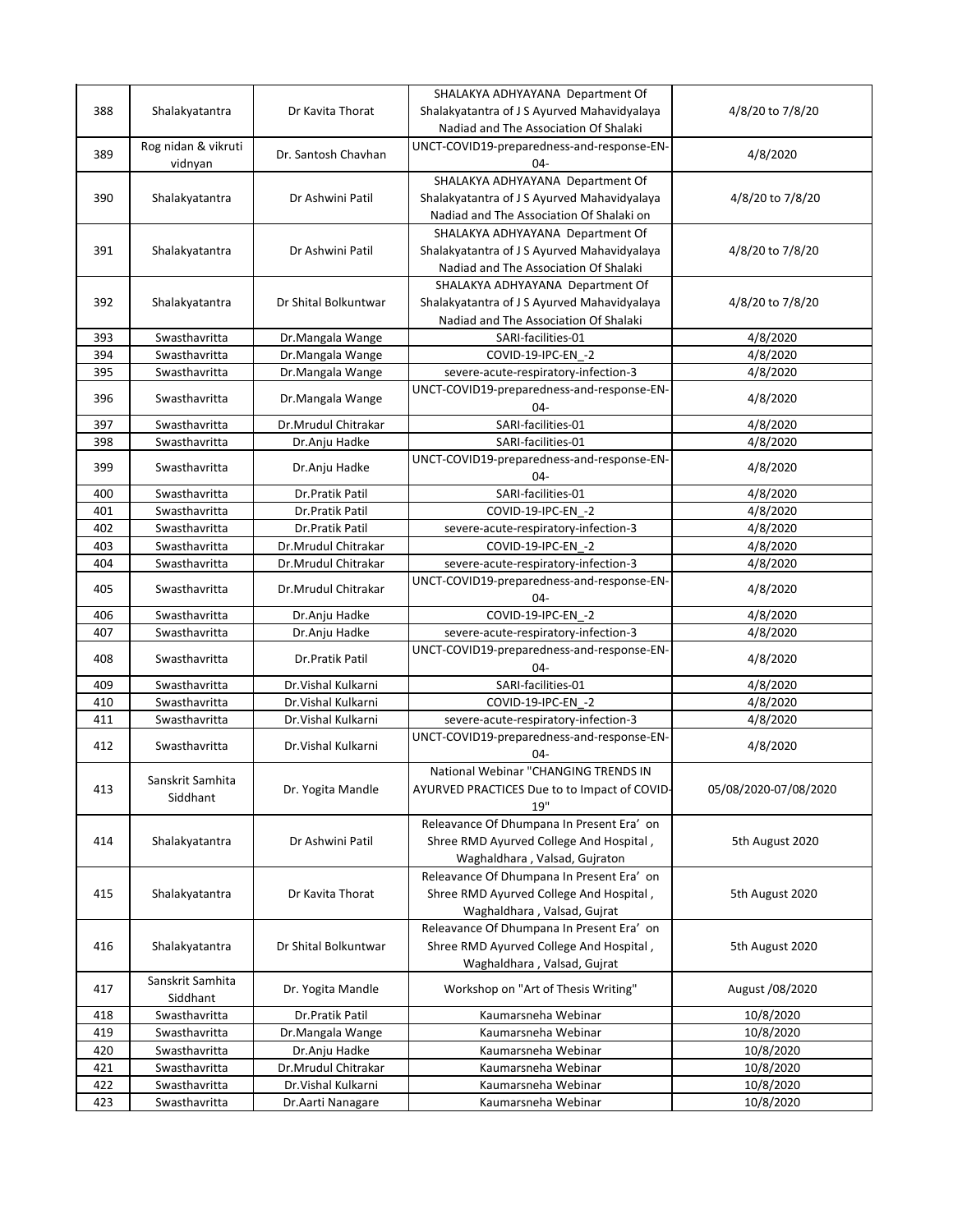| 424 | Prasutitantra and<br>Streerog       | Dr Divya Ramugade       | National Webinar "Kaumarsneha"                                                                                | 10/8/2020                      |
|-----|-------------------------------------|-------------------------|---------------------------------------------------------------------------------------------------------------|--------------------------------|
| 425 | KAYACHIKITSA                        | Dr.Archana Kashid       | International Webinar "Viral Diseases & Its<br>Ayurveda Management"                                           | 11th-13th August 2020          |
| 426 | KAYACHIKITSA                        | Dr.Ashish Mhatre        | National webinar on Marma therapy                                                                             | 14th<br>August 2020            |
| 427 | KAYACHIKITSA                        | Dr.Archana Kashid       | National Webinar On Marma Therapy                                                                             | 14th August 2020               |
| 428 | Sanskrit Samhita<br>Siddhant        | Dr. Mahesh Kumar Harit  | Utility of Praman in Research at S.R.Rajasthan<br>Ayurved University, Jodhpur                                 | 14.08.2020                     |
| 429 | KAYACHIKITSA                        | Dr.Archana Kashid       | Five Day Online Workshop on Research<br>Methodology                                                           | 17th August -21st August, 2020 |
| 430 | Dravyaguna Vigyan                   | Dr. Pradnya Chaugule    | Role of Rasaoudhi in Auto immune Disorders                                                                    | 17/08/2020                     |
| 431 | Dravyaguna Vigyan                   | Dr. Shraddha N.         | Importance of Pharmacovigilance and role of<br>healthcare professionals                                       | 19.08.2020                     |
| 432 | Dravyaguna Vigyan                   | Dr. Pradnya Chaugule    | Mantra Chikitsa: A majesty mode of<br>management                                                              | 19/08/2020                     |
| 433 | Rasashastra &<br>Bhaishajya Kalpana | Dr. Archana Gharote     | National Webinar of Dravyaguna "The<br>importance of Pharmacovigilance & Role of<br>Health Care professional, | 19th August 2020               |
| 434 | Rasashastra &<br>Bhaishajya Kalpana | Dr. Vedvati Bhapkar     | E Samshodhana - 2020, International webinar<br>series on 'Opportunities & Challenges in Medical<br>Research,  | 19th-28th August, 2020         |
| 435 | Swasthavritta                       | Dr.Mrudul Chitrakar     | An International webinar series on<br>"Opportunities and challenges in Medical<br>research"E-Sanshodhana 2020 | 19 to 28 Audust 2020           |
| 436 | Rasashastra &<br>Bhaishajya Kalpana | Dr. Archana Gharote     | International Webinar on Rasashastra &<br>Bhaishajyakalpana                                                   | 20th August 2020               |
| 437 | Prasutitantra and<br>Streerog       | Dr.Varsha Gaikwad       | National webinar "Nirmiti" fascinating wonders<br>of embryonic development.                                   | 20/08/2020 to 21/08/2020       |
| 438 | Rachana Sharir                      | Smita Mekhale           | "Nirmiti" Fascinating wonders of Embryonic<br>Developme                                                       | 20 and 21 August 2020          |
| 439 | Rachana Sharir                      | Jayant Hartalkar        | "Nirmiti" Fascinating wonders of Embryonic<br>Development                                                     | 20 and 21 August 2020          |
| 440 | Rachana Sharir                      | Shreya Sawant           | "Nirmiti" Fascinating wonders of Embryonic<br>Developme                                                       | 20 and 21 August 2020          |
| 441 | Rachana Sharir                      | Ashok Londhe            | "Nirmiti" Fascinating wonders of Embryonic<br>Developme                                                       | 20 and 21 August 2020          |
| 442 |                                     |                         |                                                                                                               |                                |
| 443 | Dravyaguna Vigyan                   | Dr. Shraddha N.         | Recent advances in Herbal medicine                                                                            | 21.08.2020                     |
| 444 | Sanskrit Samhita<br>Siddhant        | Dr. Yogita Mandle       | "RECENT ADVANCES IN HERBAL MEDICINE"                                                                          | 21/08/2020                     |
| 445 | Shalakyatantra                      | Dr Shital Bolkuntwar    | E- Conclave on Raktamokshana Ayush Darpana<br>Foundation, Deharadun                                           | 23rd August2020                |
| 446 | Shalakyatantra                      | Dr Shital Bolkuntwar    | JEEVAKA SAMBHASHA College Of Ayurveda &<br>Hospital Hassan                                                    | 25 th to 28 th August 2020     |
| 447 | Dravyaguna Vigyan                   | Dr.Charusheela Giri     | Dravyaguna Chintan - Clinical aspects of<br>Dravyaguna                                                        | 27-08-2020                     |
| 448 | Dravyaguna Vigyan                   | Dr Meghnandini Khandare | Dravyaguna Chintan:- 'Clinical aspect of Dravya'                                                              | 27/08/2020                     |
| 449 | Dravyaguna Vigyan                   | Dr. Shraddha N.         | Dravyaguna Chintan:- 'Clinical aspect of Dravya'                                                              | 27/08/2020                     |
| 450 | Dravyaguna Vigyan                   | Dr. Pradnya Chaugule    | Dravyaguna Chintan:- 'Clinical aspect of Dravya'                                                              | 27/08/2020                     |
| 451 | Dravyaguna Vigyan                   | Dr Sayali Shintre       | Dravyaguna Chintan:- 'Clinical aspect of Dravya'                                                              | 27/08/2020                     |
| 452 | KAYACHIKITSA                        | Dr.Kalpana Satpute      | National Level Webinar Series-MARMA<br>PRABODHINI ,SDM Institute of Ayurveda And<br>Hospital, Bengaluru       | 29/08/2020 to 04/09/2020       |
| 453 | Rachana Sharir                      | Ashok Londhe            | "MARMA PRABODINI                                                                                              | 29/8/2020 to 4/9/2020          |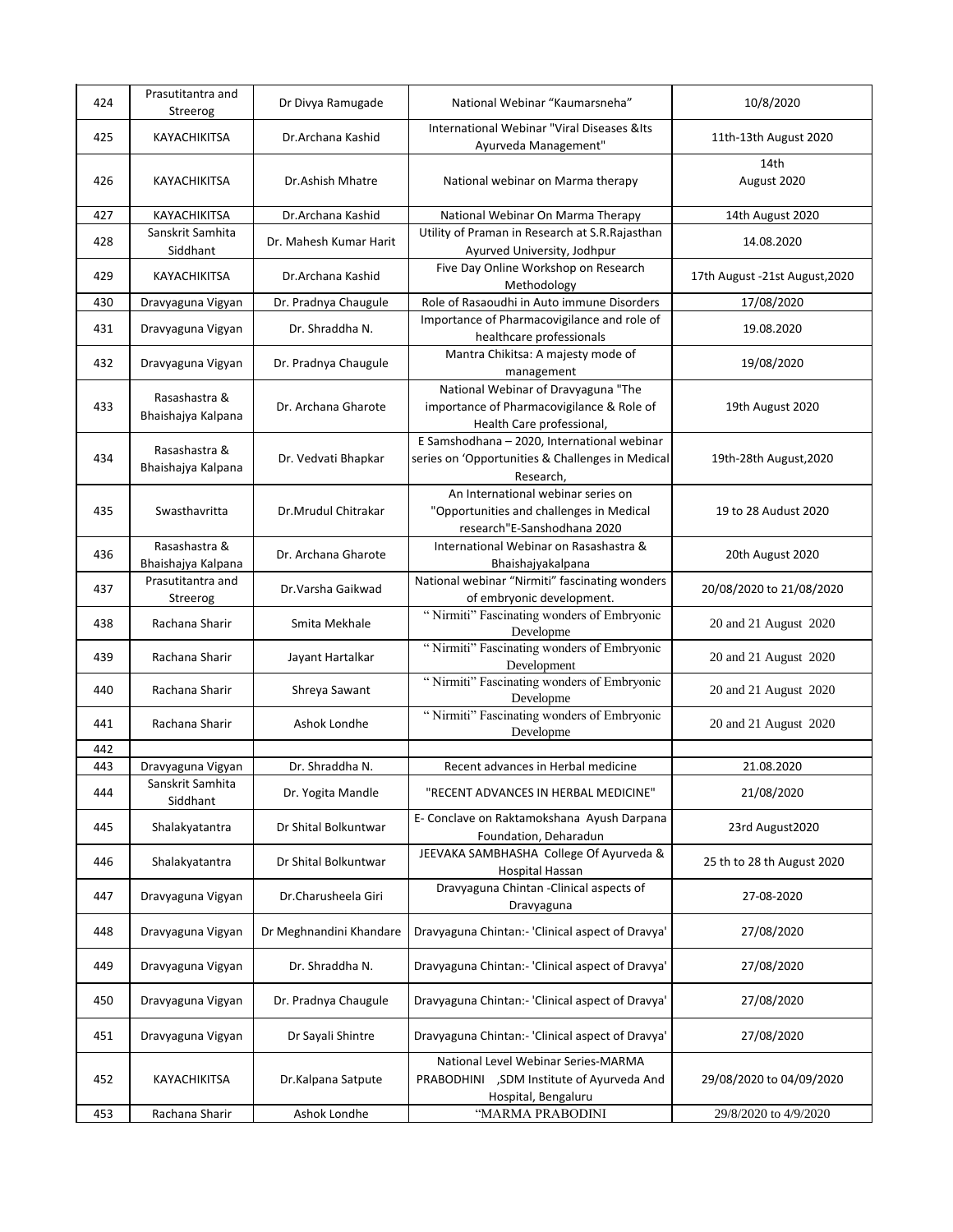| 454 | Rachana Sharir                      | Ashok Londhe         | Medovaha srotas and Medovaha Kala                                                                                                                        | 29-Aug-20                |
|-----|-------------------------------------|----------------------|----------------------------------------------------------------------------------------------------------------------------------------------------------|--------------------------|
| 455 | Rachana Sharir                      | Shreya Sawant        | "MARMA PRABODINI                                                                                                                                         | 29/8/2020 to 4/9/2020    |
| 456 | Rachana Sharir                      | Shreya Sawant        | Medovaha srotas and Medovaha Kala                                                                                                                        | 29-Aug-20                |
| 457 | Rachana Sharir                      | Snehalata Bagal      | "MARMA PRABODINI                                                                                                                                         | 29/8/2020 to 4/9/2020    |
| 458 | Rachana Sharir                      | Smita Mekhale        | "MARMA PRABODINI                                                                                                                                         | 29/8/2020 to 4/9/2020    |
| 459 | Rachana Sharir                      | Smita Mekhale        | Medovaha srotas and Medovaha Kala                                                                                                                        | 29-Aug-20                |
| 460 | KAYACHIKITSA                        | Dr Nikhil Joglekar   | National Webinar on Rasavaha Srotas specially<br>on Pandu                                                                                                | 3rd Sep.2020             |
| 461 | KAYACHIKITSA                        | Dr.Archana Kashid    | National Webinar on Rasavaha Srotas specially<br>on Pandu                                                                                                | 3rd Sep.2020             |
| 462 | KAYACHIKITSA                        | Dr.Ashish Mhatre     | National webinar on Rasavaha Srotasa specially<br>pandu                                                                                                  | 03<br>september 2020     |
| 463 | KAYACHIKITSA                        | Dr.Archana Kashid    | National Webinar on Shatkriyakal, "KRIYAKAL-<br>2020"                                                                                                    | 7th Sept.2020            |
| 464 | KAYACHIKITSA                        | Dr.Ashish Mhatre     | NABH-AYUSH Assessor                                                                                                                                      | 07-09.2020 TO 11-09-2020 |
| 465 | PANCHAKARMA                         | Dr. Aditi Lingayat   | 17. NATIONAL WEBINAR CHARAK CHINTAN 2020                                                                                                                 | 8/9/2020                 |
| 466 | Shalakyatantra                      | Dr Shital Bolkuntwar | ANUSHASTRA - parasurgical procedure on JSS<br>AYURVED MEDICAL COLLEGE MYSURU,<br>KARNATAKA                                                               | 9TH 10th 11th Sep 2020   |
| 467 | Swasthavritta                       | Dr.Mangala Wange     | AETIOPATHOGENIC & CLINICAL STUDY OF<br>DIABETES MELLITUS VIS A VIS PRAMEHA                                                                               | 10/9/2020                |
| 468 | Swasthavritta                       | Dr.Mrudul Chitrakar  | AETIOPATHOGENIC & CLINICAL STUDY OF<br>DIABETES MELLITUS VIS A VIS PRAMEHA                                                                               | 10/9/2020                |
| 469 | Swasthavritta                       | Dr.Anju Hadke        | AETIOPATHOGENIC & CLINICAL STUDY OF<br>DIABETES MELLITUS VIS A VIS PRAMEHA                                                                               | 10/9/2020                |
| 470 | Swasthavritta                       | Dr.Pratik Patil      | AETIOPATHOGENIC & CLINICAL STUDY OF<br>DIABETES MELLITUS VIS A VIS PRAMEHA                                                                               | 10/9/2020                |
| 471 | Swasthavritta                       | Dr. Vishal Kulkarni  | AETIOPATHOGENIC & CLINICAL STUDY OF<br>DIABETES MELLITUS VIS A VIS PRAMEHA                                                                               | 10/9/2020                |
| 472 | Swasthavritta                       | Dr.Aarti Nanagare    | AETIOPATHOGENIC & CLINICAL STUDY OF<br>DIABETES MELLITUS VIS A VIS PRAMEHA                                                                               | 10/9/2020                |
| 473 | Rasashastra &<br>Bhaishajya Kalpana | Dr. Vedvati Bhapkar  | FDP on clinical research & GCP                                                                                                                           | 11 Sept-11 Oct, 2020     |
| 474 | Rachana Sharir                      | Snehalata Bagal      | National Webinar JEEVANI on Nadi Vigyan"                                                                                                                 | 11th Sept 2020           |
| 475 | Rachana Sharir                      | Smita Mekhale        | National Webinar JEEVANI on Nadi Vigyan"                                                                                                                 | 11th September 2020      |
| 476 | Sanskrit Samhita<br>Siddhant        | Dr. Yogita Mandle    | Workshop on "Art of Thesis Writing"                                                                                                                      | 12 TO 14 SEP, 2020       |
| 477 | Swasthavritta                       | Dr.Mrudul Chitrakar  | Dravyaguna samvitti, a National Level Webinar                                                                                                            | 14.09.2020               |
| 478 | Swasthavritta                       | Dr.Anju Hadke        | Dravyaguna samvitti, a National Level Webinar                                                                                                            | 14.09.2020               |
| 479 | Swasthavritta                       | Dr.Mrudul Chitrakar  | 1. Concept of Nayay w.s.r. to Brihadtayee<br>2. Application of Nayay in learning of Samhita                                                              | 15.09.2020               |
| 480 | Swasthavritta                       | Dr.Mangala Wange     | Dravyaguna samvitti, a National Level Webinar                                                                                                            | 14.09.2020               |
| 481 | Rasashastra &<br>Bhaishajya Kalpana | Dr. Archana Gharote  | National Webinar- Dravyaguna Samvitti                                                                                                                    | 14 th September 2020     |
| 482 | Sanskrit Samhita<br>Siddhant        | Dr. Sudarshan Hande  | National webinar Dravyaguna Samvitti                                                                                                                     | 14th Sept 2020           |
| 483 | Prasutitantra and<br>Streerog       | Dr Divya Ramugade    | Dravyaguna Samvitti                                                                                                                                      | 9/14/2020                |
| 484 | Agadtantra                          | Dr.Kalpana Denge     | National webinar on Dravyaguna Samvitti by<br>Dept of Dravyaguna Vigyan, School of Ayurveda,<br>D Y Patil Deemed To Be University, Nerul, Navi<br>Mumbai | 14-09-2020               |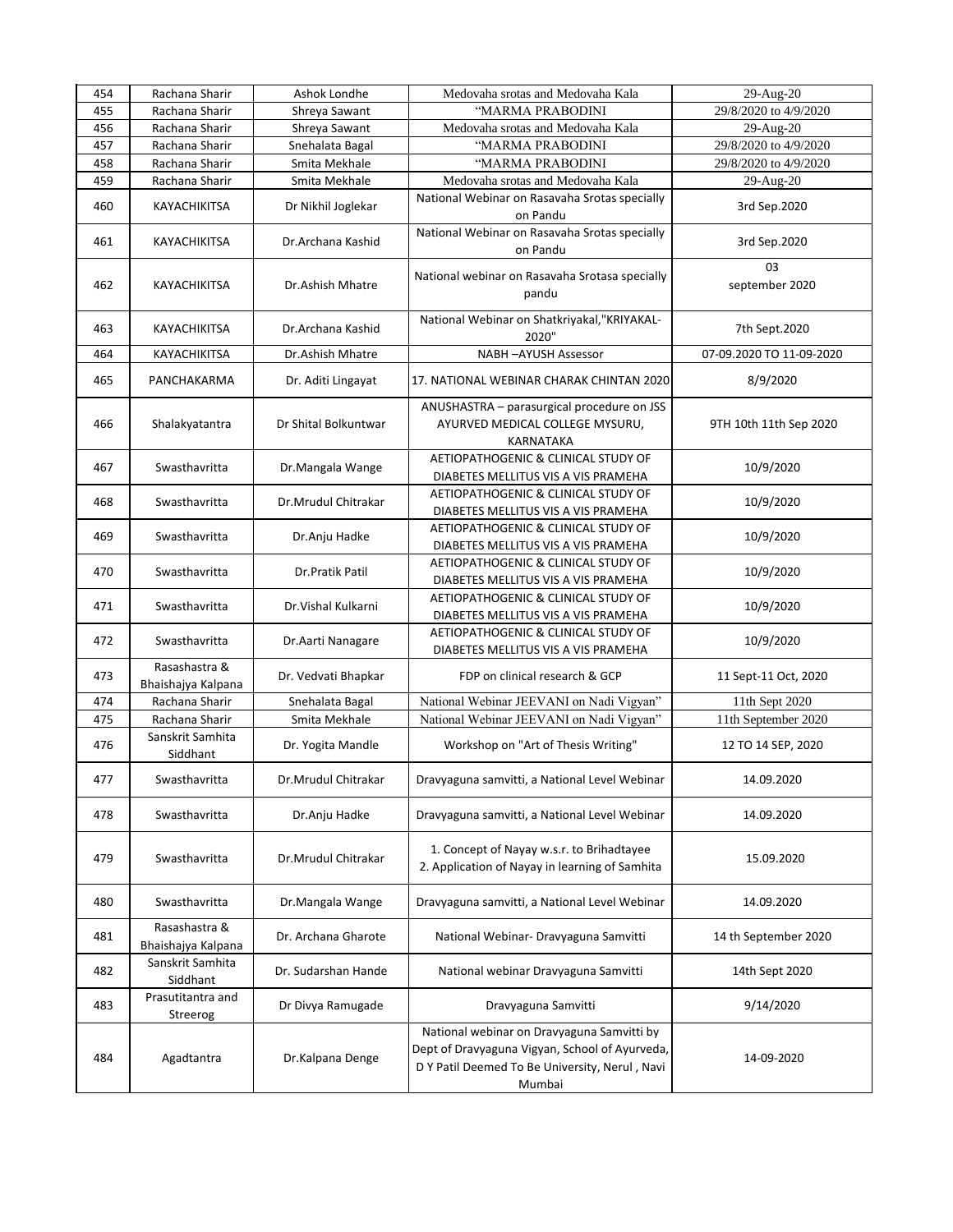|     |                           |                      | National webinar on Dravyaguna Samvitti by       |                        |
|-----|---------------------------|----------------------|--------------------------------------------------|------------------------|
| 485 | Agadtantra                | Dr.Smita Patil       | Dept of Dravyaguna Vigyan, School of Ayurveda,   | 9/14/2020              |
|     |                           |                      | D Y Patil Deemed To Be University, Nerul, Navi   |                        |
|     |                           |                      | Mumbai                                           |                        |
|     |                           |                      | National webinar on Dravyaguna Samvitti by       |                        |
| 486 | Agadtantra                | Dr.Rupali Gatfane    | Dept of Dravyaguna, D.Y.Patil University, School | 14-09-2020             |
|     |                           |                      | of Ayurved, Navi Mumbai                          |                        |
|     |                           |                      | National webinar on Dravyaguna Samvitti by       |                        |
| 487 | Agadtantra                | Dr.Pradeep Patil     | Dept of Dravyaguna Vigyan, School of Ayurveda,   | 14-09-2020             |
|     |                           |                      | D Y Patil Deemed To Be University, Nerul, Navi   |                        |
|     |                           |                      | Mumbai                                           |                        |
| 488 | KAYACHIKITSA              | Dr.Ashish Mhatre     | National webinar on Dravyaguna -samvitti         | 14th September 2020    |
| 489 | Rog nidan & vikruti       | Dr. Shama Karekar    | National Webinar - Dravyaguna Samvitti           | 14 th Sept.2020        |
| 490 | vidnyan<br>Rachana Sharir | Smita Mekhale        | National Webinar on " Dravaguna Samvritti "      | 14-Sep-20              |
| 491 | Rachana Sharir            | Ashok Londhe         | National Webinar on " Dravaguna Samvritti "      |                        |
| 492 | Rachana Sharir            |                      | National Webinar on " Dravaguna Samvritti "      | 14-Sep-20<br>14-Sep-20 |
|     |                           | Jayant Hartalkar     |                                                  |                        |
| 493 | Rachana Sharir            | Snehalata Bagal      | National Webinar on " Dravaguna Samvritti "      | 14-Sep-20              |
| 494 | Swasthavritta             | Dr.Pratik Patil      | Dravyaguna samvitti, a National Level Webinar    | 14.09.2020             |
| 495 | Swasthavritta             | Dr. Vishal Kulkarni  | Dravyaguna samvitti, a National Level Webinar    | 14.09.2020             |
|     |                           |                      |                                                  |                        |
| 496 | Swasthavritta             | Dr.Aarti Nanagare    | Dravyaguna samvitti, a National Level Webinar    | 14.09.2020             |
|     |                           |                      |                                                  |                        |
| 497 | Swasthavritta             | Dr. Aarti Nanagare   | 1. Concept of Nayay w.s.r. to Brihadtayee        | 15.09.2020             |
|     |                           |                      | 2. Application of Nayay in learning of Samhita   |                        |
| 498 | Swasthavritta             | Dr.Aarti Nanagare    | HITAYU2020, International Webinar.               | 15 to 19 -09-2020      |
| 499 | Swasthavritta             | Dr. Vishal Kulkarni  | HITAYU2020, International Webinar.               | 15 to 19 -09-2020      |
|     |                           |                      |                                                  |                        |
| 500 | Swasthavritta             | Dr. Vishal Kulkarni  | 1. Concept of Nayay w.s.r. to Brihadtayee        | 15.09.2020             |
|     |                           |                      | 2. Application of Nayay in learning of Samhita   |                        |
|     |                           |                      |                                                  |                        |
| 501 | Swasthavritta             | Dr.Pratik Patil      | 1. Concept of Nayay w.s.r. to Brihadtayee        | 15.09.2020             |
|     |                           |                      | 2. Application of Nayay in learning of Samhita   |                        |
| 502 | Swasthavritta             | Dr.Pratik Patil      | HITAYU2020, International Webinar.               | 15 to 19 -09-2020      |
|     |                           |                      |                                                  |                        |
| 503 | Swasthavritta             | Dr.Mangala Wange     | 1. Concept of Nayay w.s.r. to Brihadtayee        | 15.09.2020             |
|     |                           |                      | 2. Application of Nayay in learning of Samhita   |                        |
| 504 | Swasthavritta             | Dr.Mangala Wange     | HITAYU2020, International Webinar.               | 15 to 19 -09-2020      |
| 505 | Swasthavritta             | Dr.Mrudul Chitrakar  | HITAYU2020, International Webinar.               | 15 to 19 -09-2020      |
|     |                           |                      |                                                  |                        |
| 506 | Swasthavritta             | Dr.Anju Hadke        | 1. Concept of Nayay w.s.r. to Brihadtayee        | 15.09.2020             |
|     |                           |                      | 2. Application of Nayay in learning of Samhita   |                        |
| 507 | Swasthavritta             | Dr.Anju Hadke        | HITAYU2020, International Webinar.               | 15 to 19 -09-2020      |
|     |                           |                      | National webinar on Urinary System Disorders     |                        |
| 508 | Agadtantra                | Dr.Smita Patil       | by G.D.Pol Foundation's Y.M.T. Medical College,  | 16-09-2020             |
|     |                           |                      | Kharghar, Navi Mumbai.                           |                        |
|     |                           |                      | SQUINT-2020' HVPM's Vidarbha Ayurved             |                        |
| 509 | Shalakyatantra            | Dr Ashwini Patil     | Mahavidyalaya, Amaravati and Netra Seva          | 16 th sep 2020         |
|     |                           |                      | Pratishthan, Pune                                |                        |
|     |                           |                      | SQUINT-2020' HVPM's Vidarbha Ayurved             |                        |
| 510 | Shalakyatantra            | Dr Kavita Thorat     | Mahavidyalaya, Amaravati and Netra Seva          | 16 th sep 2020         |
|     |                           |                      | Pratishthan, Pune                                |                        |
|     |                           |                      | SQUINT-2020' HVPM's Vidarbha Ayurved             |                        |
| 511 | Shalakyatantra            | Dr Shital Bolkuntwar | Mahavidyalaya, Amaravati and Netra Seva          | 16 th sep 2020         |
|     |                           |                      | Pratishthan, Pune                                |                        |
|     | Rog nidan & vikruti       |                      |                                                  |                        |
| 512 | vidnyan                   | Dr.Amol Khedkar      | Clinical Research and Good Clinical Practice-FDP | 19 Sep to 11 Oct 2020  |
|     |                           |                      |                                                  |                        |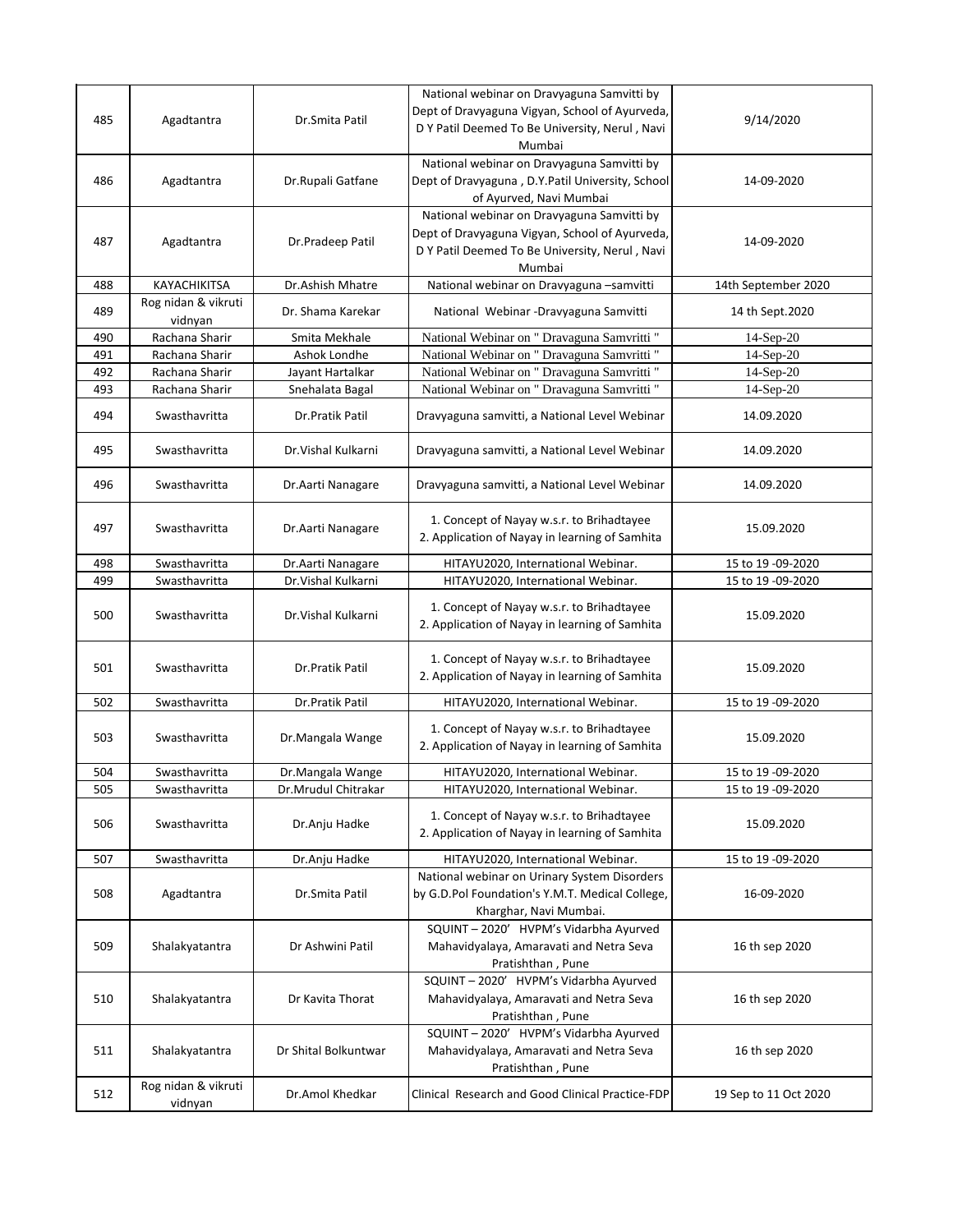| 513 | Rog nidan & vikruti<br>vidnyan      | Dr. Shama Karekar       | Clinical Research and Good Clinical Practice-FDP                                                                                                                                                                                                                                | 19 Sep to 11 Oct 2020    |
|-----|-------------------------------------|-------------------------|---------------------------------------------------------------------------------------------------------------------------------------------------------------------------------------------------------------------------------------------------------------------------------|--------------------------|
| 514 | Sanskrit Samhita<br>Siddhant        | Dr. Mahesh Kumar Harit  | Attended 40 Hours online Faculty Development<br>Program on Clinical Research & Good Clinical<br>Practice                                                                                                                                                                        | 19 Sep. to 11 Oct. 2020  |
| 515 | Prasutitantra and<br>Streerog       | Dr Divya Ramugade       | Online 40 Hours Faculty Development Program<br>(FDP) Jointly Organized By<br>D Y Patil Deemed To Be University, Navi Mumbai<br>And Indian Society For Clinical Research (ISCR)<br>On<br>"Clinical Research And Good Clinical Practice<br>(GCP)''                                | 19/9/2020 To 11/11/2020. |
| 516 | Swasthavritta                       | Dr.Mrudul Chitrakar     | FDP on Clinical research and good clinical<br>practices                                                                                                                                                                                                                         | 19sept to 11 oct 2020    |
| 517 | Dravyaguna Vigyan                   | Dr. Shraddha N.         | FDP on Clinical Research and Good Clinical<br>practice                                                                                                                                                                                                                          | 19.09.2020 to 11.10.2020 |
| 518 | KAYACHIKITSA                        | Dr.Ashish Mhatre        | Clinical Research and Good Clinical Practice<br>(GCP)''                                                                                                                                                                                                                         | 19 Sep. to 11 Oct. 2020  |
| 519 | KAYACHIKITSA                        | D.Neena Damle           | Aharavalokanam-Integrative aspects of Ahara<br>FDP Organized by D.Y.Patil University School of<br>Ayurveda Nerul, Navi Mumbai.                                                                                                                                                  | 19 Sep to 11 Oct 2020    |
| 520 | <b>KAYACHIKITSA</b>                 | Dr.Kalpana Satpute      | Clinical Research and Good Clinical Practice-FDP-<br>D.Y.Patil University Nerul, Navi Mumbai and<br><b>ISCR</b>                                                                                                                                                                 | 19 Sep to 11 Oct 2020    |
| 521 | Rasashastra &<br>Bhaishajya Kalpana | Dr. Archana Gharote     | "Clinical Research and Good Clinical Practice<br>(GCP)" The contents of the FDP were ethics in<br>biomedical research, New Drugs and Clinical<br>Trials Rules (2019) online 40 hours Faculty<br>Development Program (FDP) -online 40 hours<br>Faculty Development Program (FDP) | 19 Sep. to 11 Oct. 2020  |
| 522 | Dravyaguna Vigyan                   | Dr. Shraddha N.         | Ekala dravya prayoga and Agada yogas in clinical<br>practice                                                                                                                                                                                                                    | 21.09.2020 to 28.09.2020 |
| 523 | Dravyaguna Vigyan                   | Dr.Charusheela Giri     | Organ Donation & Transplantation Overview                                                                                                                                                                                                                                       | 22-09-2020               |
| 524 | Dravyaguna Vigyan                   | Dr Meghnandini Khandare | Organ donation & transplantation-overview                                                                                                                                                                                                                                       | 22/09/2020               |
| 525 | Agadtantra                          | Dr.Kalpana Denge        | "Save a Life" National Webinar on "Organ<br>Donation&Transplantation Overview" by Dept<br>of Rachana Sharir, School of Ayurveda, D Y Patil<br>Deemed To Be University, Nerul, Navi Mumbai                                                                                       | 22-09-2020               |
| 526 | <b>KAYACHIKITSA</b>                 | Dr.Kalpana Satpute      | National webinar on Save a Life - Organ<br>Donation & Transplantation overview,<br>department of Rachana sharir D Y Patil school of<br>Ayurveda                                                                                                                                 | 22th September 2020      |
| 527 | KAYACHIKITSA                        | D.Neena Damle           | Clinical Research and Good Clinical Practice-FDP<br>jointly organized by D.Y.Patil University<br>Nerul, Navi Mumbai and ISCR                                                                                                                                                    | 22th September 2020      |
| 528 | Rog nidan & vikruti<br>vidnyan      | Vd. Rajashri Ware       | "Organ Donation&Transplantation Overview"                                                                                                                                                                                                                                       | 22-Sep-20                |
| 529 | Swasthavritta                       | Dr. Vishal Kulkarni     | Organ Donation and Transplantation Overview                                                                                                                                                                                                                                     | 22.9.2020                |
| 530 | Swasthavritta                       | Dr.Aarti Nanagare       | Organ Donation and Transplantation Overview                                                                                                                                                                                                                                     | 22.9.2020                |
| 531 | Swasthavritta                       | Dr.Pratik Patil         | Organ Donation and Transplantation Overview                                                                                                                                                                                                                                     | 22.9.2020                |
| 532 | Rasashastra &<br>Bhaishajya Kalpana | Dr. Archana Gharote     | Save a life -National webinar Organised by<br>Dept.of Rachna Sharir on the topic "Organ<br>Donation & Transplantation Overview"                                                                                                                                                 | 22th Sep.2020            |
| 533 | Sanskrit Samhita<br>Siddhant        | Dr. Vinay Pawar         | National webinar Organ Donation &<br><b>Transplanatation Overview</b>                                                                                                                                                                                                           | 22nd Sept 2020           |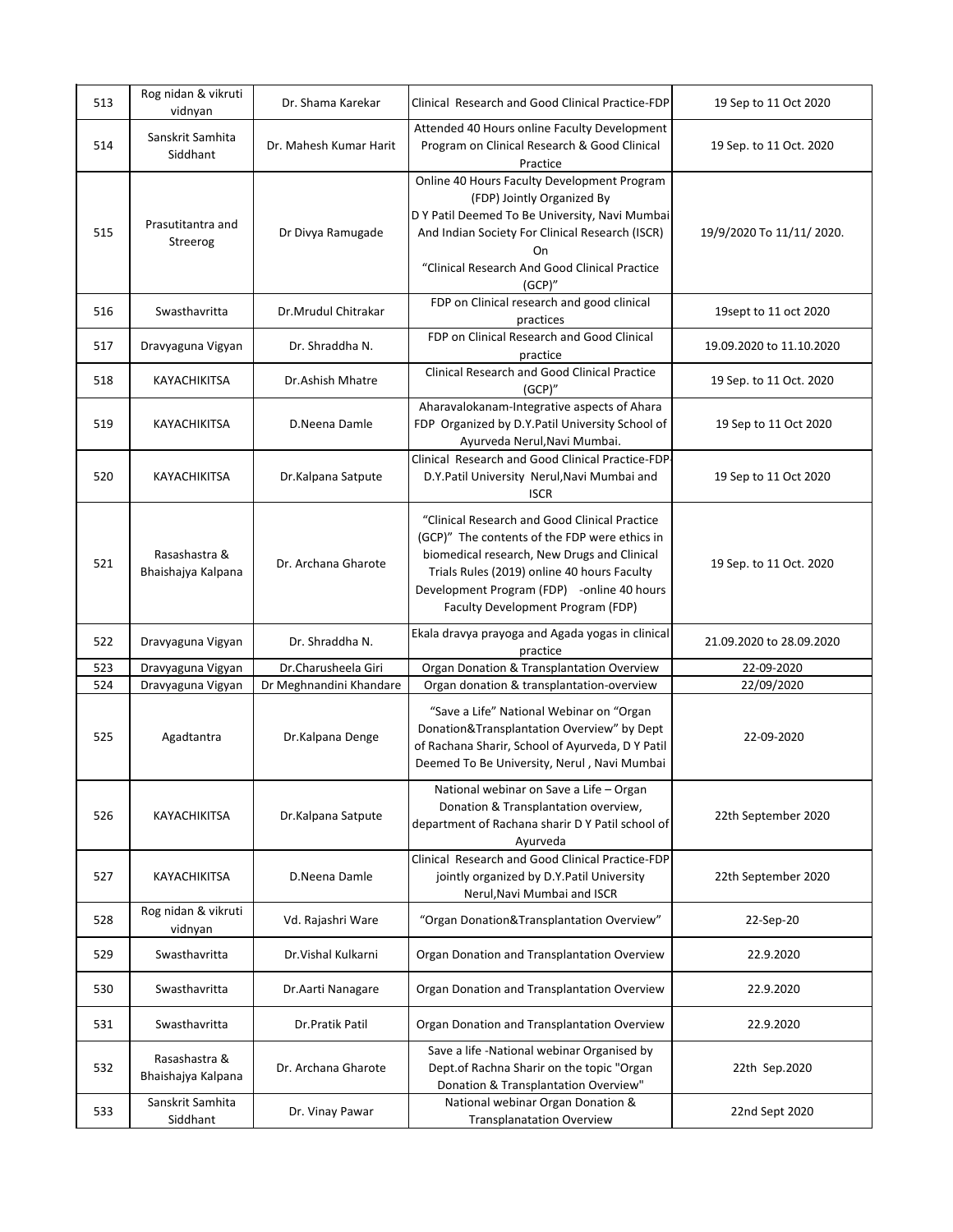| 534 | Sanskrit Samhita<br>Siddhant   | Dr. Sudarshan Hande  | National webinar Organ Donation &<br><b>Transplanatation Overview</b>                                                                                                        | 22nd Sept 2020                  |
|-----|--------------------------------|----------------------|------------------------------------------------------------------------------------------------------------------------------------------------------------------------------|---------------------------------|
| 535 | Prasutitantra and<br>Streerog  | Dr Divya Ramugade    | Organ Donation&Transplantation Overview"on<br>9/22/2020                                                                                                                      | 9/22/2020                       |
| 536 | Agadtantra                     | Dr.Rupali Gatfane    | National webinar on Organ Donation &<br>Transplantation overview by Dept of Rachana<br>Sharir, D.Y.Patil University, School of Ayurved,<br>Navi Mumbai                       | 9/22/2020                       |
| 537 | Swasthavritta                  | Dr.Mangala Wange     | Organ Donation and Transplantation Overview                                                                                                                                  | 22.9.2020                       |
| 538 | Swasthavritta                  | Dr.Anju Hadke        | Organ Donation and Transplantation Overview                                                                                                                                  | 22.9.2020                       |
| 539 | Swasthavritta                  | Dr.Mrudul Chitrakar  | Organ Donation and Transplantation Overview                                                                                                                                  | 22.9.2020                       |
| 540 | Rachana Sharir                 | Jayant Hartalkar     | 'Save a Life                                                                                                                                                                 | $22-Sep-20$                     |
| 541 | Rachana Sharir                 | Snehalata Bagal      | National Webinar on Save a Life                                                                                                                                              | 22-Sep-20                       |
| 542 | Rachana Sharir                 | Smita Mekhale        | National Webinar on Save a Life'                                                                                                                                             | 22-Sep-20                       |
| 543 | Rachana Sharir                 | Ashok Londhe         | 'Clinical Application of Prakruti Assessment'                                                                                                                                | 23-Sep-20                       |
| 544 | Rachana Sharir                 | Shreya Sawant        | 'Clinical Application of Prakruti Assessment'                                                                                                                                | 23-Sep-20                       |
|     |                                |                      |                                                                                                                                                                              |                                 |
| 545 | Rachana Sharir                 | Jayant Hartalkar     | 'Clinical Application of Prakruti Assessment'                                                                                                                                | 23-Sep-20                       |
| 546 | Rachana Sharir                 | Snehalata Bagal      | 'Clinical Application of Prakruti Assessment'                                                                                                                                | 23-Sep-20                       |
| 547 | Swasthavritta                  | Dr.Pratik Patil      | CLINICAL APPLICATION OF PRAKRUTI<br>ASSESSMENT.                                                                                                                              | 9/23/2020                       |
| 548 | Swasthavritta                  | Dr. Vishal Kulkarni  | CLINICAL APPLICATION OF PRAKRUTI<br>ASSESSMENT.                                                                                                                              | 9/23/2020                       |
| 549 | Swasthavritta                  | Dr.Aarti Nanagare    | CLINICAL APPLICATION OF PRAKRUTI<br>ASSESSMENT.                                                                                                                              | 9/23/2020                       |
| 550 | Swasthavritta                  | Dr.Anju Hadke        | CLINICAL APPLICATION OF PRAKRUTI<br>ASSESSMENT.                                                                                                                              | 9/23/2020                       |
| 551 | Swasthavritta                  | Dr.Mrudul Chitrakar  | CLINICAL APPLICATION OF PRAKRUTI<br>ASSESSMENT.                                                                                                                              | 9/23/2020                       |
| 552 | Swasthavritta                  | Dr.Mangala Wange     | CLINICAL APPLICATION OF PRAKRUTI<br>ASSESSMENT.                                                                                                                              | 9/23/2020                       |
| 553 | Dravyaguna Vigyan              | Dr. Pradnya Chaugule | VISHODHANA-2020, International Webinar on<br>Advanced Research,                                                                                                              | 25/09/2020                      |
| 554 | Dravyaguna Vigyan              | Dr Sayali Shintre    | VISHODHANA-2020, International Webinar on<br>Advanced Research,                                                                                                              | 25/09/2020                      |
| 555 | Rog nidan & vikruti<br>vidnyan | Dr.Amol Khedkar      | National Webinar on Naidanik (Diagnostic)<br>approach of covid 19                                                                                                            | 25-Sep-20                       |
| 556 | Rog nidan & vikruti<br>vidnyan | Dr. Shama Karekar    | National Webinar on Naidanik (Diagnostic)<br>approach of covid 19                                                                                                            | 25-Sep-20                       |
| 557 | Agadtantra                     | Dr.Rupali Gatfane    | National Webinar of Agadtantra on<br>Management of Snake & Scorpion bite by<br>D.Y.Patil College of Ayurveda and Research<br>centre, Pimpri Pune                             | 9/26/2020                       |
| 558 | Agadtantra                     | Dr.Kalpana Denge     | National Webinar of Agadtantra on<br>Management of Snake & Scorpion bite by<br>D.Y.Patil College of Ayurveda and Research<br>centre, Pimpri Pune                             | 26-09-2020                      |
| 559 | Rog nidan & vikruti<br>vidnyan | Dr.Amol Khedkar      | I Can care - Use Heart to beat tobacco - CME                                                                                                                                 | 27-Sep-20                       |
| 560 | Dravyaguna Vigyan              | Dr. Shraddha N.      | Webinar on Ayurved and Dietetics - Ashta<br>Aharavidhi Visheshayatana                                                                                                        | 28.09.2020 to 29.09.2020        |
| 561 | Agadtantra                     | Dr.Kalpana Denge     | National webinar on "ROLE OF PURIFIED TOXIC<br>HERBOMINERAL DRUGS IN COVID-19 by<br>Department of Agadtantra, MAM's Sumatibhai<br>Shah Ayurved Mahavidyalaya, Hadapsar, Pune | 30-09-2020                      |
| 562 | Swasthavritta                  | Dr.Mangala Wange     | Applied Aspect of Diet- A Clinical View                                                                                                                                      | Wednesday 30/09/2020. at 12noon |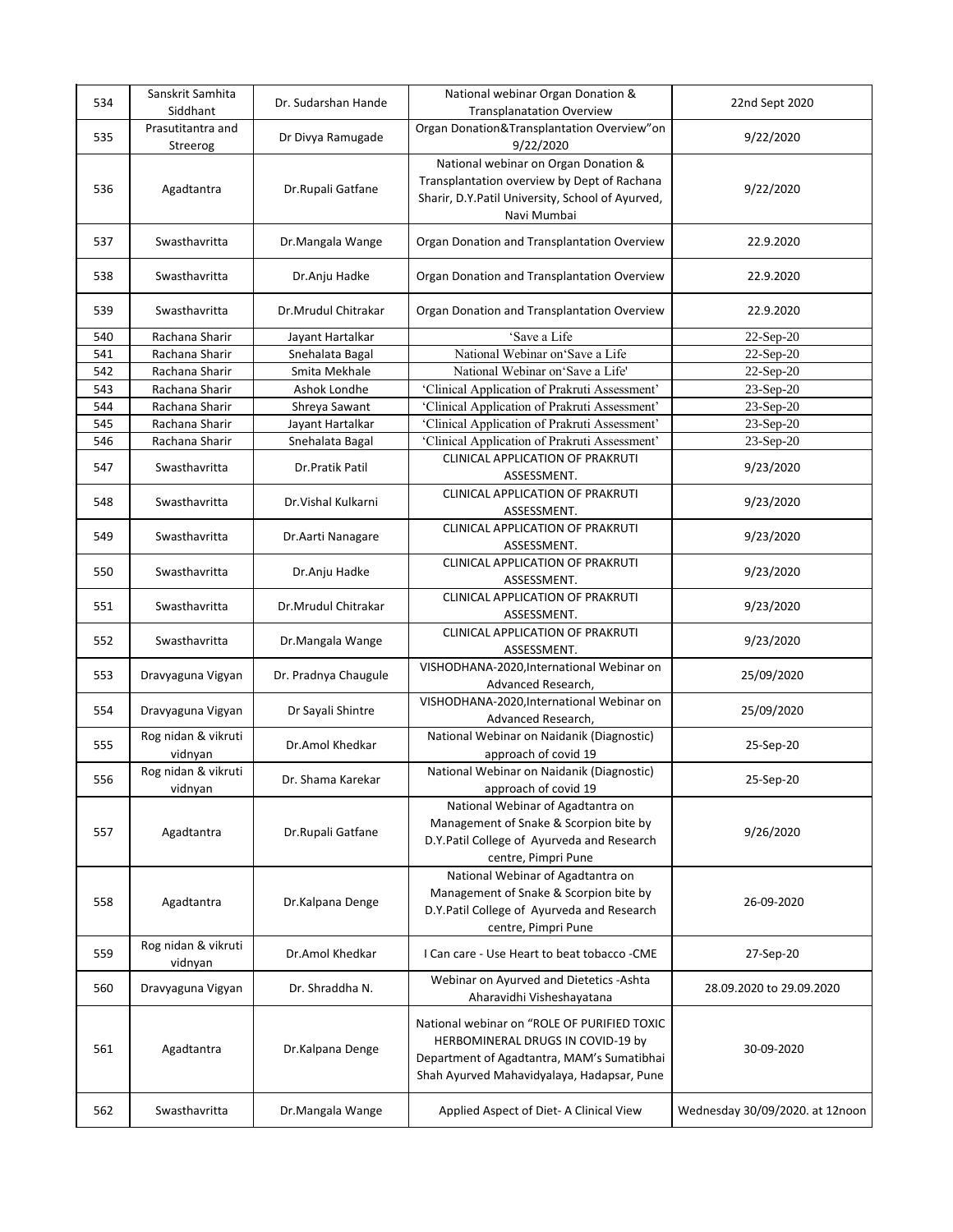| 563 | Swasthavritta                       | Dr.Mrudul Chitrakar     | Applied Aspect of Diet- A Clinical View                                                                                                                                                                                                                                                                 | Wednesday 30/09/2020. at 12noon |
|-----|-------------------------------------|-------------------------|---------------------------------------------------------------------------------------------------------------------------------------------------------------------------------------------------------------------------------------------------------------------------------------------------------|---------------------------------|
| 564 | Swasthavritta                       | Dr.Anju Hadke           | Applied Aspect of Diet- A Clinical View                                                                                                                                                                                                                                                                 | Wednesday 30/09/2020. at 12noon |
| 565 | Swasthavritta                       | Dr.Pratik Patil         | Applied Aspect of Diet- A Clinical View                                                                                                                                                                                                                                                                 | Wednesday 30/09/2020. at 12noon |
| 566 | Swasthavritta                       | Dr. Vishal Kulkarni     | Applied Aspect of Diet- A Clinical View                                                                                                                                                                                                                                                                 | Wednesday 30/09/2020. at 12noon |
| 567 | Swasthavritta                       | Dr. Aarti Nanagare      | Applied Aspect of Diet- A Clinical View                                                                                                                                                                                                                                                                 | Wednesday 30/09/2020. at 12noon |
| 568 | Agadtantra                          | Dr.Rupali Gatfane       | National Webinar on Infectious diseases-<br>Concept and treatment, Ayurveda and<br>Allopathic view by Dept of Rognidan, ASS<br>Ayurved Mahavidyalaya, Nashik                                                                                                                                            | 01-10-2020                      |
| 569 | Agadtantra                          | Dr.Kalpana Denge        | National Webinar on Infectious diseases-<br>Concept and treatment, Ayurveda and<br>Allopathic view by Dept of Rognidan, ASS<br>Ayurved Mahavidyalaya, Nashik                                                                                                                                            | 1st Oct 2020                    |
| 570 | Dravyaguna Vigyan                   | Dr. Pradnya Chaugule    | Aupasargik Vyadhi - Sankalpan & Chikitsa                                                                                                                                                                                                                                                                | 1/10/2020                       |
| 571 | Rasashastra &<br>Bhaishajya Kalpana | Dr. Nilesh Suryawanshi  | 05 Days Rashtriya Rasa karyashala- By Shshi<br>chandra Rasashala, Bilaspur U.P.                                                                                                                                                                                                                         | 01/10/2020 to 5/10/2020         |
| 572 | Sanskrit Samhita<br>Siddhant        | Dr. Yogita Mandle       | INFECTIOUS DISEASE- CONCEPT & TREATMENT,<br>AYURVEDIC & ALLOPATHIC VIEW                                                                                                                                                                                                                                 | 1ST OCT 2020                    |
| 573 | Sanskrit Samhita<br>Siddhant        | Dr. Yogita Mandle       | "Cosmetology and Trichology in Ayurveda"                                                                                                                                                                                                                                                                | Sep to Oct 2020                 |
| 574 | Swasthavritta                       | Dr.Mangala Wange        | <b>Medicolegal Autopsy</b>                                                                                                                                                                                                                                                                              | 1.10.2020                       |
| 575 | Swasthavritta                       | Dr.Mangala Wange        | Aaupasargik Vyadhi- sankalpana and chikitsa.                                                                                                                                                                                                                                                            | 1.10.2020                       |
| 576 | Swasthavritta                       | Dr.Mangala Wange        | International Ayurved symposium Regulatory<br>Acceptance of Traditional/Complimentory &<br><b>Alternative Medicine</b>                                                                                                                                                                                  | 1/10/2020                       |
| 577 | Swasthavritta                       | Dr. Vishal Kulkarni     | <b>Medicolegal Autopsy</b>                                                                                                                                                                                                                                                                              | 1.10.2020                       |
| 578 | Swasthavritta                       | Dr.Mrudul Chitrakar     | <b>Medicolegal Autopsy</b>                                                                                                                                                                                                                                                                              | 1.10.2020                       |
| 579 | Swasthavritta                       | Dr. Aarti Nanagare      | <b>Medicolegal Autopsy</b>                                                                                                                                                                                                                                                                              | 1.10.2020                       |
| 580 | Prasutitantra and<br>Streerog       | Dr Divya Ramugade       | Online PG Training Programme In<br>"GABHASANSKAR"- Antinatal Programme<br>Organised By<br>Department Of Swasthavrutta & Yoga,<br>Department of Prasutitantra Streerog<br>National Institute of Ayurveda, Jaypur In<br>Association With Garbhasanskar Antinatal<br>Services Pvt, Ltd, Pune (Srujankumar) | 6/10/2020 to 24/10/2020         |
| 581 | Agadtantra                          | Dr.Kalpana Denge        | National Webinar on "Snehakalpana Peculiarity<br>& Concerns in formulations DevelopmentAn<br>Applied Aspect" by Dept. of Rasashastra, School<br>of Ayurveda, D Y Patil Deemed To Be University,<br>Nerul, Navi Mumbai                                                                                   | 7th Oct 2020                    |
| 582 | Dravyaguna Vigyan                   | Dr.Charusheela Giri     | Sneha kalpana- peculiarity & concerns in<br>formulations development & applied aspect                                                                                                                                                                                                                   | 7/10/2020                       |
| 583 | Dravyaguna Vigyan                   | Dr Meghnandini Khandare | Sneha kalpana- peculiarity & concerns in<br>formulations development & applied aspect                                                                                                                                                                                                                   | 7/10/2020                       |
| 584 | Dravyaguna Vigyan                   | Dr. Pradnya Chaugule    | Snehakalpana Peculiarity & Concerns in<br>formulations Development- An Applied Aspect                                                                                                                                                                                                                   | 7/10/2020                       |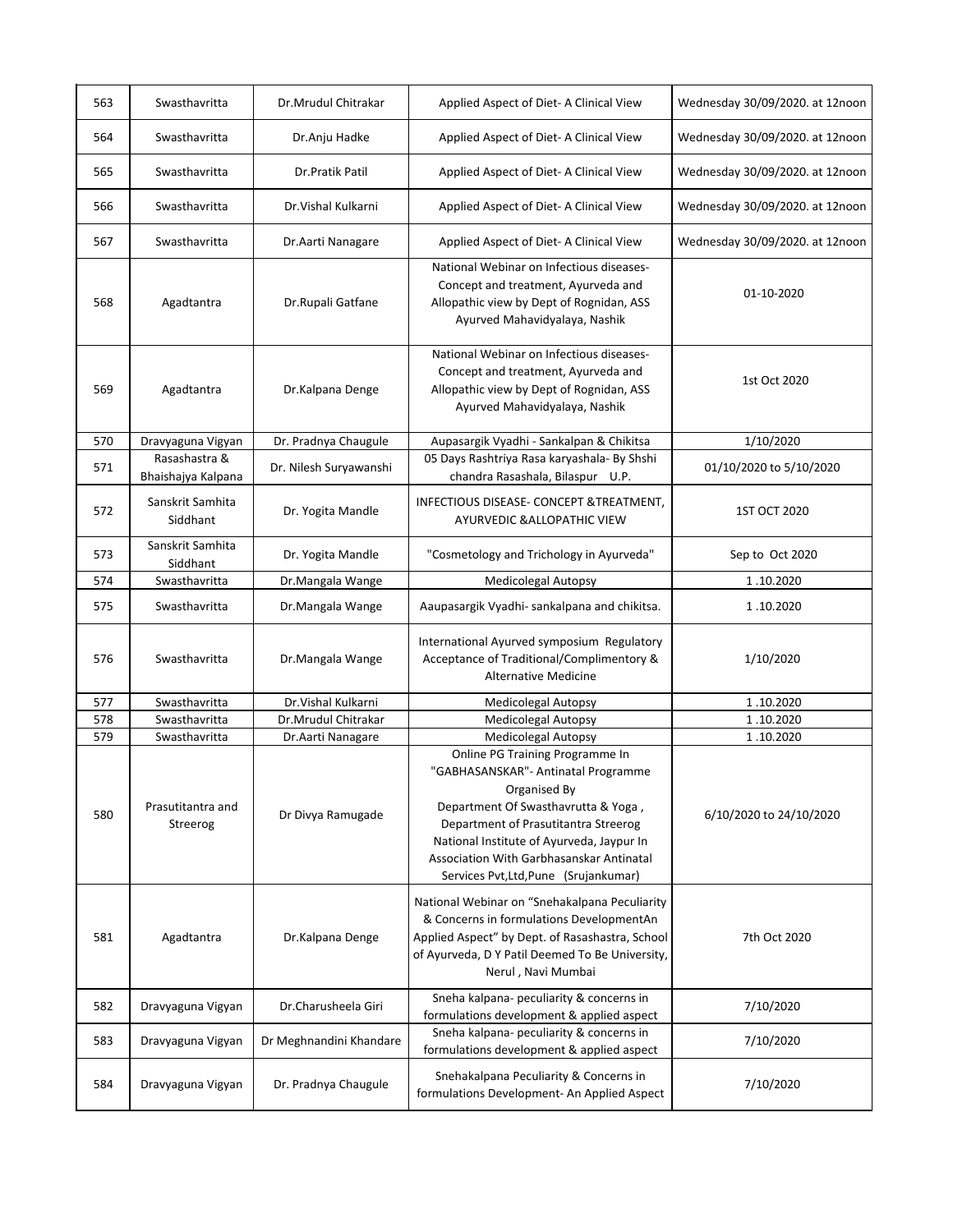| 585 | KAYACHIKITSA                        | D.Neena Damle         | National webinar on Save a Life – Organ<br>Donation & Transplantation overview<br>organized by department of Rachana sharir D Y<br>Patil school of Ayurveda                          | 7th oct 2020     |
|-----|-------------------------------------|-----------------------|--------------------------------------------------------------------------------------------------------------------------------------------------------------------------------------|------------------|
| 586 | PANCHAKARMA                         | Dr. Ritu Wadhwa       | 17. NATIONAL WEBINAR ON SNEHAKALPANA                                                                                                                                                 | 7/10/2020        |
| 587 | PANCHAKARMA                         | Dr. Aditi Lingayat    | 18. NATIONAL WEBINAR ON SNEHAKALPANA                                                                                                                                                 | 7/10/2020        |
| 588 | Rog nidan & vikruti<br>vidnyan      | Dr. Santosh Chavhan   | Snehakalpana -Peculiarity & Concerns in<br>formulations development                                                                                                                  | 07-10-2020       |
| 589 | Rog nidan & vikruti<br>vidnyan      | Dr. Shama Karekar     | Snehakalpana -Peculiarity & Concerns in<br>formulations development                                                                                                                  | 07-10 -2020      |
| 590 | Rasashastra &<br>Bhaishajya Kalpana | Dr. Archana Gharote   | National Webinar on SnehakalpanaPeculiarity &<br>Concerns in formulationsDevelopment-An<br>Applied aspect                                                                            | 7th October 2020 |
| 591 | Rasashastra &<br>Bhaishajya Kalpana | Dr. Ekta Tomar        | National Webinar on Snehakalpana: Peculiarity<br>and Concerns in Formulations Developement                                                                                           | 7/10/2020        |
| 592 | Rasashastra &<br>Bhaishajya Kalpana | Dr. Kavita Turambekar | National Webinar on Snehakalpana: Peculiarity<br>and Concerns in Formulations Developement                                                                                           | Date: 07/10/2020 |
| 593 | Sanskrit Samhita<br>Siddhant        | Dr. Vinay Pawar       | National Webinar on Snehakalpana peculiarity &<br>concerns in formulations development-an<br>applied aspect                                                                          | 7th Oct 2020     |
| 594 | Sanskrit Samhita<br>Siddhant        | Dr. Sudarshan Hande   | National Webinar on Snehakalpana peculiarity &<br>concerns in formulations development-an<br>applied aspect                                                                          | 7th Oct 2020     |
| 595 | Sanskrit Samhita<br>Siddhant        | Dr. Yogita Mandle     | National Webinar on Snehakalpana peculiarity &<br>concerns in formulations development-an<br>applied aspect                                                                          | 7th Oct 2020     |
| 596 | Swasthavritta                       | Dr.Mangala Wange      | Snehakalpana -Peculiarity & Concerns in<br>formulations development                                                                                                                  | 07-10-2020       |
| 597 | Swasthavritta                       | Dr.Mrudul Chitrakar   | Snehakalpana -Peculiarity & Concerns in<br>formulations development                                                                                                                  | 07-10 -2020      |
| 598 | Swasthavritta                       | Dr.Anju Hadke         | Snehakalpana -Peculiarity & Concerns in<br>formulations development                                                                                                                  | 07-10-2020       |
| 599 | Swasthavritta                       | Dr.Pratik Patil       | Snehakalpana -Peculiarity & Concerns in<br>formulations development                                                                                                                  | 07-10-2020       |
| 600 | Swasthavritta                       | Dr. Vishal Kulkarni   | Snehakalpana -Peculiarity & Concerns in<br>formulations development                                                                                                                  | 07-10 -2020      |
| 601 | Swasthavritta                       | Dr.Aarti Nanagare     | Snehakalpana -Peculiarity & Concerns in<br>formulations development                                                                                                                  | 07-10-2020       |
| 602 | KAYACHIKITSA                        | Dr.Kalpana Satpute    | National webinar on Snehakalpana peculiarity &<br>concerns in formulations Development - An<br>applied aspect -department of Rasashastra DY<br>Patil school of Ayurveda              | 7th oct 2020     |
| 603 | Dravyaguna Vigyan                   | Dr.Charusheela Giri   | Kumarsneha - Paediatric Panchkarma & Facts                                                                                                                                           | 8/10/2020        |
| 604 | Dravyaguna Vigyan                   | Dr. Pradnya Chaugule  | Kumarsneha - Paediatric Panchkarma & Facts                                                                                                                                           | 8/10/2020        |
| 605 | Dravyaguna Vigyan                   | Dr. Pradnya Chaugule  | Clinical Approach of Dravyaguna                                                                                                                                                      | 8/10/2020        |
| 606 | KAYACHIKITSA                        | Dr.Kalpana Satpute    | National webinar on Kaumarsneha- department<br>of Kaumarbhritya D Y Patil school of Ayurveda                                                                                         | 8th oct 2020     |
| 607 | KAYACHIKITSA                        | D.Neena Damle         | National webinar on Snehakalpana peculiarity &<br>concerns in formulations Development - An<br>applied aspect organized by department of<br>Rasashastra D Y Patil school of Ayurveda | 8th oct 2020     |
| 608 | PANCHAKARMA                         | Dr. Ritu Wadhwa       | 18. NATIONAL WEBINAR - KAUMARSNEHA                                                                                                                                                   | 8/10/2020        |
| 609 | PANCHAKARMA                         | Dr. Aditi Lingayat    | 19. NATIONAL WEBINAR - KAUMARSNEHA                                                                                                                                                   | 8/10/2020        |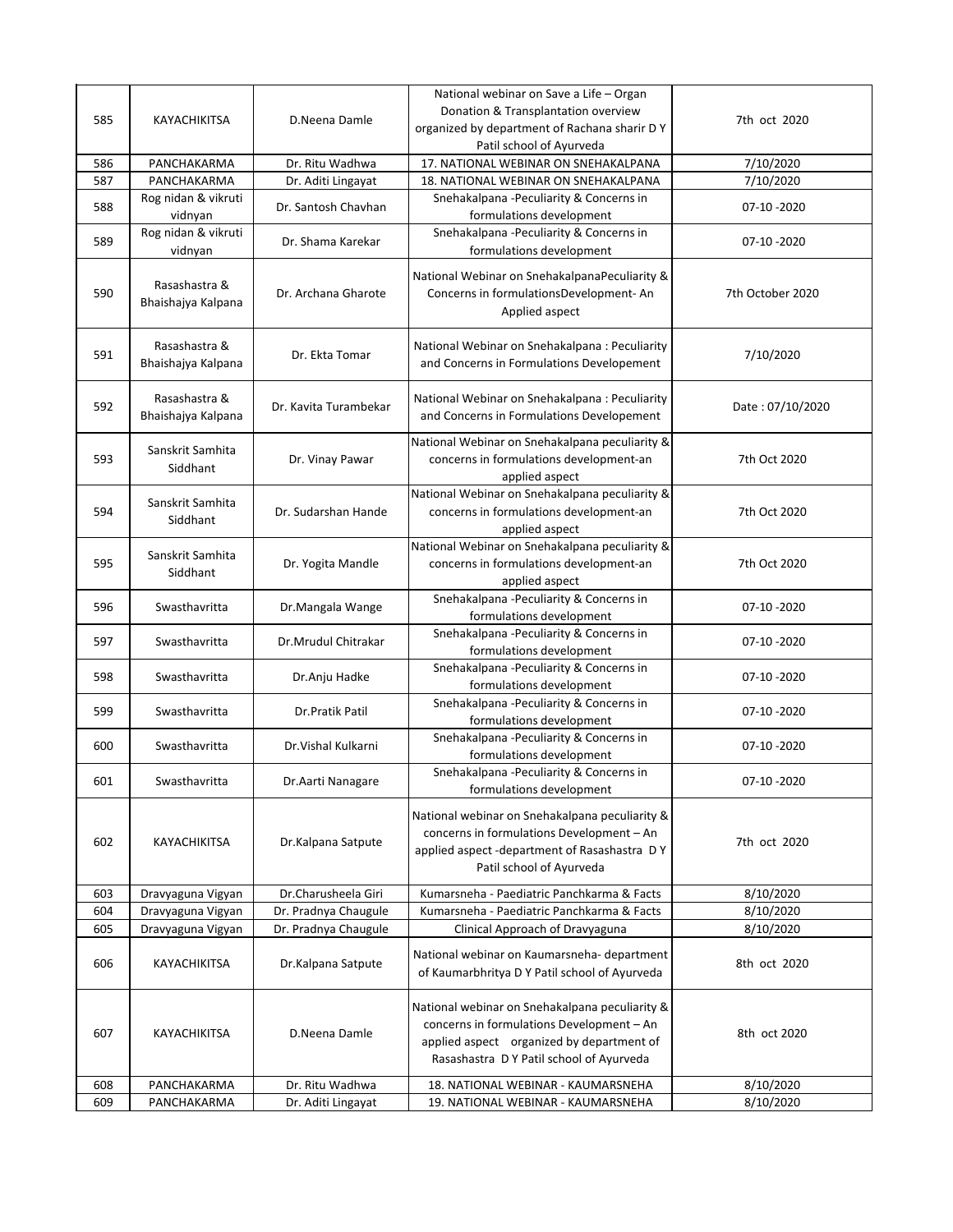| 610 | Rog nidan & vikruti<br>vidnyan      | Dr. Santosh Chavhan     | National webinar on Kaumarsneha organized by<br>department of Kaumarbhritya D Y Patil school of<br>Ayurved                                                                                                    | 8th oct 2020      |
|-----|-------------------------------------|-------------------------|---------------------------------------------------------------------------------------------------------------------------------------------------------------------------------------------------------------|-------------------|
| 611 | Rog nidan & vikruti<br>vidnyan      | Vd. Rajashri Ware       | Kaumarsneha- Pediatric Panchakarma Myths<br>and Facts,                                                                                                                                                        | 8-Oct-20          |
| 612 | Rog nidan & vikruti<br>vidnyan      | Dr. Shama Karekar       | National webinar on Kaumarsneha organized by<br>department of Kaumarbhritya D Y Patil school of<br>Ayurved                                                                                                    | 8th oct 2020      |
| 613 | Rasashastra &<br>Bhaishajya Kalpana | Dr. Archana Gharote     | Pediatric Panchkarma Myths & Facts                                                                                                                                                                            | 8 October 2020    |
| 614 | Rasashastra &<br>Bhaishajya Kalpana | Dr. Archana Gharote     | "Kaumarsneha-Pediatric Myths & Facts"-<br>National webinar Organised by Dept of<br>Kaumarbhritya                                                                                                              | 8th October 2020  |
| 615 | Sanskrit Samhita<br>Siddhant        | Dr. Vinay Pawar         | National webinar - Kaumarsneha- Pediatric<br>Panchakarma Myths & Facts                                                                                                                                        | 8th Oct 2020      |
| 616 | Sanskrit Samhita<br>Siddhant        | Dr. Sudarshan Hande     | National webinar - Kaumarsneha- Pediatric<br>Panchakarma Myths & Facts                                                                                                                                        | 8th Oct 2020      |
| 617 | Sanskrit Samhita<br>Siddhant        | Dr. Yogita Mandle       | National webinar - Kaumarsneha- Pediatric<br>Panchakarma Myths & Facts                                                                                                                                        | 8th Oct 2020      |
| 618 | Agadtantra                          | Dr.Rupali Gatfane       | National Webinar on aetiopathogenic & clinical<br>study of D.M by Dept of Rognidan & Vikruti<br>Vidgyan, D.Y.Patil University, School of Ayurved,<br>Navi Mumbai                                              | 09-10-2020        |
| 619 | Agadtantra                          | Dr.Kalpana Denge        | National Webinar on Aetiopathogenic & Clinical<br>Study Of Diabetes Mellitus Vis a Vis Prameha by<br>Department of Rog Nidan, School of Ayurveda,<br>D Y Patil Deemed To Be University, Nerul, Navi<br>Mumbai | 9th Oct 2020      |
| 620 | Dravyaguna Vigyan                   | Dr.Charusheela Giri     | Aetiopathogenic & Clinical Study Of Diabetes<br>Mellitus Vis a Vis Prameha                                                                                                                                    | 9/10/2020         |
| 621 | Dravyaguna Vigyan                   | Dr Meghnandini Khandare | Aetiopathogenesis & clinical study of Diabetes<br>mellitus vis -a-vis Prameha                                                                                                                                 | 9/10/2020         |
| 622 | Dravyaguna Vigyan                   | Dr. Pradnya Chaugule    | Aetiopathogenic & Clinical Study Of Diabetes<br>Mellitus Vis a Vis Prameha                                                                                                                                    | 9/10/2020         |
| 623 | PANCHAKARMA                         | Dr. Aditi Lingayat      | 20. NATIONAL WEBINAR ON AETIOPATHOGENIC<br>AND CLINICAL STUDY OF DM VIS-A-VIS<br>PRAMEHA                                                                                                                      | 9/10/2020         |
| 624 | Rog nidan & vikruti<br>vidnyan      | Vd. Rajashri Ware       | AETIOPATHOGENIC & CLINICAL STUDY OF<br>DIABETES MELLITUS VIS A VIS PRAMEHA"                                                                                                                                   | 9th October, 2020 |
| 625 | Prasutitantra and<br>Streerog       | Dr.Varsha Gaikwad       | Aetiopathogenic & Clinical Study Of Diabetes<br>Mellitus Vis a Vis Prameha                                                                                                                                    | 09.10.20          |
| 626 | Rachana Sharir                      | Snehalata Bagal         | National Webinar "Aetiopathogenic & Clinical<br>Study Of Diabetes Mellitus Vis a Vis Prameh                                                                                                                   | 9th October 2020  |
| 627 | Sanskrit Samhita<br>Siddhant        | Dr. Mahesh Kumar Harit  | Achievement of Corona period and<br>opportunities for Ayurveda at IES University,<br>Bhopal                                                                                                                   | 10.10.2020        |
| 628 | Swasthavritta                       | Dr.Mrudul Chitrakar     | International Ayurved symposium Regulatory<br>Acceptance of Traditional/Complimentory &<br>Alternative Medicine                                                                                               | 1/10/2020         |
| 629 | Swasthavritta                       | Dr.Anju Hadke           | <b>Medicolegal Autopsy</b>                                                                                                                                                                                    | 1.10.2020         |
| 630 | Swasthavritta                       | Dr.Pratik Patil         | Medicolegal Autopsy                                                                                                                                                                                           | 1.10.2020         |
| 631 | Agadtantra                          | Dr.Rupali Gatfane       | National Webinar on Panchakarma and Skin<br>disorders by Dept of Panchakarma, ASS Ayurved<br>Mahavidyalaya, Nashik                                                                                            | 15-10-2020        |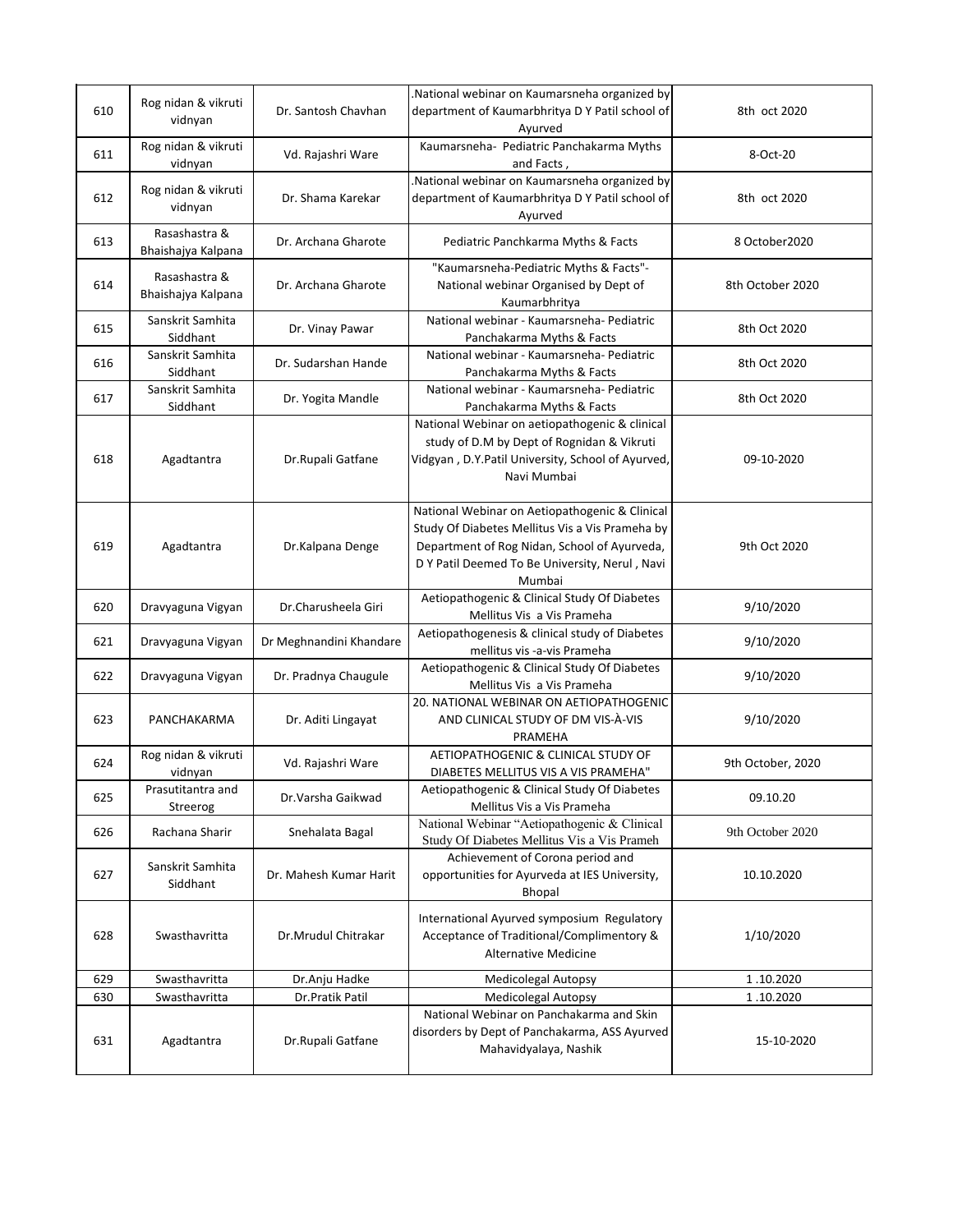| 632 | Agadtantra                          | Dr.Kalpana Denge        | National Webinar on Panchakarma and Skin<br>disorders by Dept of Panchakarma, ASS Ayurved<br>Mahavidyalaya, Nashik                             | 15-Oct-20                |
|-----|-------------------------------------|-------------------------|------------------------------------------------------------------------------------------------------------------------------------------------|--------------------------|
| 633 | KAYACHIKITSA                        | Dr Nikhil Joglekar      | 3. National Webinar on Panchakarma & Skin<br><b>Disorders</b>                                                                                  | 15th Oct 2020            |
| 634 | Rog nidan & vikruti<br>vidnyan      | Dr. Santosh Chavhan     | National webinar on " VYADHIKSHMATVA"                                                                                                          | 15-Oct-20                |
| 635 | Shalakyatantra                      | Dr Ashwini Patil        | Shalakyatantra DRUSHYAM SHRI<br>DHARMASTHALA MANJUNATHESHWARA<br>INSTITUTE OF AYURVEDA AND HOSPITAL,<br>BENGALURU                              | 15 th oct 2020           |
| 636 | Shalakyatantra                      | Dr Shital Bolkuntwar    | Shalakyatantra DRUSHYAM DHARMASTHALA<br>MANJUNATHESHWARA INSTITUTE OF<br>AYURVEDA AND HOSPITAL, BENGALURU                                      | 15 th oct 2020           |
| 637 | Shalakyatantra                      | Dr Shital Bolkuntwar    | international conference on PCOD Auyush<br>Darpana Foundation                                                                                  | 18th oct 2020            |
| 638 | Rog nidan & vikruti<br>vidnyan      | Dr. Santosh Chavhan     | Application of technology in Ayurveda Practice                                                                                                 | 10/20/2019               |
| 639 | Shalakyatantra                      | Dr Kavita Thorat        | Shalakyatantra DRUSHYAM SHRI<br>DHARMASTHALA MANJUNATHESHWARA<br>INSTITUTE OF AYURVEDA AND HOSPITAL,<br><b>BENGALURU</b>                       | 15 th oct 2020           |
| 640 | KAYACHIKITSA                        | Dr.Kalpana Satpute      | National Webinar on "Sharadeeya<br>Panchakarma" -Dept of<br>Panchakarma, D.M.M. Ayurved<br>Mahavidyalaya, Yavatmal-445001 (MS)                 | 23rd Oc t2020            |
| 641 | Dravyaguna Vigyan                   | Dr.Charusheela Giri     | National Webinar on HERBAL TALK                                                                                                                | 28-10-2020               |
| 642 | Dravyaguna Vigyan                   | Dr Meghnandini Khandare | Herbal talk                                                                                                                                    | 28/10/2020               |
| 643 | Dravyaguna Vigyan                   | Dr. Shraddha N.         | Herbal talk                                                                                                                                    | 28.10.2020               |
| 644 | Dravyaguna Vigyan                   | Dr. Pradnya Chaugule    | Herbal talk                                                                                                                                    | 28/10/2020               |
| 645 | KAYACHIKITSA                        | D.Neena Damle           | National webinar on Kaumarsneha organized by<br>department of Kaumarbhritya D Y Patil school of<br>Ayurveda                                    | 28th oct 2020            |
| 646 | Rasashastra &<br>Bhaishajya Kalpana | Dr. Vedvati Bhapkar     | 06 Days -Online Faculty Development program<br>(FDP) "AHARAVALOKANAM- Integrative aspects<br>of 'Ahara"                                        | 02/11/2020 to 07/11/2020 |
| 647 | Dravyaguna Vigyan                   | Dr. Shraddha N.         | <b>Online Faculty Development Program</b><br>(FDP), "AHARAVALOKANAM -Integrative aspects<br>of 'Ahara"                                         | 2.11.2020 to 7.11.2020   |
| 648 | Dravyaguna Vigyan                   | Dr.Charusheela Giri     | Online Faculty Development Program<br>(FDP), "AHARAVALOKANAM -Integrative aspects<br>of 'Ahara"                                                | 02-11-2020 to 07-11-2020 |
| 649 | Dravyaguna Vigyan                   | Dr Meghnandini Khandare | Ahaaravalokan- Integrative aspect of Ahara(FDP)                                                                                                | 02/11/2020 to 07/11/2020 |
| 650 | Dravyaguna Vigyan                   | Dr Meghnandini Khandare | Experimental validation and clinical importance<br>of rasaushadhis                                                                             | 5/11/2020                |
| 651 | Dravyaguna Vigyan                   | Dr. Shraddha N.         | Experimental validation and clinical importance<br>of rasaushadhis                                                                             | 5.11.2020                |
| 652 | Agadtantra                          | Dr.Rupali Gatfane       | CME on Insight Pranavaha Strotas by Dept of<br>Sharir Kriya, B.R.Harne, Ayurvedic Medical<br>College, Vangani, Thane                           | 05-11-2020               |
| 653 | Agadtantra                          | Dr.Smita Patil          | National webinar on Forensic Odontology by<br>Ayurved College & Shri Eknath Rugnalaya<br>Shevgaon, Ahamadnagar                                 | 06/11/20.                |
| 654 | Agadtantra                          | Dr.Smita Patil          | National webinar on New Lines of Approach to<br>Agadtantra by Dept of Agadtantra, Y.M.T<br>Ayurvedic Medical College, Kharghar, Navi<br>Mumbai | 10-11-2020               |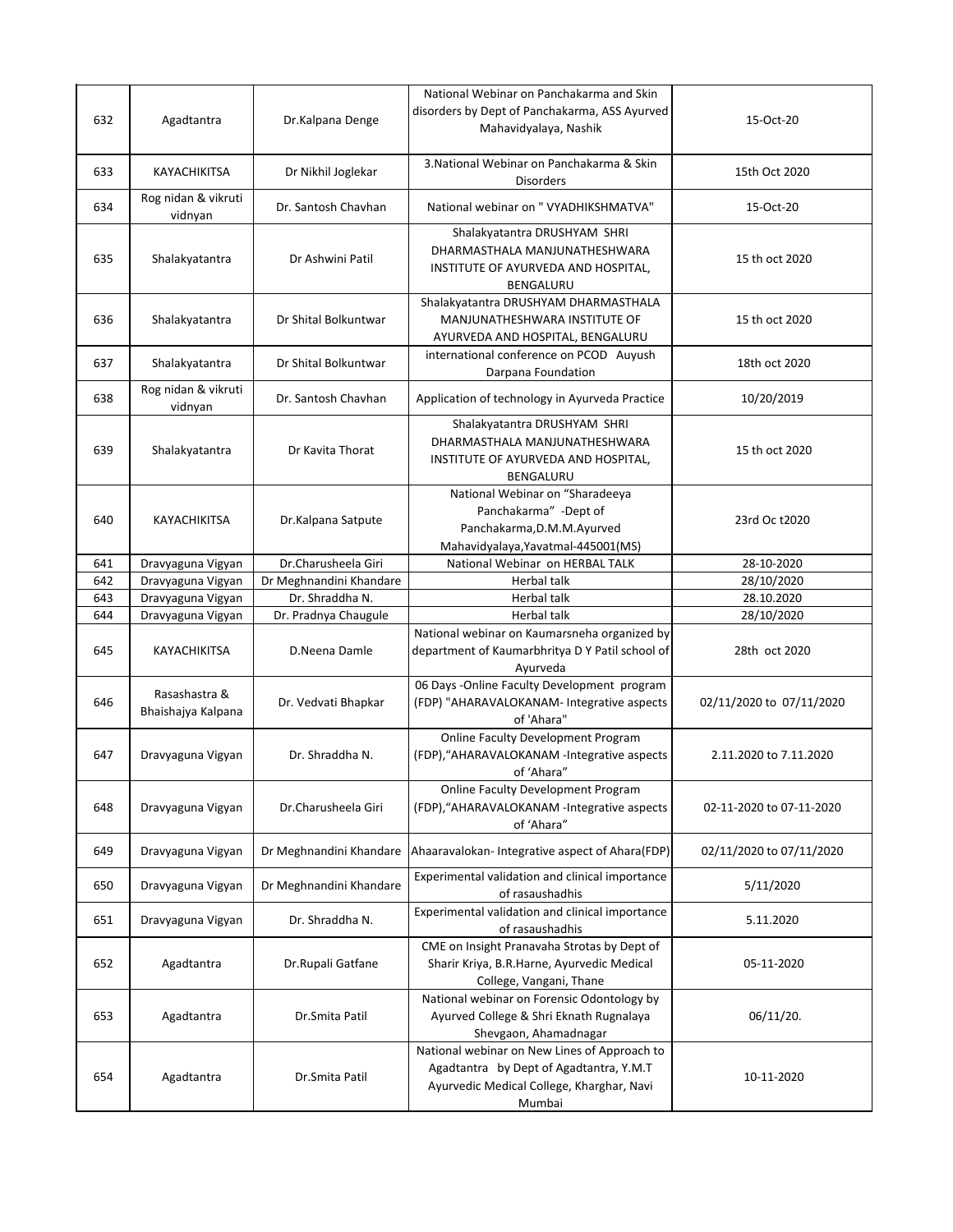| 655 | Agadtantra                          | Dr.Rupali Gatfane      | National webinar on New Lines of Approach to<br>Agadtantra by Dept of Agadtantra, Y.M.T<br>Ayurvedic Medical College, Kharghar, Navi<br>Mumbai                                                                  | 10-11-2020                   |
|-----|-------------------------------------|------------------------|-----------------------------------------------------------------------------------------------------------------------------------------------------------------------------------------------------------------|------------------------------|
| 656 | Agadtantra                          | Dr.Kalpana Denge       | National webinar on New Lines of Approach to<br>Agadtantra by Dept of Agadtantra, Y.M.T<br>Ayurvedic Medical College, Kharghar, Navi<br>Mumbai                                                                  | 10th Nov 2020                |
| 657 | Agadtantra                          | Dr.Pradeep Patil       | National webinar on New Lines of Approach to<br>Agadtantra by Dept of Agadtantra, Y.M.T<br>Ayurvedic Medical College, Kharghar, Navi<br>Mumbai                                                                  | 10-11-2020                   |
| 658 | Agadtantra                          | Dr.Rupali Gatfane      | Garbhasanskar CME- Practical Implementation<br>of Garbhasanskar in day to day practice by Dept<br>of Streeroga & Prasutitantra, School of<br>Ayurveda, D Y Patil Deemed To Be University,<br>Nerul, Navi Mumbai | 11/27/2020                   |
| 659 | Agadtantra                          | Dr.Kalpana Denge       | Garbhasanskar CME- Practical Implementation<br>of Garbhasanskar in day to day practice by ept<br>of Streeroga & Prasutitantra, School of<br>Ayurveda, D Y Patil Deemed To Be University,<br>Nerul, Navi Mumbai  | 27th Nov 2020                |
| 660 | KAYACHIKITSA                        | Dr.Kalpana Satpute     | FDP on "Aaharavalokanam" - School of Ayurveda<br>D. Y. Patil Deemed To Be University, Nerul, Navi<br>Mumbai, Maharashtra.                                                                                       | 2nd -7th Nov 2020            |
| 661 | KAYACHIKITSA                        | Dr.Ashish Mhatre       | AHARAVALOKANAM - Integrative aspects of<br>'Ahara"                                                                                                                                                              | 2nd Novto 07th Nov 2020      |
| 662 | KAYACHIKITSA                        | D.Neena Damle          | National Webinar on Kayachikitsa Webinar<br>Organized by D.D.M. Ayurvedic college Yavatmal                                                                                                                      | 02 nd to 07 th November 2020 |
| 663 | KAYACHIKITSA                        | Dr Nikhil Joglekar     | Aharavalokanam-Integrative aspects of Ahara<br>FDP Organized by D.Y.Patil University School of<br>Ayurveda Nerul, Navi Mumbai.                                                                                  | 02 nd to 07 th November 2020 |
| 664 | PANCHAKARMA                         | Dr. Ritu Wadhwa        | 24. FDP - AAHARAVALOKANAM                                                                                                                                                                                       | 02/11/2020-07/11/2020        |
| 665 | PANCHAKARMA                         | Dr. Jaya Ghore         | 14. FDP - AAHARAVALOKANAM                                                                                                                                                                                       | 02/11/2020-07/11/2020        |
| 666 | PANCHAKARMA                         | Dr. Aditi Lingayat     | 22. FDP - AAHARAVALOKANAM                                                                                                                                                                                       | 02/11/2020-07/11/2020        |
| 667 | Rog nidan & vikruti<br>vidnyan      | Dr. Santosh Chavhan    | Aharavalokanam-Integrative aspects of Ahara.<br>FDP Organized by D.Y.Patil University School of<br>Ayurveda Nerul, Navi Mumbai.                                                                                 | 02 nd to 07 th November 2020 |
| 668 | Rog nidan & vikruti<br>vidnyan      | Vd. Rajashri Ware      | FDP - Aaharavlokanam                                                                                                                                                                                            | 02 nd to 07 th November 2020 |
| 669 | Rog nidan & vikruti<br>vidnyan      | Dr. Shama Karekar      | .Aharavalokanam-Integrative aspects of Ahara<br>FDP Organized by D.Y.Patil University School of<br>Ayurveda Nerul, Navi Mumbai.                                                                                 | 02 nd to 07 th November 2020 |
| 670 | Rasashastra &<br>Bhaishajya Kalpana | Dr. Archana Gharote    | 06 Days -Online Faculty Development program<br>(FDP) "AHARAVALOKANAM- Integrative aspects<br>of 'Ahara"                                                                                                         | 02/11/2020 to 07/11/2020     |
| 671 | Rasashastra &<br>Bhaishajya Kalpana | Dr. Nilesh Suryawanshi | 06 Days -Online Faculty Development program<br>(FDP) "AHARAVALOKANAM- Integrative aspects<br>of 'Ahara"                                                                                                         | 02/11/2020 to 07/11/2020     |
| 672 | Rasashastra &<br>Bhaishajya Kalpana | Dr. Ekta Tomar         | 06 Days -Online Faculty Development program<br>(FDP) "AHARAVALOKANAM- Integrative aspects<br>of 'Ahara"                                                                                                         | 02/11/2020 to 07/11/2020     |
| 673 | Rasashastra &<br>Bhaishajya Kalpana | Dr. Kavita Turambekar  | 06 Days -Online Faculty Development program<br>(FDP) "AHARAVALOKANAM- Integrative aspects<br>of 'Ahara"                                                                                                         | 02/11/2020 to 07/11/2020     |
|     |                                     |                        |                                                                                                                                                                                                                 |                              |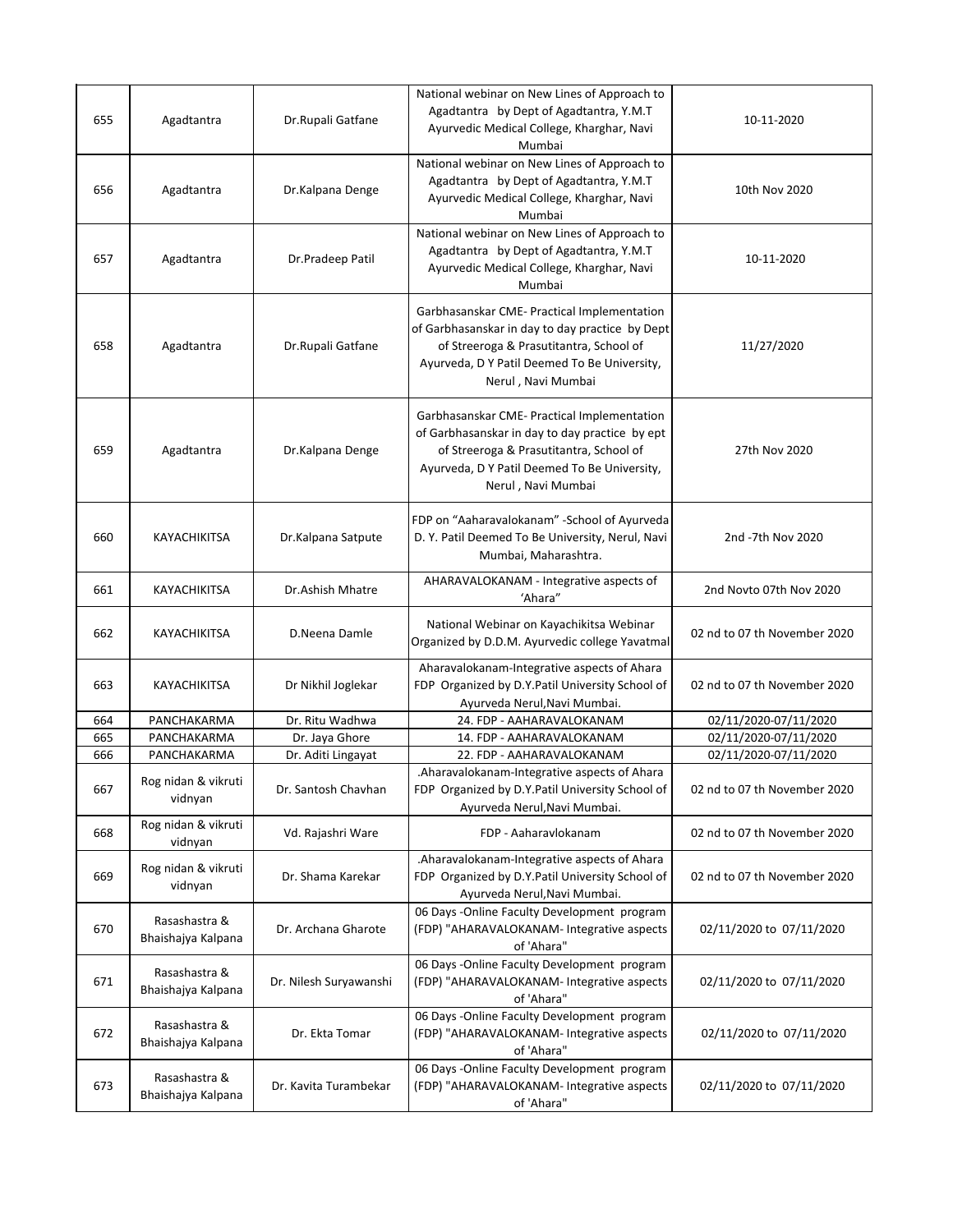| 674        | Sanskrit Samhita<br>Siddhant                          | Dr. Mahesh Kumar Harit                    | Attended 35 hours online Faculty Development<br>Program on Ahar - AHARAVALOKANAM                                                                                        | 2nd Nov to 7th Nov 2020        |
|------------|-------------------------------------------------------|-------------------------------------------|-------------------------------------------------------------------------------------------------------------------------------------------------------------------------|--------------------------------|
| 675        | Sanskrit Samhita<br>Siddhant                          | Dr. Vinay Pawar                           | Resource Person for FDP - Aaharavlokanam,<br>Organized by School of Ayurveda, D.Y. Patil<br>Deemed to be University, Navi Mumbai. Dated -                               | 02nd Nov 2020 to 07th Nov 2020 |
| 676        | Sanskrit Samhita<br>Siddhant                          | Dr. Sudarshan Hande                       | FDP - Aaharavlokanam, Organized by School of<br>Ayurveda, D. Y. Patil Deemed to be University,<br>Navi Mumbai. Dated - 02nd Nov 2020 to 07th<br>Nov 2020                | 02.11.2020 TO 07.11.2020       |
| 677        | Sanskrit Samhita<br>Siddhant                          | Dr. Yogita Mandle                         | FDP - Aaharavlokanam, Organized by School of<br>Ayurveda, D. Y. Patil Deemed to be University,<br>Navi Mumbai. Dated - 02nd Nov 2020 to 07th<br><b>Nov 2020</b>         | 02.11.2020 TO 07.11.2020       |
| 678        | Shalakyatantra                                        | Dr Ashwini Patil                          | FDP-Aharavalokanam-Integrative aspect of<br>Ahara D.Y.Patil school of Ayurveda Navi<br>Mumbai.                                                                          | 2 to 7th November 2020.        |
| 679        | Shalakyatantra                                        | Dr Kavita Thorat                          | FDP-Aharavalokanam-Integrative aspect of<br>Ahara D.Y.Patil school of Ayurveda Navi<br>Mumbai.                                                                          | 2 to 7th November 2020.        |
| 680        | Shalakyatantra                                        | Dr Mugdha Sawle                           | FDP-Aharavalokanam-Integrative aspect of<br>Ahara D.Y.Patil school of Ayurveda Navi<br>Mumbai.                                                                          | 2 to 7th November 2020.        |
| 681        | Shalakyatantra                                        | Dr Shital Bolkuntwar                      | FDP-Aharavalokanam-Integrative aspect of<br>Ahara D.Y.Patil school of Ayurveda Navi<br>Mumbai.                                                                          | 2 to 7th November 2020.        |
| 682        | Prasutitantra and<br>Streerog                         | Dr Divya Ramugade                         | Online faculty development programme<br>-"Aaharavalokanam" - Integrative aspects of<br>Aahar                                                                            | 2/11/2020 to 7/11/2020         |
| 683        | Rachana Sharir                                        | Ashok Londhe                              | 'Aharavalokanam'                                                                                                                                                        | 2nd Nov to 7th Nov 2020        |
|            |                                                       |                                           |                                                                                                                                                                         |                                |
| 684        | Rachana Sharir                                        | Shreya Sawant                             | 'Aharavalokanam'                                                                                                                                                        | 2nd Nov to 7th Nov 2020        |
| 685        | Rachana Sharir                                        | Jayant Hartalkar                          | 'Aharavalokanam'                                                                                                                                                        | 2nd Nov to 7th Nov 2020        |
| 686        | Rachana Sharir                                        | Snehalata Bagal                           | National Webinar on Aharavalokanam'                                                                                                                                     | 2nd Nov to 7th Nov 2020        |
| 687        | Rachana Sharir                                        | Smita Mekhale                             | 'Aharavalokanam'                                                                                                                                                        | 2nd Nov to 7th Nov 2020        |
| 688        | Swasthavritta                                         | Dr.Mangala Wange                          | Aaharavalokanam -FDP                                                                                                                                                    | 3to 7-11-2020                  |
| 689        | Swasthavritta                                         | Dr.Mrudul Chitrakar                       | Aaharavalokanam -FDP                                                                                                                                                    | 3to 7-11-2020                  |
| 690        | Swasthavritta                                         | Dr.Anju Hadke                             | Aaharavalokanam -FDP                                                                                                                                                    | 3to 7-11-2020                  |
| 691        | Swasthavritta                                         | Dr.Pratik Patil                           | Aaharavalokanam -FDP                                                                                                                                                    | 3to 7-11-2020                  |
| 692<br>693 | Swasthavritta<br>KAYACHIKITSA                         | Dr. Vishal Kulkarni<br>Dr.Kalpana Satpute | Aaharavalokanam -FDP<br>CME-INSIGHT IF PRANAVAH STROTAS-B.R.Harne<br>Ayurvedic Medical College, Vangan                                                                  | 3to 7-11-2020<br>5th Nov 2020  |
| 694        | <b>KAYACHIKITSA</b>                                   | Dr.Kalpana Satpute                        | " Unique International Webinar on Experimental<br>Validation & Clinical Importance of<br>Rasaushadhis" Dr.D.G.Pol foundatons YMT<br>Ayurvedic Medical College, Kharghar | 5th Nov 2020                   |
| 695        | KAYACHIKITSA                                          | Dr.Ashish Mhatre                          | <b>CME-INSIGHT IF PRANAVAH STROTAS</b>                                                                                                                                  | 5th Nov 2020                   |
| 696        | KAYACHIKITSA                                          | Dr.Ashish Mhatre                          | " Unique International Webinar on Experimental<br>Validation & Clinical Importance of<br>Rasaushadhis"                                                                  | 5th Nov 2020                   |
| 697        | PANCHAKARMA                                           | Dr. Jaya Ghore                            | 13. CME - INSIGHTS OF PRANAVAHA SROTAS                                                                                                                                  | 5/11/2020                      |
| 698        | PANCHAKARMA                                           | Dr. Aditi Lingayat                        | 21. CME - INSIGHTS OF PRANAVAHA SROTAS                                                                                                                                  | 5/11/2020                      |
| 699        | Rog nidan & vikruti<br>vidnyan                        | Dr. Santosh Chavhan                       | "Uttarbasti - A Promising Nonsurgical Treatment<br>for Urethral Stricture"                                                                                              | 05 November 2020.              |
| 700        | Rog nidan & vikruti<br>vidnyan<br>Rog nidan & vikruti | Dr. Shama Karekar                         | Unique International Webinar on "Experimental<br>Validation & Clinical Importance of<br>Rasaushadhis"                                                                   | 5th Nov 2020                   |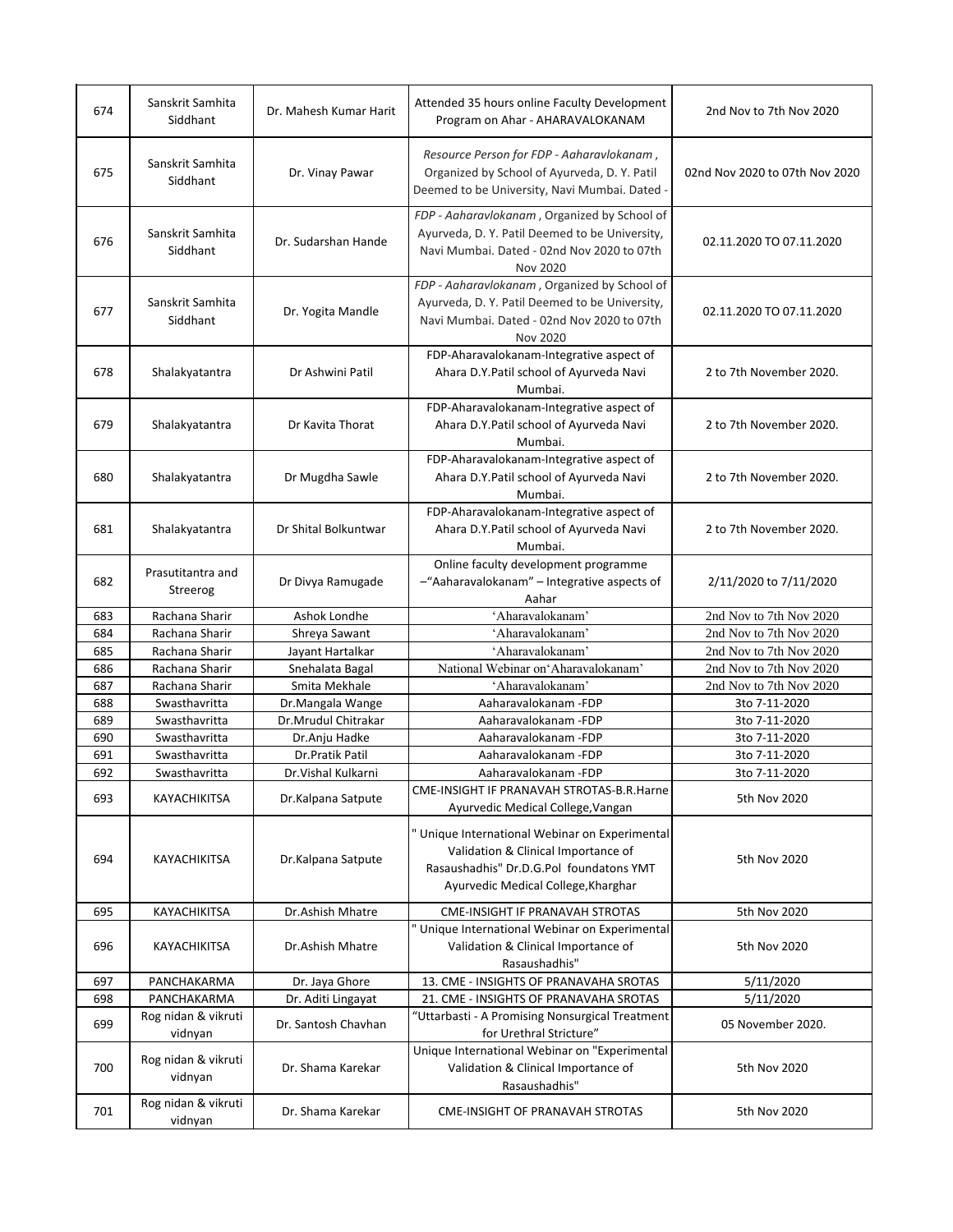| 702 | Sanskrit Samhita                    | Dr. Mahesh Kumar Harit | Utility of Praman in Research at All India                                                                                                                                                                                  | 05.11.2019                      |
|-----|-------------------------------------|------------------------|-----------------------------------------------------------------------------------------------------------------------------------------------------------------------------------------------------------------------------|---------------------------------|
| 703 | Siddhant<br>Shalakyatantra          | Dr Ashwini Patil       | Institute of Ayurveda, New Delhi<br>webinar on Experimental Validation and Clinical<br>Importance of Rasaushadhis Dr. D. G. Pol                                                                                             | 5 th nov 2020                   |
| 704 | Shalakyatantra                      | Dr Kavita Thorat       | Foundation, YMT Ayurved College Mumbai<br>webinar on Experimental Validation and Clinical<br>Importance of Rasaushadhis Dr. D. G. Pol<br>Foundation, YMT Ayurved College Mumbai                                             | 5 th nov 2020                   |
| 705 | Swasthavritta                       | Dr.Mangala Wange       | Topic:- Practical Implementation of<br>Garbhasanskar in day to day practice.                                                                                                                                                | 11/27/2020                      |
| 706 | Swasthavritta                       | Dr.Mrudul Chitrakar    | Topic:- Practical Implementation of<br>Garbhasanskar in day to day practice.                                                                                                                                                | 11/27/2020                      |
| 707 | Swasthavritta                       | Dr.Anju Hadke          | Topic:- Practical Implementation of<br>Garbhasanskar in day to day practice.                                                                                                                                                | 11/27/2020                      |
| 708 | Swasthavritta                       | Dr.Pratik Patil        | Topic:- Practical Implementation of<br>Garbhasanskar in day to day practice.                                                                                                                                                | 11/27/2020                      |
| 709 | Swasthavritta                       | Dr. Vishal Kulkarni    | Topic:- Practical Implementation of<br>Garbhasanskar in day to day practice.                                                                                                                                                | 11/27/2020                      |
| 710 | Rasashastra &<br>Bhaishajya Kalpana | Dr. Archana Gharote    | Webinar of Garbhasankar CME o practical<br>implementation of Garbhasankar in day today<br>practice                                                                                                                          | 27th November 2020              |
| 711 | PANCHAKARMA                         | Dr. Ritu Wadhwa        | 23. NATIONAL WEBINAR ON PANCHAKARMA<br>FOR SPINAL DISORDERS AND INSOMNIA                                                                                                                                                    | 27/11/2020                      |
| 712 | PANCHAKARMA                         | Dr. Aditi Lingayat     | 23. CME - GARBHASANSKAR                                                                                                                                                                                                     | 27/11/2020                      |
| 713 | PANCHAKARMA                         | Dr. Aditi Lingayat     | 24. NATIONAL WEBINAR ON PANCHAKARMA<br>FOR SPINAL DISORDERS AND INSOMNIA                                                                                                                                                    | 27/11/2020                      |
| 714 | Rog nidan & vikruti<br>vidnyan      | Dr. Shama Karekar      | Topic:- Practical Implementation of<br>Garbhasanskar in day to day practice.                                                                                                                                                | 11/27/2020                      |
| 715 | Shalakyatantra                      | Dr Shital Bolkuntwar   | webinar on Experimental Validation and Clinical<br>Importance of Rasaushadhis Dr. D. G. Pol<br>Foundation, YMT Ayurved College Mumbai                                                                                       | 5 th nov 2020                   |
| 716 | Swasthavritta                       | Dr.Mrudul Chitrakar    | National Webinar on Apaka Swasthya                                                                                                                                                                                          | 12/25/2020                      |
| 717 | KAYACHIKITSA                        | Dr.Ashish Mhatre       | constipation -challenge to cure                                                                                                                                                                                             | 15/12/2020 -19/12/2020          |
| 718 | Shalakyatantra                      | Dr Mugdha Sawle        | Online CME by Ayurved Vyaspeeth Navi Mumbai                                                                                                                                                                                 | 19th december 2020,             |
| 719 | KAYACHIKITSA                        | Dr.Ashish Mhatre       | SPSR National Webinar on 'ACADEMIC DELIVERY<br>AND ASSESSMENT DURING COVID PANDEMIC<br>VIS-A-VIS NATIONAL EDUCATION POLICY'<br>organized by Society of Pharmaceutical Sciences<br>and Research (SPSR) on 20th December 2020 | 20th December 2020              |
| 720 | KAYACHIKITSA                        | Dr.Kalpana Satpute     | Pharmacovigilance Awareness Programme for<br>ASU&H Drugs Dept.of.Kayachikitsa, School of<br>Ayurved, D.Y. Patil deemed to be University,<br>Nerul, Navi-MUMBAI                                                              | 20th Dec 2019                   |
| 721 | PANCHAKARMA                         | Dr. Aditi Lingayat     | NATIONAL CONFERENCE 2019 ANVESHANAM                                                                                                                                                                                         | 30/01/2019-31/01/2019           |
| 722 |                                     |                        |                                                                                                                                                                                                                             |                                 |
| 723 | Dravyaguna Vigyan                   | Dr Sayali Shintre      | Dravyaguna prabodhini by GAMC banglore                                                                                                                                                                                      | 7/3/2019                        |
| 724 | Rachana Sharir                      | Smita Mekhale          | National Seminar on Manasvikar<br>"AYURMANOBODH"                                                                                                                                                                            | 2/3/2019                        |
| 725 | Rasashastra &<br>Bhaishajya Kalpana | Dr. Kavita Turambekar  | 2 Days workshop on Ayurveda Cosmetic Product<br>Preparation & Aromatherapy with Practical and<br>Hands on training.                                                                                                         | 20th April 2019-21st April 2019 |
| 726 | Swasthavritta                       | Dr.Mangala Wange       | CME- Swasthavritta & Yoga.                                                                                                                                                                                                  | 22nd to 27th /04/2019(6 days)   |
| 727 | Swasthavritta                       | Dr.Mangala Wange       | Sarvabhauma Ayurved 2019                                                                                                                                                                                                    | 5/5/2019                        |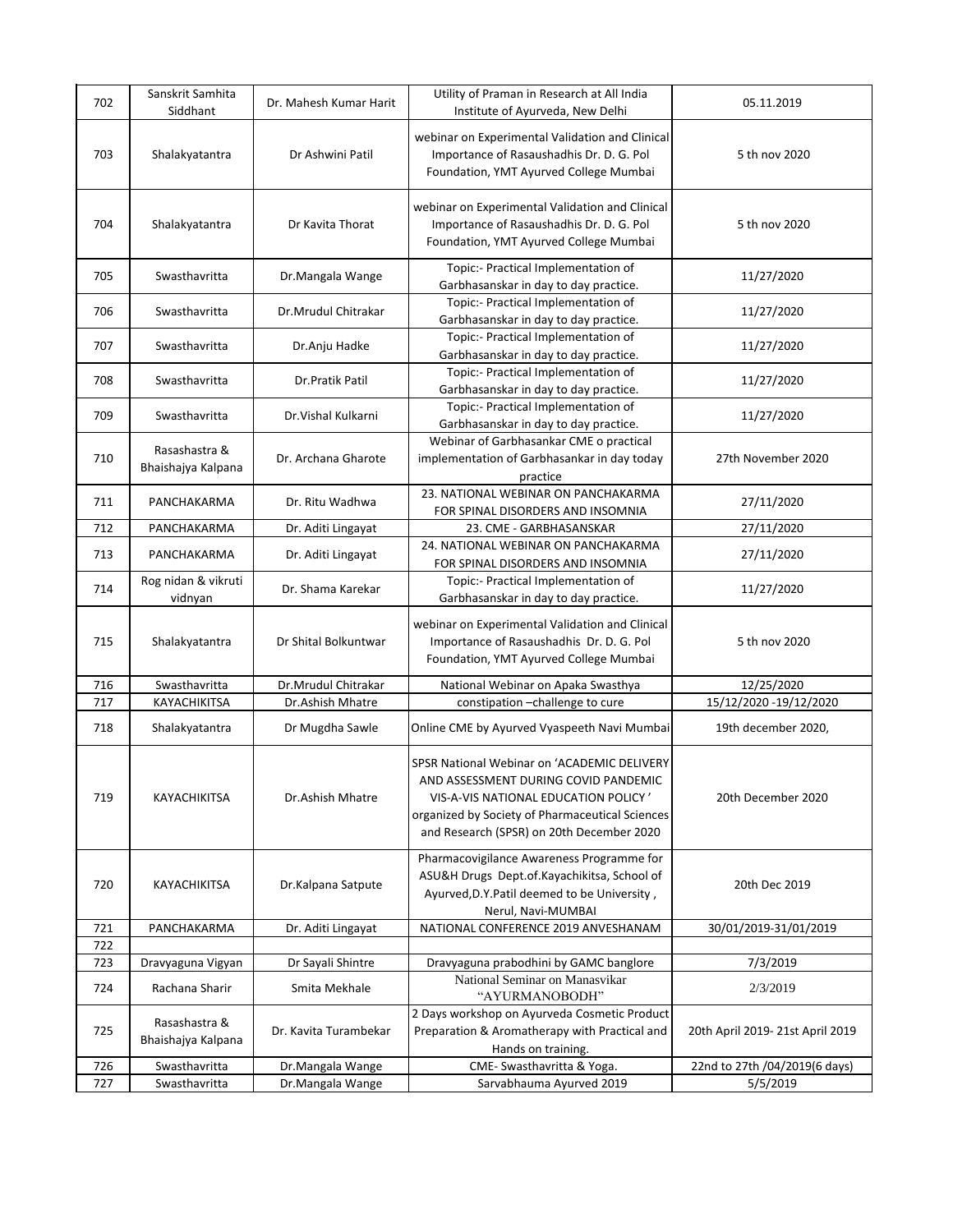| 728 | KAYACHIKITSA                        | Dr.Ashish Mhatre     | National seminar on Diabetes & Obesity at pune<br>organized by Vishwanand Academic Centre                                                                                                                        | 01/06/19 & 02/06/19                                                       |
|-----|-------------------------------------|----------------------|------------------------------------------------------------------------------------------------------------------------------------------------------------------------------------------------------------------|---------------------------------------------------------------------------|
| 729 | KAYACHIKITSA                        | Dr.Archana Kashid    | 1. Two days National Seminar on Sthoulya &<br>Prameha Lifestyle Disorders                                                                                                                                        | 1st&2nd June 2019                                                         |
| 730 | Agadtantra                          | Dr.Kalpana Denge     | Participated in five days workshop on Yoga by<br>Organized by Department of Swasthvritta and<br>Yoga in collaboration of The Art of Living at<br>D.Y.Patil University, School of Ayurveda, Nerul,<br>Navi Mumbai | 17/06/2019 to 21/06/2019                                                  |
| 731 | Agadtantra                          | Dr.Pradeep Patil     | Participated in five days workshop on Yoga<br>Organized by Department of Swasthvritta and<br>Yoga in collaboration of The Art of Living at<br>D.Y.Patil University, School of Ayurveda, Nerul,<br>Navi Mumbai    | 17/06/2019 to 21/06/2019                                                  |
| 732 | Rog nidan & vikruti<br>vidnyan      | Dr. Rajashri ware    | Workshop on Yoga                                                                                                                                                                                                 | 17/06/2019 to 21/06/2019                                                  |
| 733 | Rog nidan & vikruti<br>vidnyan      | Dr. Shama Karekar    | Workshop on Yoga                                                                                                                                                                                                 | 17/06/2019 to 21/06/2019                                                  |
| 734 | Rasashastra &<br>Bhaishajya Kalpana | Dr. Archana Gharote  | 5 days workshop on yoga                                                                                                                                                                                          | 17/06/2019 to 21/06/2019                                                  |
| 735 | KAYACHIKITSA                        | Dr.Kalpana Satpute   | Five Days Workshop on Yoga Department<br>Swasthavrutta & Yoga, D.Y. Patil School Of<br>Ayurveda, Nerul, Navi Mumbai in collaboration<br>with Art Of Living-                                                      | 17/06/2019-21/06/2019                                                     |
| 736 | Rachana Sharir                      | Shreya Sawant        | Workshop on Yoga                                                                                                                                                                                                 | 17 - 21/6/2019                                                            |
| 737 | Rachana Sharir                      | Jayant Hartalkar     | Workshop on Yoga                                                                                                                                                                                                 | 17 to 21 June 2019                                                        |
| 738 | Swasthavritta                       | Dr.Mangala Wange     | Yoga Workshop & IDY2019                                                                                                                                                                                          | 17 TO 21-06-2019                                                          |
| 739 | Swasthavritta                       | Dr.Mrudul Chitrakar  | Yoga Workshop & IDY2019                                                                                                                                                                                          | 17 TO 21-06-2019                                                          |
| 740 | Swasthavritta                       | Dr.Anju Hadke        | Yoga Workshop & IDY2019                                                                                                                                                                                          | 17 TO 21-06-2019                                                          |
| 741 | Swasthavritta                       | Dr.Pratik Patil      | Yoga Workshop & IDY2019                                                                                                                                                                                          | 17 TO 21-06-2019                                                          |
| 742 | Swasthavritta                       | Dr. Vishal Kulkarni  | Yoga Workshop & IDY2019                                                                                                                                                                                          | 17 TO 21-06-2019                                                          |
| 743 | Swasthavritta                       | Dr. Aarti Nanagare   | Yoga Workshop & IDY2019                                                                                                                                                                                          | 17 TO 21-06-2019                                                          |
| 744 | Swasthavritta                       | Dr.Mrudul Chitrakar  | workshop on Recent trends in Yoga research                                                                                                                                                                       | 5th and 6th, July 2019                                                    |
| 745 | Rasashastra &<br>Bhaishajya Kalpana | Dr. Archana Gharote  | National Seminar & Workshop Mahiushadhi -<br>2019 on New Dosage Forms                                                                                                                                            | 5 & 6 July , 2019                                                         |
| 746 | Shalakyatantra                      | Dr Mugdha Sawle      | 5. Kaya-Kesh-Kalpana 2019, at Patrakar<br>Bhavan, Pune.                                                                                                                                                          | Dnyanshakti Vidyarthi Sangh and<br>Prachin Samhita Gurukul.<br>19.07.2019 |
| 747 | KAYACHIKITSA                        | Dr.Neena Damle       | Panchakarma CME, D. Y. Patil University. Nerul.                                                                                                                                                                  | 25/07/19                                                                  |
| 748 | Shalakyatantra                      | Dr Shital Bolkuntwar | Sweda Pravartanam-2019                                                                                                                                                                                           | D.Y.Patil school of Ayurveda on<br>26.07.2019                             |
| 749 | Prasutitantra and<br>Streerog       | Dr Divya Ramugade    | Workshop on Swedan                                                                                                                                                                                               | 7/26/2019                                                                 |
| 750 | Rasashastra &<br>Bhaishajya Kalpana | Dr. Archana Gharote  | One day Workshop Sweda Pravartanam-2019                                                                                                                                                                          | on 26th July 2019                                                         |
| 751 | Rasashastra &<br>Bhaishajya Kalpana | Dr.EktaTomar         | One day Workshop Sweda Pravartanam-2019                                                                                                                                                                          | on 26th July 2019                                                         |
| 752 | Agadtantra                          | Dr.Rupali Gatfane    | Participated in Sweda Pravartanam-2019, One<br>day workshop on Swedan. By Organized by<br>Department of Panchakarma at School of<br>Ayurveda D.Y.Patil Deemed to be<br>University, Nerul, Navi Mumbai            | 26/07/2019                                                                |
| 753 | Agadtantra                          | Dr.Kalpana Denge     | Participated in Sweda Pravartanam-2019, One<br>day workshop on Swedan. By Organized by<br>Department of Panchakarma at School of<br>Ayurveda D.Y.Patil Deemed to be<br>University, Nerul, Navi Mumbai            | 26/07/2019                                                                |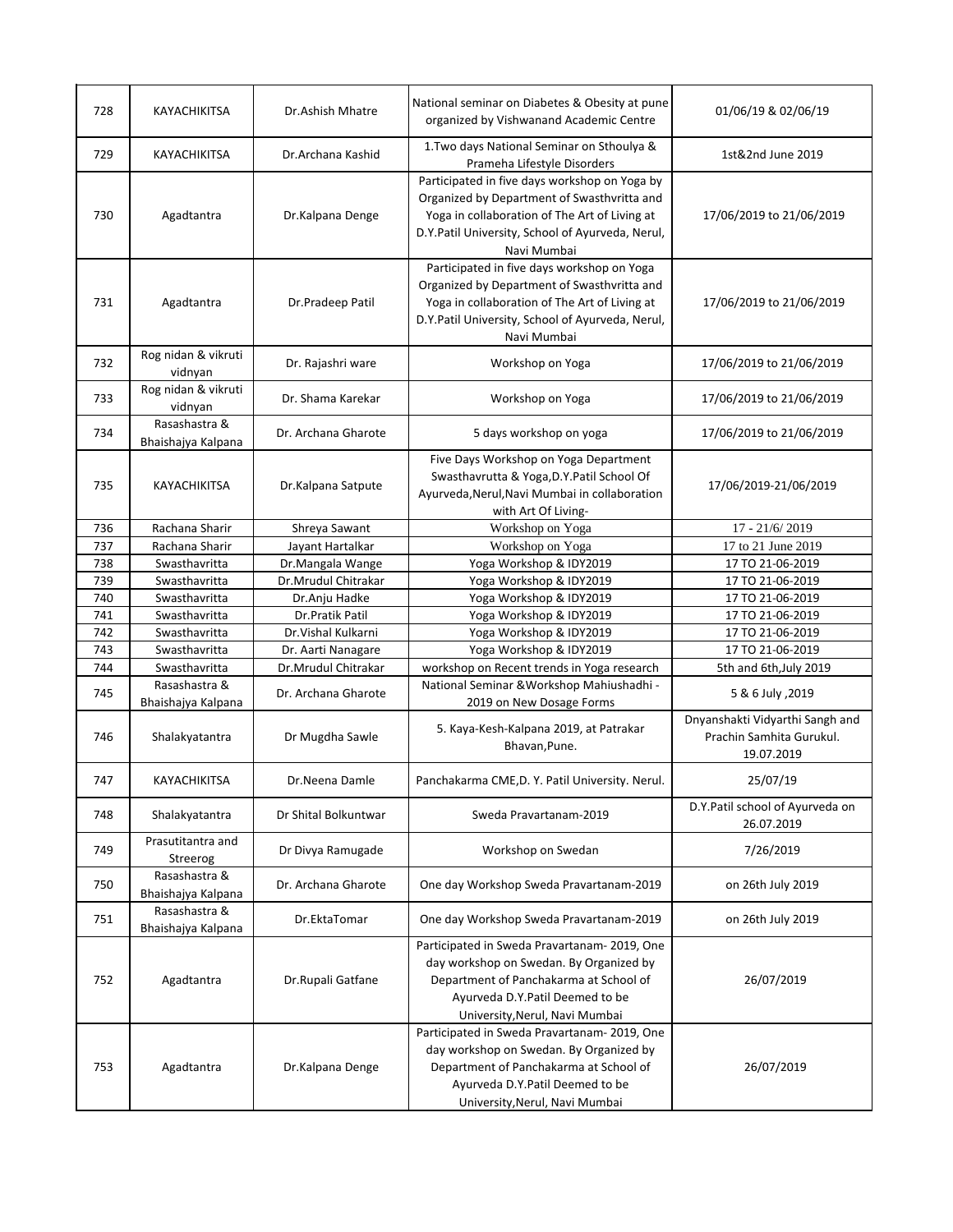| 754 | KAYACHIKITSA                   | Dr.Kalpana Satpute     | Sweda Pravartanam-2019 Workshop on Swedan<br>22. Department of panchakarma, D.Y. Patil<br>School Of Ayurveda, Nerul, Navi Mumbaion                                                                                                                       | 26/07/2019                                    |
|-----|--------------------------------|------------------------|----------------------------------------------------------------------------------------------------------------------------------------------------------------------------------------------------------------------------------------------------------|-----------------------------------------------|
| 755 | Rog nidan & vikruti<br>vidnyan | Dr. Shama Karekar      | SWEDAPRAVARTANAM Workshop on<br>Panchakarma                                                                                                                                                                                                              | 7/26/2019                                     |
| 756 | Rog nidan & vikruti<br>vidnyan | Dr. Santosh Chavhan    | SWEDAPRAVARTANAM Workshop on<br>Panchakarma                                                                                                                                                                                                              | 7/26/2019                                     |
| 757 | Shalakyatantra                 | Dr Ashwini Patil       | Sweda Pravartanam-2019                                                                                                                                                                                                                                   | D.Y.Patil school of Ayurveda on<br>26.07.2019 |
| 758 | Shalakyatantra                 | Dr Kavita Thorat       | Sweda Pravartanam-2019                                                                                                                                                                                                                                   | D.Y.Patil school of Ayurveda on<br>26.07.2019 |
| 759 | Shalakyatantra                 | Dr Mugdha Sawle        | Sweda Pravartanam-2019                                                                                                                                                                                                                                   | D.Y.Patil school of Ayurveda on<br>26.07.2019 |
| 760 | Rachana Sharir                 | Snehalata Bagal        | Workshop on "SWEDPRAVARTANAM "                                                                                                                                                                                                                           | 26 th july 19                                 |
| 761 | Rachana Sharir                 | Ashok Londhe           | Workshop on "SWEDPRAVARTANAM "                                                                                                                                                                                                                           | 7/26/2019                                     |
| 762 | PANCHAKARMA                    | Dr. Ritu Wadhwa        | 2. Swedapravartanam (Workshop on Swedana)                                                                                                                                                                                                                | 27/07/2019                                    |
| 763 | PANCHAKARMA                    | Dr. Jaya Ghore         | 2. Swedapravartanam (Workshop on Swedana)                                                                                                                                                                                                                | 27/07/2019                                    |
| 764 | Rachana Sharir                 | Jayant Hartalkar       | Workshop on "Learn Samskrit- The Language of<br>Ayurveda"                                                                                                                                                                                                | 1,2 Aug 2019                                  |
| 765 | Rachana Sharir                 | Snehalata Bagal        | Workshop on "Learn Samskrit- The Language of<br>Ayurveda"                                                                                                                                                                                                | 1,2 Aug 2019                                  |
| 766 | Rachana Sharir                 | Ashok Londhe           | Workshop on "Learn Samskrit- The Language of<br>Ayurveda"                                                                                                                                                                                                | 1,2/8/2019                                    |
| 767 | Rachana Sharir                 | Shreya Sawant          | Workshop on "Learn Samskrit- The Language of<br>Ayurveda"                                                                                                                                                                                                | 1,2/8/2019                                    |
| 768 | Sanskrit Samhita<br>Siddhant   | Dr. Vinay Pawar        | Sanskrit Workshop "AYURVEDASYA BHASHA-<br>SAMSKRITAM PATHYATHAM"                                                                                                                                                                                         | 1st and 2nd August, 2019                      |
| 769 | Sanskrit Samhita<br>Siddhant   | Dr. Sudarshan Hande    | Sanskrit Workshop "AYURVEDASYA BHASHA-<br>SAMSKRITAM PATHYATHAM"                                                                                                                                                                                         | 1st and 2nd August, 2019                      |
| 770 | Sanskrit Samhita<br>Siddhant   | Dr. Lomesh Gedam       | Sanskrit Workshop "AYURVEDASYA BHASHA-<br>SAMSKRITAM PATHYATHAM"                                                                                                                                                                                         | 1st and 2nd August, 2019                      |
| 771 | Sanskrit Samhita<br>Siddhant   | Dr. Yogita Mandle      | Sanskrit Workshop "AYURVEDASYA BHASHA-<br>SAMSKRITAM PATHYATHAM"                                                                                                                                                                                         | 1st and 2nd August, 2019                      |
| 772 | Sanskrit Samhita<br>Siddhant   | Dr. Mahesh Kumar Harit | Sanskrit Workshop "AYURVEDASYA BHASHA-<br>SAMSKRITAM PATHYATHAM"                                                                                                                                                                                         | 1st and 2nd August, 2019                      |
| 773 | Shalyatantra                   | Dr Vedika Bhoir        | CME on osteoporosis                                                                                                                                                                                                                                      | 9th August 2019                               |
| 774 | <b>KAYACHIKITSA</b>            | Dr.Archana Kashid      | 4.CME on Osteoporosis-concepts Diagnosis and<br>Theraputic Options organized by Directorate of<br>AYUSH Maharashtra State and Bone health clinic<br>, ICMR National Institute for Research in<br>Reproductive Health funded by Ministry of<br>AYUSH      | 9/8/2019                                      |
| 775 | KAYACHIKITSA                   | Dr Nikhil Joglekar     | 3.CME on Osteoporosis-concepts Diagnosis and<br>Theraputic Options organized by Directorate of<br>AYUSH Maharashtra State and Bone health clinic<br>ICMR National Institute for Research in<br>Reproductive Health funded by Ministry of<br><b>AYUSH</b> | 9/8/2019                                      |
| 776 | KAYACHIKITSA                   | Dr.Neena Damle         | CME on Osteoporosis-concepts Diagnosis and<br>Theraputic Options organized by Directorate of<br>AYUSH Maharashtra State and Bone health clinic<br>ICMR National Institute for Research in<br>Reproductive Health funded by Ministry of<br>AYUSH          | 9/8/2019                                      |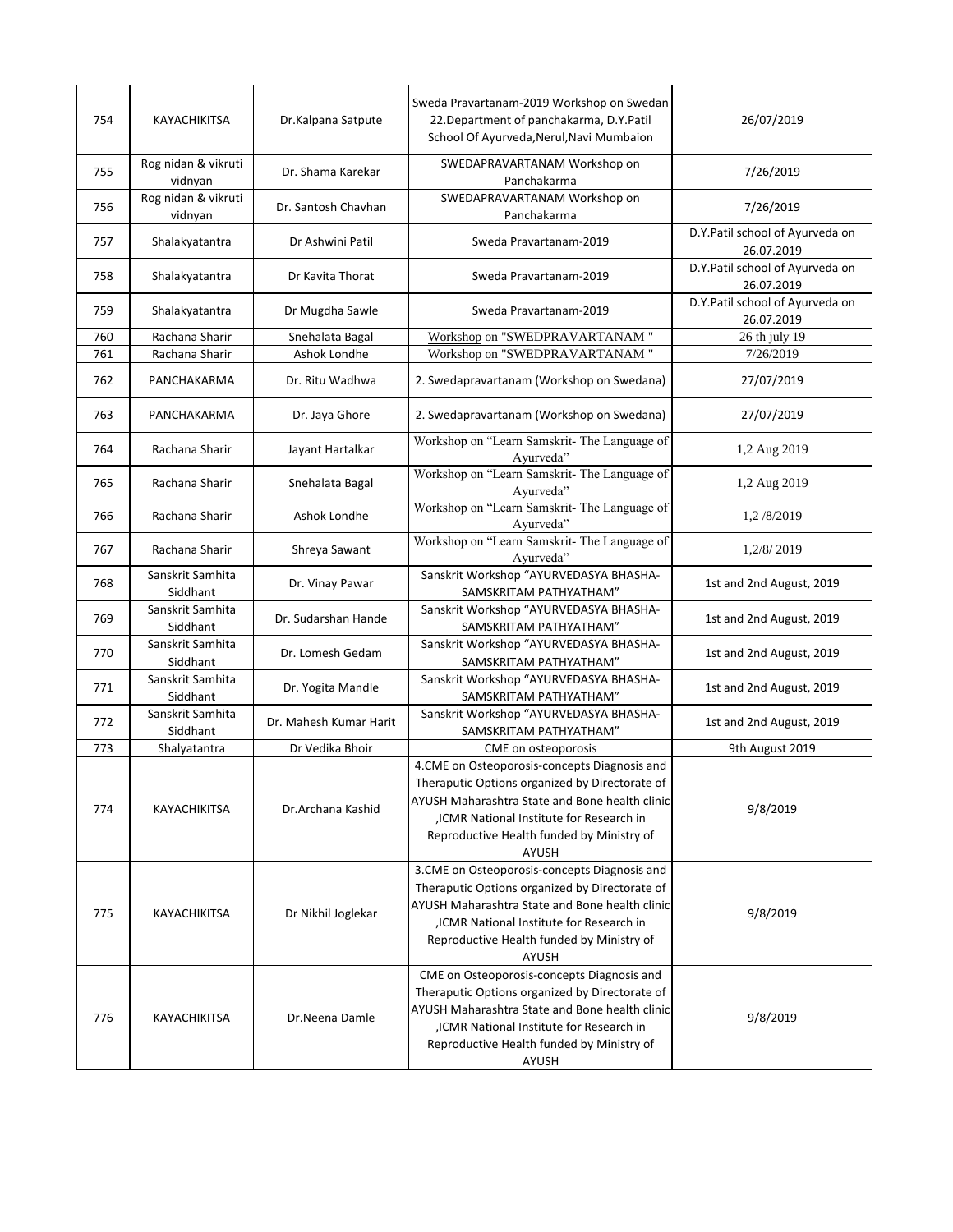| 777 | KAYACHIKITSA                        | Dr.Kalpana Satpute     | CME On Osteoporosis: Concepts, Diagnosis and<br>Theraputic Options Directorate o9f<br>AYUSH, Maharashtra State & Bone Heaith<br>Clinic, ICMR-National Institute for Research in<br>ReproductiveHealth Funded by Ministry Of<br>AYUSH, New Delhi              | 9/8/2019                                               |
|-----|-------------------------------------|------------------------|--------------------------------------------------------------------------------------------------------------------------------------------------------------------------------------------------------------------------------------------------------------|--------------------------------------------------------|
| 778 | Swasthavritta                       | Dr.Mangala Wange       | CME on " Osteoporosis: Concept, Diagnosis and<br><b>Therapeutic Options</b>                                                                                                                                                                                  | 8/9/2019                                               |
| 779 | Swasthavritta                       | Dr.Mangala Wange       | World AYUSH Expo 2019, Yoga Workshop II                                                                                                                                                                                                                      | 8/21/2019                                              |
| 780 | Swasthavritta                       | Dr.Mrudul Chitrakar    | World AYUSH Expo 2019, Yoga Workshop II                                                                                                                                                                                                                      | 8/21/2019                                              |
| 781 | Swasthavritta                       | Dr.Anju Hadke          | World AYUSH Expo 2019, Yoga Workshop II                                                                                                                                                                                                                      | 8/21/2019                                              |
| 782 | Swasthavritta                       | Dr.Mangala Wange       | World AYUSH Expo 2019, Yoga Workshop II                                                                                                                                                                                                                      | 8/22/2019                                              |
| 783 | Swasthavritta                       | Dr.Mrudul Chitrakar    | World AYUSH Expo 2019, Yoga Workshop II                                                                                                                                                                                                                      | 8/22/2019                                              |
| 784 | Swasthavritta                       | Dr.Anju Hadke          | World AYUSH Expo 2019, Yoga Workshop II                                                                                                                                                                                                                      | 8/22/2019                                              |
| 785 | Rasashastra &<br>Bhaishajya Kalpana | Dr. Kavita Turambekar  | Yoga seminar I organised by WORLD AYUSH<br>EXPO 2019 & AROGYA, Ministry of AYUSH,<br>Government of INDIA, Cidco Exibition Centre,<br>Vashi, Navi Mumbai.                                                                                                     | 8/22/2019                                              |
| 786 | Rasashastra &<br>Bhaishajya Kalpana | Dr. Archana Gharote    | Nagarjun, World AYUSH expo 2019 & Arogya                                                                                                                                                                                                                     | on 22nd & 23rd August 2019                             |
| 787 | Sanskrit Samhita<br>Siddhant        | Dr. Mahesh Kumar Harit | World AYUSH Expo 2019 & Arogya as organizing<br>committee for Workshop on Manuscriptology                                                                                                                                                                    | 22nd Aug 2019                                          |
| 788 | Rasashastra &<br>Bhaishajya Kalpana | Dr.EktaTomar           | Manuscriptology , World AYUSH expo 2019 &<br>Arogya                                                                                                                                                                                                          | 22nd August 2019                                       |
| 789 | Sanskrit Samhita<br>Siddhant        | Dr. Vinay Pawar        | World AYUSH Expo 2019 & Arogya as organizing<br>committee for Workshop on Manuscriptology                                                                                                                                                                    | 22nd Aug 2019                                          |
| 790 | Rasashastra &<br>Bhaishajya Kalpana | Dr. Vedvati Bhapkar    | Manuscriptology , World AYUSH expo 2019 &<br>Arogya                                                                                                                                                                                                          | 22nd August 2019                                       |
| 791 | Sanskrit Samhita<br>Siddhant        | Dr. Sudarshan Hande    | World AYUSH Expo 2019 & Arogya as organizing<br>committee for Workshop on Manuscriptology                                                                                                                                                                    | 22nd Aug 2019                                          |
| 792 | Sanskrit Samhita<br>Siddhant        | Dr. Lomesh Gedam       | World AYUSH Expo 2019 & Arogya as organizing<br>committee for Workshop on Manuscriptology                                                                                                                                                                    | 22nd Aug 2019                                          |
| 793 | Prasutitantra and<br>Streerog       | Dr.Varsha Gaikwad      | World Ayush Expo 2019 & Arogya, Supraja<br>sanskar workshop                                                                                                                                                                                                  | 22.08.2019 to 23.08.2019                               |
| 794 | Shalyatantra                        | Dr Vedika Bhoir        | World ayush expo 2019 Sushrut workshop                                                                                                                                                                                                                       | 22nd - 23rd August 2019                                |
| 795 | Prasutitantra and                   | Dr Divya Ramugade      | World Ayush Expo 2019 & Arogya, Supraja                                                                                                                                                                                                                      | 22.08.2019 to 23.08.2019                               |
|     | Streerog                            |                        | sanskar workshop                                                                                                                                                                                                                                             |                                                        |
| 796 | Shalakyatantra                      | Dr Ashwini Patil       | World Ayush Expo.At CIDCO exhibition centre<br>Vashi.                                                                                                                                                                                                        | Sponsored by dept of AYUSH on 22<br>to 24 august 2019. |
| 797 | Rachana Sharir                      | Jayant Hartalkar       | World Ayush Expo 2019                                                                                                                                                                                                                                        | 22 & 23 Aug 2019                                       |
| 798 | Rachana Sharir                      | Ashok Londhe           | Sanskrit Bhasbha - World Ayush Expo 2019                                                                                                                                                                                                                     | 22,23/8/2019                                           |
| 799 | Rachana Sharir                      | Shreya Sawant          | SUPRAJA SANSKAR in World Ayush Expo<br>2019                                                                                                                                                                                                                  | 22 & 23 Aug 2019                                       |
| 800 | Rachana Sharir                      | Snehalata Bagal        | SUPRAJA SANSKAR in World Ayush Expo<br>2019                                                                                                                                                                                                                  | 22 & 23 Aug 2019                                       |
| 801 | Shalakyatantra                      | Dr Shital Bolkuntwar   | World Ayush Expo.At CIDCO exhibition centre<br>Vashi.                                                                                                                                                                                                        | Sponsored by dept of AYUSH on 22<br>to 24 august 2019. |
| 802 | Sanskrit Samhita<br>Siddhant        | Dr. Yogita Mandle      | World AYUSH Expo 2019 & Arogya as organizing<br>committee for Workshop on Manuscriptology                                                                                                                                                                    | 22nd Aug 2019                                          |
| 803 | Agadtantra                          | Dr.Rupali Gatfane      | Participated in Medicolegal Multidisciplinary<br>CME. By Organized by Ministry of Ayush,<br>Government of India, AIIA, CCIM, MUHS,<br>Dr.G.D.Pol Foundation and D.Y.Patil Deemed to<br>be University, Navi Mumbai at CIDCO Exhibition<br>Centre, Navi Mumbai | 22/08/2019.                                            |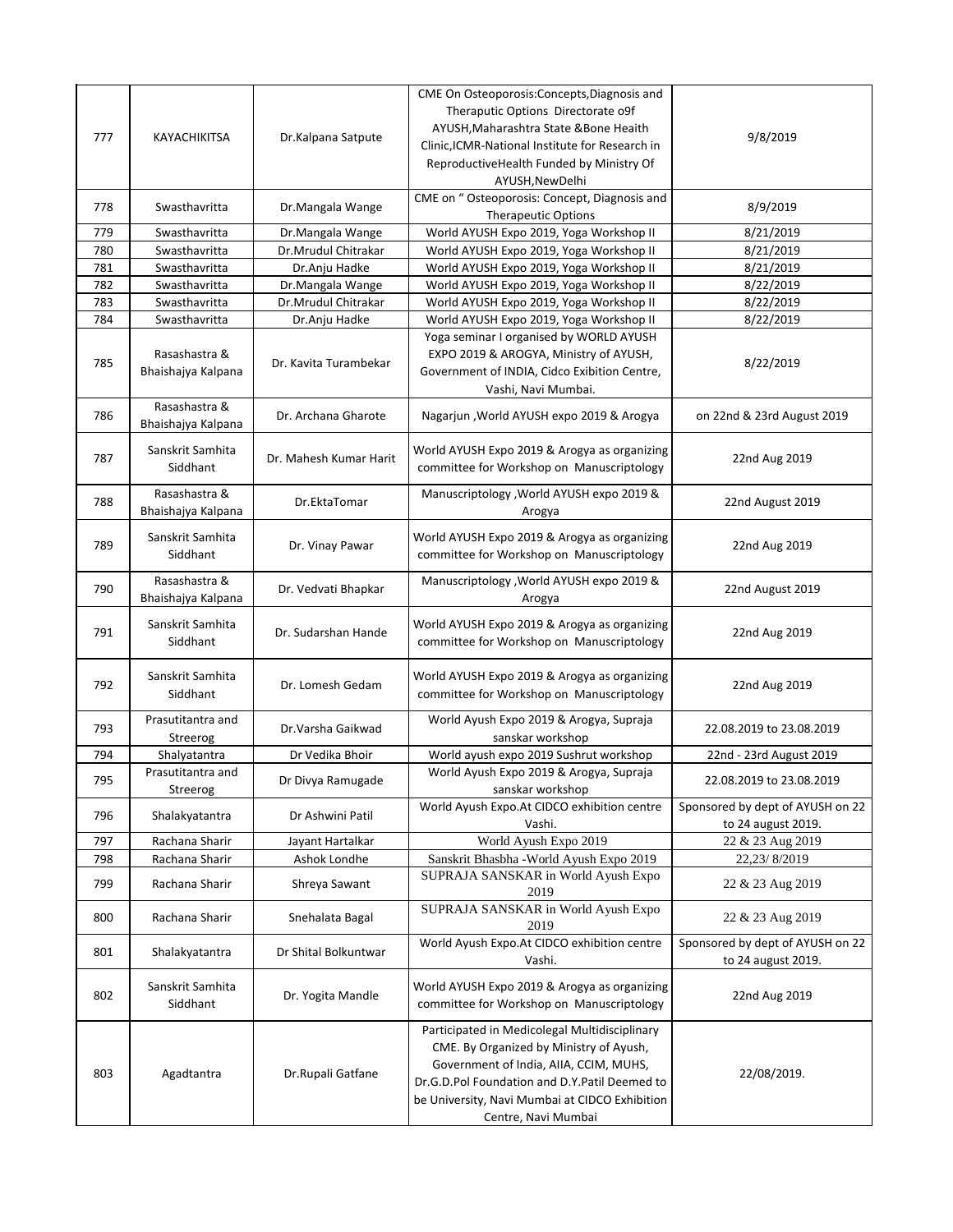| 804 | Agadtantra                          | Dr.Pradeep Patil          | Medicolegal Multidiciplinary CME by Organized<br>by Ministry of Ayush, Government of India, AIIA,<br>CCIM, MUHS, Dr.G.D.Pol Foundation and<br>D.Y.Patil Deemed to be University, Navi Mumbai<br>at CIDCO Exhibition Centre, Navi Mumbai                      | 22/08/2019.            |
|-----|-------------------------------------|---------------------------|--------------------------------------------------------------------------------------------------------------------------------------------------------------------------------------------------------------------------------------------------------------|------------------------|
| 805 | Agadtantra                          | Dr.Smita Patil            | Medicolegal Multidiciplinary CME by Organized<br>by Ministry of Ayush, Government of India, AIIA,<br>CCIM, MUHS, Dr.G.D.Pol Foundation and<br>D.Y.Patil Deemed to be University, Navi Mumbai<br>at CIDCO Exhibition Centre, Navi Mumbai                      | 22/08/2019.            |
| 806 | Agadtantra                          | Dr.Kalpana Denge          | Participated in Medicolegal Multidisciplinary<br>CME. By Organized by Ministry of Ayush,<br>Government of India, AIIA, CCIM, MUHS,<br>Dr.G.D.Pol Foundation and D.Y.Patil Deemed to<br>be University, Navi Mumbai at CIDCO Exhibition<br>Centre, Navi Mumbai | 22/08/2019.            |
| 807 | Agadtantra                          | Dr.Pradeep Patil          | Medicolegal Multidiciplinary CME by Organized<br>by Ministry of Ayush, Government of India, AIIA,<br>CCIM, MUHS, Dr.G.D.Pol Foundation and<br>D.Y.Patil Deemed to be University, Navi Mumbai<br>at CIDCO Exhibition Centre, Navi Mumbai                      | 22/08/2019.            |
| 808 | KAYACHIKITSA                        | Dr.Ashish Mhatre          | world Ayush Expo-2019 organized by<br>Dept.of.Ayush                                                                                                                                                                                                          | 22nd& 23rd August 2019 |
| 809 | KAYACHIKITSA                        | Dr Nikhil Joglekar        | 1. World Ayush Expo 2019 & Arogya Kayachikitsa<br>-2                                                                                                                                                                                                         | 22nd-25th August 2019. |
| 810 | PANCHAKARMA                         | Dr. Ritu Wadhwa           | 4. World AYUSH Expo                                                                                                                                                                                                                                          | 22-23/08/2019          |
| 811 | PANCHAKARMA                         | Dr. Jaya Ghore            | 4. World AYUSH Expo                                                                                                                                                                                                                                          | 22-23/08/2019          |
| 812 | PANCHAKARMA                         | Dr. Aditi Lingayat        | 1. WORLD AYUSH EXPO 2019                                                                                                                                                                                                                                     | 22-23/08/2019          |
| 813 | KAYACHIKITSA                        | Dr.Archana Kashid         | 2. World Ayush Expo 2019 & Arogya Kayachikitsa<br>$-2$                                                                                                                                                                                                       | 22nd-25th August 2019. |
| 814 | Shalakyatantra                      | Dr Kavita Thorat          | World Ayush Expo.At CIDCO exhibition centre<br>Vashi. Sponsored by dept of AYUSH o                                                                                                                                                                           | 22 to 24 august 2019.  |
| 815 | Shalakyatantra                      | Dr Mugdha Sawle           | World Ayush Expo.At CIDCO exhibition centre                                                                                                                                                                                                                  | 22 to 24 august 2019.  |
|     |                                     |                           | Vashi. Sponsored by dept of AYUSH on                                                                                                                                                                                                                         |                        |
| 816 | Dravyaguna Vigyan                   | Dr.Charusheela Giri       | Bhavmishra-Dravyagun National Seminar                                                                                                                                                                                                                        | 23-08-2019             |
| 817 | Dravyaguna Vigyan                   | Dr Meghnandini Khandare   | Bhavmishra-Dravyagun National Seminar                                                                                                                                                                                                                        | 23-08-2019             |
| 818 | Dravyaguna Vigyan                   | Dr.Shraddha Nayak         | Bhavmishra-Dravyagun National Seminar                                                                                                                                                                                                                        | 23-08-2019             |
| 819 | Dravyaguna Vigyan                   | Dr Pradnya Chaugule       | Bhavmishra-Dravyagun National Seminar                                                                                                                                                                                                                        | 23-08-2019             |
| 820 | Dravyaguna Vigyan                   | Dr Sayali Shintre         | Bhavmishra-Dravyagun National Seminar                                                                                                                                                                                                                        | 23-08-2019             |
| 821 | Rasashastra &<br>Bhaishajya Kalpana | Dr. Kavita Turambekar     | Yoga Workshop I organised by WORLD AYUSH<br>EXPO 2019 & AROGYA, Ministry of AYUSH,<br>Government of INDIA, Cidco Exibition Centre,<br>Vashi, Navi Mumbai.                                                                                                    | 8/23/2019              |
| 822 | Shalyatantra                        | Dr Vedika Bhoir           | Seminar World Ayush Expo 2019                                                                                                                                                                                                                                | 24th August 2019       |
| 823 | Prasutitantra and<br>Streerog       | Dr Divya Ramugade         | World Ayush Expo 2019 & Arogya, National<br>Seminar (Ministry of AYUSH -                                                                                                                                                                                     | 24.08.2019             |
| 824 | KAYACHIKITSA                        | Dr.Neena Damle            | World AYUSH Expo 2019 and Arogya-<br>Kayachikitsa -2                                                                                                                                                                                                         | 25/08/19               |
| 825 | Rasashastra &<br>Bhaishajya Kalpana | Dr. Nilesh L. Suryawanshi | Panchagavya, World AYUSH expo 2019 & Arogya                                                                                                                                                                                                                  | 25th August 2019       |
| 826 | KAYACHIKITSA                        | Dr.Kalpana Satpute        | 1. WORLD AYUSH EXPO2019 & AROGYA<br>Kayachikitsa Workshop -2                                                                                                                                                                                                 | 25/08/2019             |
| 827 | PANCHAKARMA                         | Dr. Aditi Lingayat        | 2. CME - DPT. OF KAYACHIKITSA IN<br>COLLABORATION WITH SHASHVI REMEDIES OPC<br>PVT. LTD.                                                                                                                                                                     | 31/08/2019             |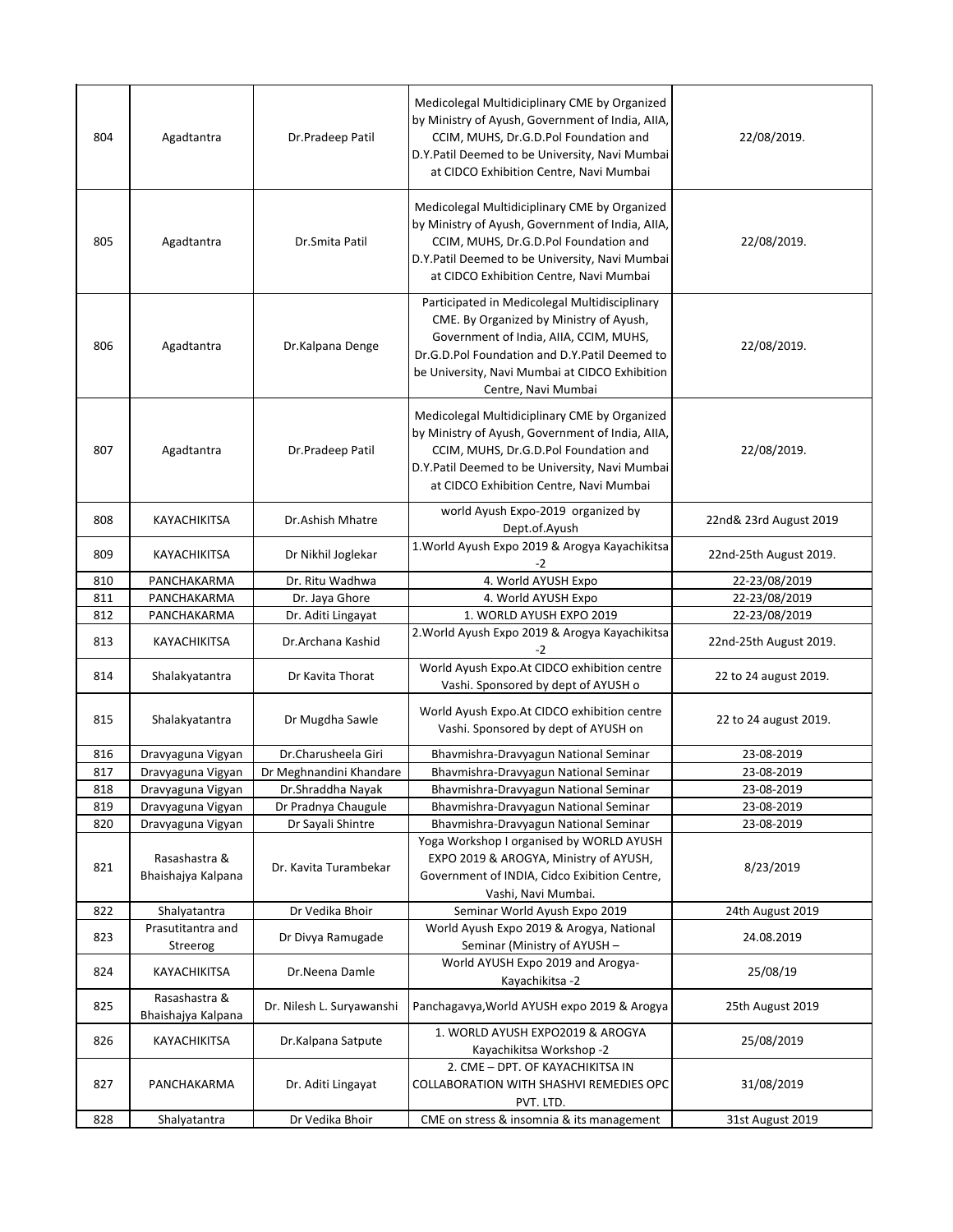| 829 | Prasutitantra and<br>Streerog       | Dr.Varsha Gaikwad       | CME on Stress and Insomnia & its management                                                                                                                                                                                                                                            | 31.08.2019          |
|-----|-------------------------------------|-------------------------|----------------------------------------------------------------------------------------------------------------------------------------------------------------------------------------------------------------------------------------------------------------------------------------|---------------------|
| 830 | Prasutitantra and<br>Streerog       | Dr Divya Ramugade       | CME on Stress and Insomnia & its management                                                                                                                                                                                                                                            | 31.08.2019          |
| 831 | Shalakyatantra                      | Dr Ashwini Patil        | CME on 'Stress & Insomnia & its<br>management'Dept.Of kayachikitsa,D.Y.Patil<br>schoolof Ayurveda in collaberation with Shashvi<br>remedies OPC PVT.LTD                                                                                                                                | 31.08.2019          |
| 832 | Rasashastra &<br>Bhaishajya Kalpana | Dr. Archana Gharote     | CME on Stress & Insomnia & its Management                                                                                                                                                                                                                                              | on 31st August 2019 |
| 833 | Rasashastra &<br>Bhaishajya Kalpana | Dr.EktaTomar            | CME Organised by Kayachikitsa Dept. in<br>collaboration with SHASHVI Remedies, PVt. Ltd,<br>@ School of Ayurveda, D.Y.Patil Deemed to be<br>University, Nerul, Navi Mumbai.                                                                                                            | 8/31/2019           |
| 834 | Agadtantra                          | Dr.Rupali Gatfane       | CME on Stress and Insomnia & its Management<br>organized by Shashvi Pharmacy and Kayachikitsa<br>Dept by D. Y. Patil College of Ayurveda Nerul<br>Navi Mumbai                                                                                                                          | 31/08/2019          |
| 835 | Agadtantra                          | Dr.Kalpana Denge        | Participated in CME on Stress and Insomnia and<br>its management. By Organized by Department<br>of Kaychikitsa in collaboration with Shashvi<br>Remedies OPC Pvt. Ltd. at School of Ayurveda<br>D.Y.Patil Deemed to be University, Nerul, Navi<br>Mumbai                               | 31/08/2019.         |
| 836 | Agadtantra                          | Dr.Pradeep Patil        | CME on Stress and Insomnia & its Management<br>organized by Shashvi Pharmacy and Kayachikitsa<br>Dept Organized by Department of Kaychikitsa in<br>collaboration with Shashvi Remedies OPC Pvt.<br>Ltd. at School of Ayurveda D.Y.Patil Deemed to<br>be University, Nerul, Navi Mumbai | 31/08/2019.         |
| 837 | Dravyaguna Vigyan                   | Dr.Charusheela Giri     | CME on Stress & Insomnia and its Management                                                                                                                                                                                                                                            | 31-08-2019          |
| 838 | Dravyaguna Vigyan                   | Dr Meghnandini Khandare | CME on Stress & Insomnia and its Management                                                                                                                                                                                                                                            | 31-08-2019          |
| 839 | Dravyaguna Vigyan                   | Dr Sayali Shintre       | CME on Stress & Insomnia and its Management                                                                                                                                                                                                                                            | 31-08-2019          |
| 840 | KAYACHIKITSA                        | Dr.Ashish Mhatre        | CME ON Stress & Insomnia management                                                                                                                                                                                                                                                    | 31/08/19            |
| 841 | KAYACHIKITSA                        | Dr.Neena Damle          | CME on Stress and Insomnia and its<br>management, D. Y. Patil University. Nerul.                                                                                                                                                                                                       | 31/08/19            |
| 842 | KAYACHIKITSA                        | Dr Nikhil Joglekar      | 2. CME on Stress and Insomnia and its<br>management                                                                                                                                                                                                                                    | 31/08/19            |
| 843 | PANCHAKARMA                         | Dr. Ritu Wadhwa         | 3. CME, Departmen Of Kayachikitsa D.Y. Patil<br>School of Ayurveda, Nerul                                                                                                                                                                                                              | 31/08/2019          |
| 844 | PANCHAKARMA                         | Dr. Jaya Ghore          | 3. CME, Departmen Of Kayachikitsa D.Y. Patil<br>School of Ayurveda, Nerul                                                                                                                                                                                                              | 31/08/2019          |
| 845 | KAYACHIKITSA                        | Dr.Archana Kashid       | 3. CME on Stress and Insomnia and its<br>management                                                                                                                                                                                                                                    | 31/08/19            |
| 846 | Rachana Sharir                      | Jayant Hartalkar        | Stress and Insomnia and its Management                                                                                                                                                                                                                                                 | 31-Aug-19           |
| 847 | Rachana Sharir                      | Ashok Londhe            | Stress &Insomnia & its Management                                                                                                                                                                                                                                                      | 8/31/2019           |
| 848 | Rachana Sharir                      | Shreya Sawant           | Stress and Insomnia and its Management                                                                                                                                                                                                                                                 | 31-Aug-19           |
| 849 |                                     |                         |                                                                                                                                                                                                                                                                                        |                     |
| 850 | Shalakyatantra                      | Dr Kavita Thorat        | CME on 'Stress & Insomnia & its<br>management'Dept.Of kayachikitsa,D.Y.Patil<br>schoolof Ayurveda in collaberation with Shashvi<br>remedies OPC PVT.LTD                                                                                                                                | 31.08.2019          |
| 851 | Shalakyatantra                      | Dr Mugdha Sawle         | CME on 'Stress & Insomnia & its management'<br>Dept.Of kayachikitsa, D.Y. Patil schoolof Ayurveda<br>in collaberation with Shashvi remedies OPC<br>PVT.LTD                                                                                                                             | 31.08.2019          |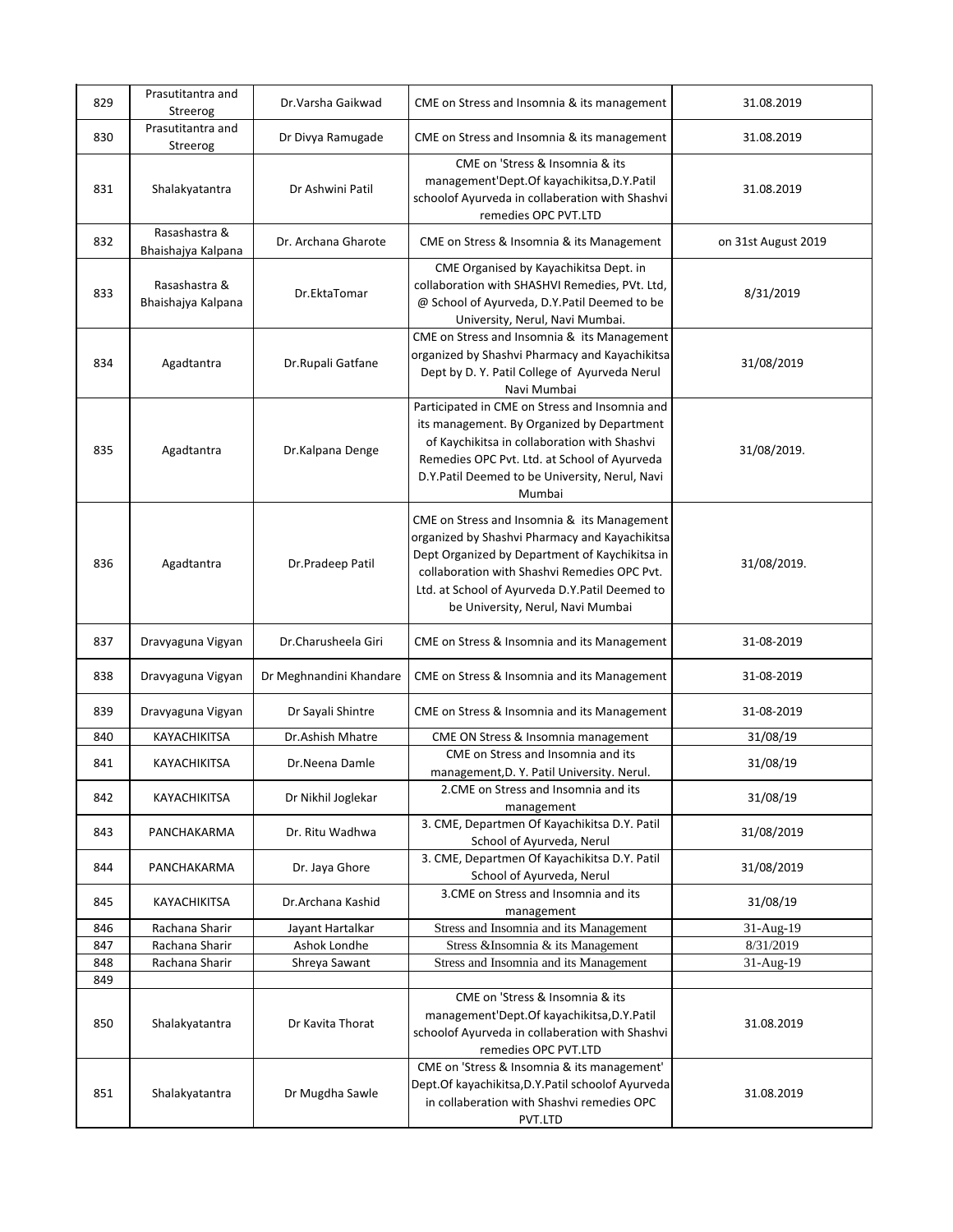| 852 | Shalakyatantra                      | Dr Shital Bolkuntwar    | CME on 'Stress & Insomnia & its management'<br>Dept.Of kayachikitsa, D.Y. Patil schoolof Ayurveda<br>in collaberation with Shashvi remedies OPC<br>PVT.LTD                  | 31.08.2019                                                              |
|-----|-------------------------------------|-------------------------|-----------------------------------------------------------------------------------------------------------------------------------------------------------------------------|-------------------------------------------------------------------------|
| 853 | Rasashastra &<br>Bhaishajya Kalpana | Dr. Kavita Turambekar   | CME Organised by Kayachikitsa Dept. in<br>collaboration with SHASHVI Remedies, PVt. Ltd,<br>@ School of Ayurveda, D.Y.Patil Deemed to be<br>University, Nerul, Navi Mumbai. | 8/31/2019                                                               |
| 854 | Rog nidan & vikruti<br>vidnyan      | Dr. Santosh Chavhan     | CME on " Stress & it's Management"                                                                                                                                          | 8/31/2019                                                               |
| 855 | Rog nidan & vikruti<br>vidnyan      | Dr. Rajashri ware       | CME on " Stress & it's Management"                                                                                                                                          | 8/31/2019                                                               |
| 856 | Rog nidan & vikruti<br>vidnyan      | Dr. Amol Khedkar        | CME on " Stress & it's Management"                                                                                                                                          | 8/31/2019                                                               |
| 857 | Rog nidan & vikruti<br>vidnyan      | Dr. Shama Karekar       | CME on " Stress & it's Management"                                                                                                                                          | 8/31/2019                                                               |
| 858 | Swasthavritta                       | Dr.Pratik Patil         | CME ON "Stress & Insomnia & its management"                                                                                                                                 | 8/31/2019                                                               |
| 859 | Swasthavritta                       | Dr. Vishal Kulkarni     | CME ON "Stress & Insomnia & its management"                                                                                                                                 | 8/31/2019                                                               |
| 860 | Swasthavritta                       | Dr. Aarti Nanagare      | CME ON "Stress & Insomnia & its management"                                                                                                                                 | 8/31/2019                                                               |
| 861 | Swasthavritta                       | Dr.Anju Hadke           | CME ON "Stress & Insomnia & its management"                                                                                                                                 | 8/31/2019                                                               |
| 862 | Swasthavritta                       | Dr.Mangala Wange        | CME ON "Stress & Insomnia & its management"                                                                                                                                 | 8/31/2019                                                               |
| 863 | Swasthavritta                       | Dr.Mrudul Chitrakar     | CME ON "Stress & Insomnia & its management"                                                                                                                                 | 8/31/2019                                                               |
| 864 | Rachana Sharir                      | Snehalata Bagal         | Stress and Insomnia and its Management                                                                                                                                      | 31-Aug-19                                                               |
| 865 | Rachana Sharir                      | Smita Mekhale           | Stress and Insomnia and its Management                                                                                                                                      | 8/31/2019                                                               |
| 866 | Prasutitantra and<br>Streerog       | Dr.Varsha Gaikwad       | Dravyaguna Samvitti                                                                                                                                                         | 9/14/2020                                                               |
| 867 | Rachana Sharir                      | Snehalata Bagal         | National seminar on Mahastrotovivechanam                                                                                                                                    | $4 - Oct. -19$                                                          |
| 868 | Prasutitantra and<br>Streerog       | Dr Divya Ramugade       | National conference on Suprajata                                                                                                                                            | 5th and 6th October 2019                                                |
| 869 | Rog nidan & vikruti<br>vidnyan      | Dr. Amol Khedkar        | Application of technology in Ayurveda Practice                                                                                                                              | 10/20/2019                                                              |
| 870 | Swasthavritta                       | Dr.Mangala Wange        | Ayurveda Next -2019, "Application Of<br>Technology In Ayurveda Practice"                                                                                                    | 10/20/2019                                                              |
| 871 | PANCHAKARMA                         | Dr. Aditi Lingayat      | 3. INTERNATIONAL CONFERENCE ON<br>AYURVEDA, DR. D.Y. PATIL COLLEGE OF<br>AYURVED AND RESEARCH CENTRE, PIMPRI                                                                | 19-20/10/2019                                                           |
| 872 | Rasashastra &<br>Bhaishajya Kalpana | Dr. Archana Gharote     | Ayurveda Next - 2019 Application of Technology<br>in Ayurveda Practice                                                                                                      | on 20th October2019                                                     |
| 873 | Swasthavritta                       | Dr.Aarti Nanagare       | Aaharavalokanam -FDP                                                                                                                                                        | 3to 7-11-2020                                                           |
| 874 | Shalakyatantra                      | Dr Kavita Thorat        | Squint conference                                                                                                                                                           | D.Y.Patil Ayurvedic College,<br>Pimpri, Pune 9/11/2019 to<br>10/11/2019 |
| 875 | Dravyaguna Vigyan                   | Dr.Charusheela Giri     | Workshop and Exhibition on Krushi, Nursery and<br>Ayurveda Medicnal Plants                                                                                                  | 09-11-2019 to 19-11-2019                                                |
| 876 | Dravyaguna Vigyan                   | Dr Meghnandini Khandare | Workshop and Exhibition on Krushi, Nursery and<br>Ayurveda Medicnal Plants                                                                                                  | 09-11-2019 to 19-11-2019                                                |
| 877 | Dravyaguna Vigyan                   | Dr.Shraddha Nayak       | Workshop and Exhibition on Krushi, Nursery and<br>Ayurveda Medicnal Plants                                                                                                  | 09-11-2019 to 19-11-2019                                                |
| 878 | Dravyaguna Vigyan                   | Dr Pradnya Chaugule     | Workshop and Exhibition on Krushi, Nursery and<br>Ayurveda Medicnal Plants                                                                                                  | 09-11-2019 to 19-11-2019                                                |
| 879 | Dravyaguna Vigyan                   | Dr Sayali Shintre       | Workshop and Exhibition on Krushi, Nursery and<br>Ayurveda Medicnal Plants                                                                                                  | 09-11-2019 to 19-11-2019                                                |
| 880 | Swasthavritta                       | Dr.Aarti Nanagare       | Topic:- Practical Implementation of<br>Garbhasanskar in day to day practice.                                                                                                | 11/27/2020                                                              |
|     |                                     |                         |                                                                                                                                                                             |                                                                         |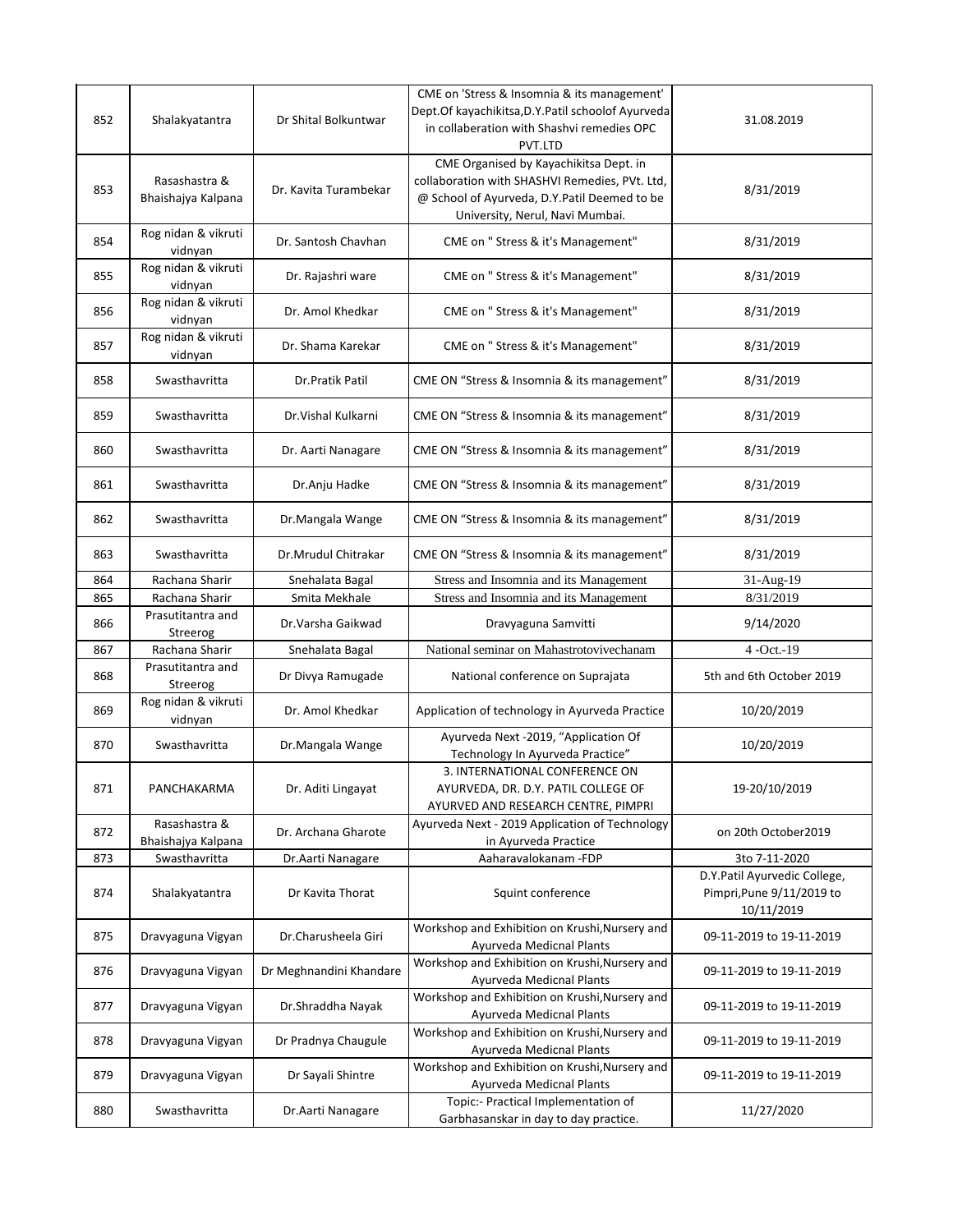|     |                                     |                      | International conference on Beauty : Saudarya                                                                         |                                                                                                     |
|-----|-------------------------------------|----------------------|-----------------------------------------------------------------------------------------------------------------------|-----------------------------------------------------------------------------------------------------|
| 881 | Rachana Sharir                      | Shreya Sawant        | 2019                                                                                                                  | $15^{th}$ & $16^{th}$ Nov 2019                                                                      |
| 882 | Swasthavritta                       | Dr.Mangala Wange     | CME on Pre-Diabetes : Concept, Diagnosis and<br>Therapeutic Options.                                                  | 12/28/2019                                                                                          |
| 883 | Dravyaguna Vigyan                   | Dr Pradnya Chaugule  | Pharmacovigilance Awareness Programme for<br>ASU & H Drugs                                                            | 20-12-2019                                                                                          |
| 884 | Shalakyatantra                      | Dr Ashwini Patil     | 5th International and 16th National Conference<br>of TAS on Shalakyatantra                                            | and accredited by MCIM on<br>at<br>T.A.M. V. Pune on 27, 28, and 29<br>december 2019                |
| 885 | Shalakyatantra                      | Dr Kavita Thorat     | 5th International and 16th National Conference<br>of TAS on Shalakyatantra                                            | and accredited by MCIM on<br>at<br>T.A.M. V. Pune on 27, 28, and 29<br>december 2019                |
| 886 | Shalakyatantra                      | Dr Shital Bolkuntwar | 5th International and 16th National Conference<br>of TAS on Shalakyatantra                                            | and accredited by MCIM on<br>at<br>T.A.M. V. Pune on 27, 28, and 29<br>december 2019                |
| 887 | Shalakyatantra                      | Dr Mugdha Sawle      | 4. CME on Prediabetes: Concepts, diagnosis, and<br>therapeutic Options at Natural World Expo,<br>Nehru centre, Worli. | Directorate of AYUSH, Maharashtra<br>state, Mumbai & K.V.T.R. Ayurved<br>college, Boradi 28.12.2019 |
| 888 | Dravyaguna Vigyan                   | Dr Pradnya Chaugule  | CME on Prediabetes : Concepts, Diagnosis and<br><b>Therapeutic Options</b>                                            | 28-12-2019                                                                                          |
| 889 | Rasashastra &<br>Bhaishajya Kalpana | Dr. Archana Gharote  | CME on Prediabetes "Prediabetes: Concepts,<br>Diagnosis & Therapeutic Options"                                        | on 28th December 2019                                                                               |
| 890 | PANCHAKARMA                         | Dr. Aditi Lingayat   | 4. CME ON PREDIABETES, AYUSH NATURAL<br>WORLD EXPO, NEHRU CENTER, WORLI, MUMBAI                                       | 28/12/2019                                                                                          |
| 891 | Dravyaguna Vigyan                   | Dr Pradnya Chaugule  | CME on Osteoporosis: Concepts, Diagnosis and<br><b>Therapeutic Options</b>                                            | 29-12-2019                                                                                          |
| 892 | Dravyaguna Vigyan                   | Dr Sayali Shintre    | CME on " Osteoporosis : Concepts, Diagnosis,<br>Therapeutic options"                                                  | 29-12-2019                                                                                          |
| 893 | Dravyaguna Vigyan                   | Dr.Shraddha Nayak    | <b>CME</b> on Osteoporosis                                                                                            | 29-12-2019                                                                                          |
| 894 | PANCHAKARMA                         | Dr. Aditi Lingayat   | 5. CME ON OSTEOPOROSIS, AYUSH NATURAL<br>WORLD EXPO, NEHRU CENTER, WORLI, MUMBAI                                      | 29/12/2019                                                                                          |
| 895 | Rasashastra &<br>Bhaishajya Kalpana | Dr. Archana Gharote  | CME on Osteoporosis --"Osteoporosis : Concepts<br>, Diagnosis & Therapeutic Option"                                   | on 29th December 2019                                                                               |
| 896 | Swasthavritta                       | Dr. Vishal Kulkarni  | COVID <sub>19</sub>                                                                                                   | #REF!                                                                                               |
| 897 | Swasthavritta                       | Dr.Mangala Wange     | COVID <sub>19</sub>                                                                                                   | #REF!                                                                                               |
| 898 | Swasthavritta                       | Dr.Mrudul Chitrakar  | COVID <sub>19</sub>                                                                                                   | #REF!                                                                                               |
| 899 | Swasthavritta                       | Dr.Anju Hadke        | COVID <sub>19</sub>                                                                                                   | #REF!                                                                                               |
| 900 | Swasthavritta                       | Dr.Pratik Patil      | COVID <sub>19</sub>                                                                                                   | #REF!                                                                                               |
| 901 | PANCHAKARMA                         | Dr. Ritu Wadhwa      | 8. INTERNATIONAL WEBINAR - YOGYA<br>CHINTANA 2020                                                                     |                                                                                                     |
| 902 | PANCHAKARMA                         | Dr. Ritu Wadhwa      | 9. NATIONAL WEBINAR - COMPREHENSIVE<br>APPROACH TO SHODHAN CHIKITSA-KASA &<br>SHWASA VYADHI                           |                                                                                                     |
| 903 | PANCHAKARMA                         | Dr. Ritu Wadhwa      | 10. MODE OF ACTION OF VAMAN KARMA                                                                                     |                                                                                                     |
| 904 | PANCHAKARMA                         | Dr. Ritu Wadhwa      | 11. WEBINAR SERIES                                                                                                    |                                                                                                     |
| 905 | PANCHAKARMA                         | Dr. Ritu Wadhwa      | 12. NATIONAL WEBINAR ON TAMAK SHWAS                                                                                   |                                                                                                     |
| 906 | PANCHAKARMA                         | Dr. Ritu Wadhwa      | 13. INTERNATIONAL WEBINAR - E -<br>SAMSHODHANA 2020                                                                   |                                                                                                     |
| 907 | PANCHAKARMA                         | Dr. Ritu Wadhwa      | 14. NATIONAL WEBINAR ON PANCHAKARMA<br>AND COVID 19 SCENARIO                                                          |                                                                                                     |
| 908 |                                     |                      |                                                                                                                       |                                                                                                     |
| 909 |                                     |                      |                                                                                                                       |                                                                                                     |
| 910 | PANCHAKARMA                         | Dr. Ritu Wadhwa      | 15. NATIONAL WEBINAR - DRAVYAGUNA<br>SAMVITTI                                                                         |                                                                                                     |
| 911 | PANCHAKARMA                         | Dr. Ritu Wadhwa      | 16. NATIONAL WEBINAR - SAVE A LIFE                                                                                    |                                                                                                     |